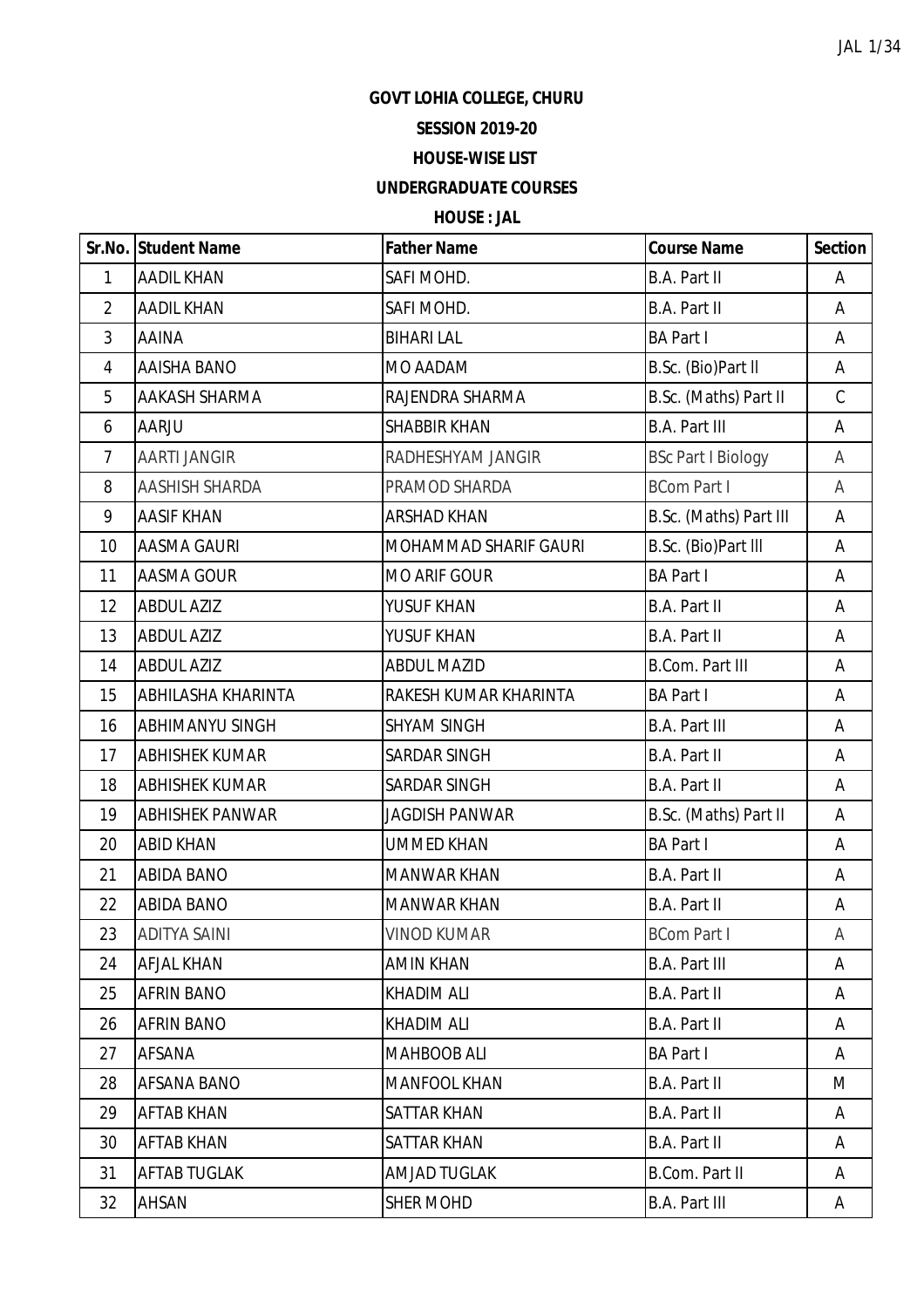**HOUSE : JAL**

|    | Sr.No. Student Name       | <b>Father Name</b>         | <b>Course Name</b>        | <b>Section</b> |
|----|---------------------------|----------------------------|---------------------------|----------------|
| 33 | <b>AJAY</b>               | <b>OMPRAKASH KHICHAR</b>   | B.A. Part II              | Α              |
| 34 | <b>AJAY</b>               | <b>OMPRAKASH KHICHAR</b>   | B.A. Part II              | Α              |
| 35 | <b>AJAY</b>               | <b>OM PRAKASH</b>          | <b>B.Com. Part III</b>    | Α              |
| 36 | AJAY CHAWALA              | <b>NET RAM CHAWALA</b>     | <b>BA Part I</b>          | Α              |
| 37 | <b>AJAY KUMAR</b>         | <b>OMPRAKASH JANGIR</b>    | B.A. Part II              | A              |
| 38 | <b>AJAY KUMAR</b>         | <b>OMPRAKASH JANGIR</b>    | B.A. Part II              | Α              |
| 39 | AJAY KUMAR DARJEE         | <b>ASHOK KUMAR DARJEE</b>  | B.Sc. (Maths) Part III    | Α              |
| 40 | <b>AJAY KUMAR MEENA</b>   | <b>INDRAJ MEENA</b>        | B.A. Part II              | Α              |
| 41 | AJAY KUMAR MEENA          | <b>INDRAJ MEENA</b>        | B.A. Part II              | Α              |
| 42 | <b>AJAY KUMAR MEENA</b>   | RAJ KUMAR MEENA            | <b>BSc Part I Maths</b>   | A              |
| 43 | AJAY KUMAR VERMA          | <b>RAM KUMAR</b>           | <b>BA Part I</b>          | Α              |
| 44 | <b>AJAY SINGH</b>         | <b>AJIT SINGH</b>          | <b>B.A. Part III</b>      | A              |
| 45 | <b>AJIT KUMAR</b>         | <b>RAKESH KUMAR</b>        | <b>BA Part I</b>          | Α              |
| 46 | <b>AJIT SINGH RATHORE</b> | DEVENDRA PAL SINGH RATHORE | <b>B.A. Part III</b>      | Α              |
| 47 | <b>AKASH SHEELA</b>       | JAISA RAM SHEELA           | B.A. Part II              | A              |
| 48 | <b>AKASH SHEELA</b>       | <b>JAISA RAM SHEELA</b>    | <b>B.A. Part II</b>       | Α              |
| 49 | <b>AKHIL KUMAR</b>        | <b>VINOD KUMAR</b>         | B.Sc. (Maths) Part III    | Α              |
| 50 | AKRAM                     | <b>AYUB</b>                | <b>B.A. Part III</b>      | A              |
| 51 | ALI MOHAMMAD              | MO ISMAIL KHOKHAR          | <b>BA Part I</b>          | Α              |
| 52 | <b>ALIPA BANO</b>         | <b>HASAN KHAN</b>          | <b>BSc Part I Biology</b> | A              |
| 53 | <b>ALTAF KHAN</b>         | <b>MENUDEEN KHAN</b>       | <b>B.A. Part III</b>      | A              |
| 54 | AMAN KUMAR TUNWAL         | ANIL KUMAR TUNWAL          | B.Com. Part II            | A              |
| 55 | <b>AMARCHAND KANTIWAL</b> | <b>RAM LAL</b>             | <b>B.A. Part II</b>       | A              |
| 56 | AMARCHAND KANTIWAL        | <b>RAM LAL</b>             | B.A. Part II              | Α              |
| 57 | AMARCHAND PRAJAPAT        | SANWARMAL PRAJAPAT         | <b>BSc Part I Maths</b>   | A              |
| 58 | <b>AMIN KHAN</b>          | <b>SABBIR KHAN</b>         | <b>BA Part I</b>          | A              |
| 59 | <b>AMIR KHAN</b>          | <b>SHOKAT KHAN</b>         | <b>B.A. Part III</b>      | A              |
| 60 | AMISHA PRAJAPAT           | SHISHPAL PRAJAPAT          | <b>BA Part I</b>          | A              |
| 61 | <b>AMIT KUMAR</b>         | <b>DALEEP SINGH</b>        | B.A. Part II              | A              |
| 62 | <b>AMIT KUMAR</b>         | <b>DALEEP SINGH</b>        | B.A. Part II              | Α              |
| 63 | <b>AMIT KUMAR</b>         | <b>AMAR SINGH</b>          | B.Sc. (Maths) Part II     | Α              |
| 64 | <b>AMIT KUMAR</b>         | <b>HEERA LAL PRAJAPAT</b>  | <b>BA Part I</b>          | A              |
| 65 | AMIT KUMAR SAHARAN        | <b>OMPRAKASH</b>           | <b>BCom Part I</b>        | A              |
| 66 | <b>AMIT SANGWAN</b>       | <b>MAHAVEER SANGWAN</b>    | B.A. Part II              | A              |
| 67 | AMIT SANGWAN              | <b>MAHAVEER SANGWAN</b>    | <b>B.A. Part II</b>       | A              |
| 68 | AMIT SINGH SHEKHAWAT      | PAPPU SINGH                | B.Sc. (Maths) Part III    | A              |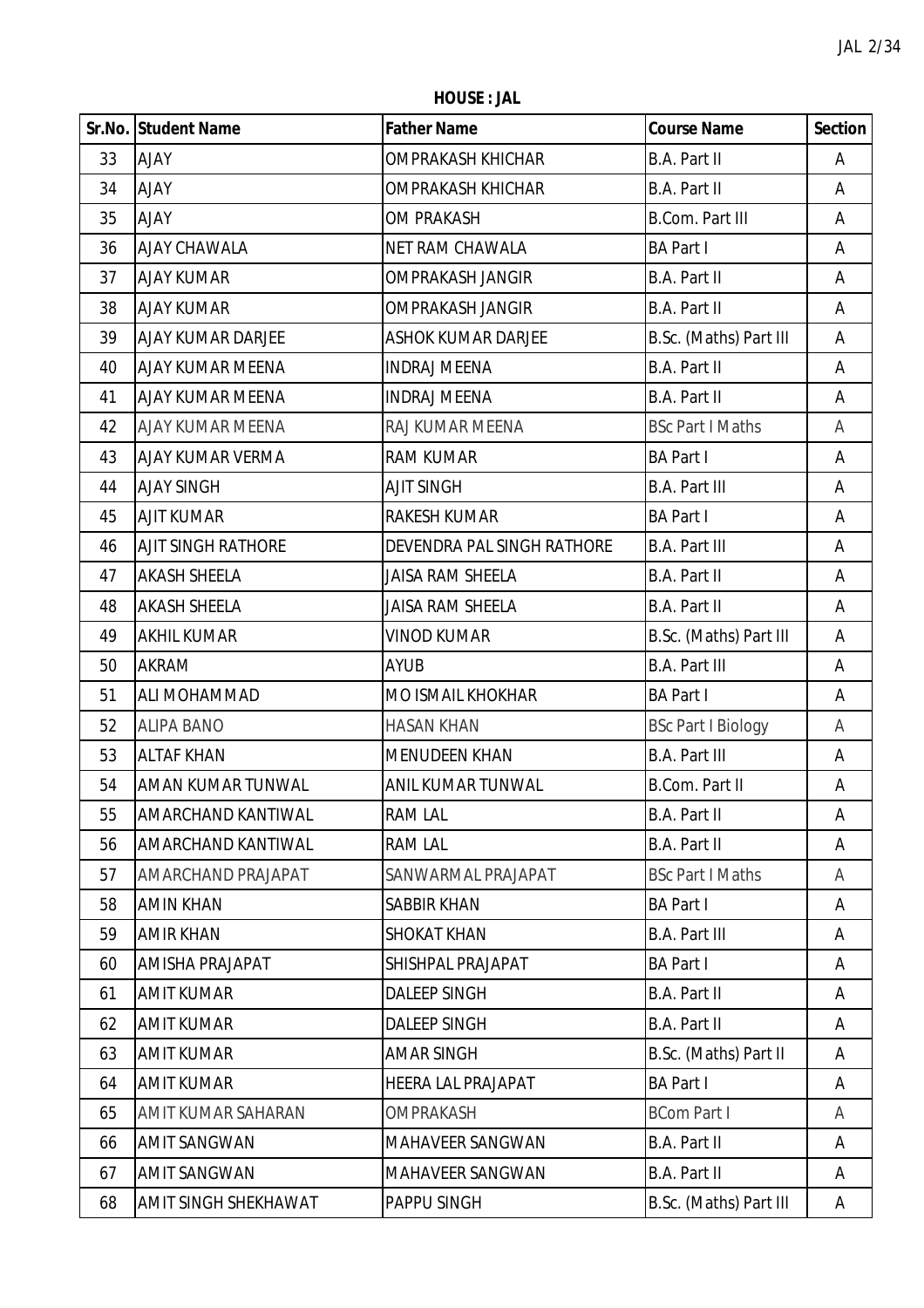**HOUSE : JAL**

|     | Sr.No. Student Name   | <b>Father Name</b>        | <b>Course Name</b>        | <b>Section</b> |
|-----|-----------------------|---------------------------|---------------------------|----------------|
| 69  | <b>AMIT TANWAR</b>    | KARNI SINGH TANWAR        | <b>BA Part I</b>          | Α              |
| 70  | <b>ANAM BANO</b>      | MO AADAM                  | <b>BSc Part I Biology</b> | A              |
| 71  | <b>ANAMIKA KANWAR</b> | <b>BHANWAR SINGH</b>      | <b>BA Part I</b>          | Α              |
| 72  | <b>ANAMIKA SAINI</b>  | <b>SUSHIL KUMAR</b>       | B.Sc. (Bio)Part III       | Α              |
| 73  | <b>ANCHAL JOSHI</b>   | <b>MUKESH JOSHI</b>       | B.Sc. (Bio)Part II        | Α              |
| 74  | <b>ANCHAL SOLANKI</b> | PRADEEP SINGH SOLANKI     | <b>B.A. Part III</b>      | A              |
| 75  | <b>ANIL BENIWAL</b>   | MAHENDRA BENIWAL          | B.A. Part II              | Α              |
| 76  | <b>ANIL BENIWAL</b>   | MAHENDRA BENIWAL          | B.A. Part II              | Α              |
| 77  | <b>ANIL DUDI</b>      | <b>BHANI RAM</b>          | <b>BA Part I</b>          | Α              |
| 78  | <b>ANIL KUMAR</b>     | <b>RAM KUMAR</b>          | <b>B.Com. Part II</b>     | Α              |
| 79  | <b>ANIL KUMAR</b>     | PREM SINGH                | <b>B.A. Part III</b>      | Α              |
| 80  | <b>ANIL KUMAR</b>     | <b>HARLAL</b>             | <b>BA Part I</b>          | Α              |
| 81  | <b>ANIL KUMAR</b>     | <b>VINOD KUMAR</b>        | <b>BSc Part I Maths</b>   | A              |
| 82  | ANIL KUMAR GHINTALA   | PAWAN KUMAR GHINTALA      | <b>BA Part I</b>          | Α              |
| 83  | <b>ANIL KUMAR NAI</b> | <b>KRISHAN KUMAR</b>      | B.Sc. (Bio)Part II        | $\mathsf C$    |
| 84  | ANIL KUMAR PRAJAPAT   | SUBHKARAN PRAJAPAT        | <b>B.Com. Part III</b>    | Α              |
| 85  | <b>ANIL MEENA</b>     | KISHAN LAL MEENA          | B.Sc. (Maths) Part III    | Α              |
| 86  | <b>ANIL MEGHWAL</b>   | KHYALI RAM MEGHWAL        | B.A. Part II              | A              |
| 87  | <b>ANIL MEGHWAL</b>   | KHYALI RAM MEGHWAL        | B.A. Part II              | Α              |
| 88  | <b>ANIL SAINI</b>     | NIRANJAN LAL              | <b>BCom Part I</b>        | A              |
| 89  | <b>ANIL SINGH</b>     | <b>MADAN SINGH</b>        | <b>B.A. Part III</b>      | Α              |
| 90  | <b>ANISH KHAN</b>     | <b>HIDAYAT KHAN</b>       | <b>BCom Part I</b>        | A              |
| 91  | <b>ANISHA</b>         | SABIR ALI QURESHI         | <b>BA Part I</b>          | Α              |
| 92  | <b>ANISHA MEENA</b>   | RAJESH MEENA              | <b>BSc Part I Biology</b> | A              |
| 93  | <b>ANITA</b>          | <b>BIRJU RAM PANWAR</b>   | B.A. Part II              | A              |
| 94  | <b>ANITA</b>          | <b>BIRJU RAM PANWAR</b>   | <b>B.A. Part II</b>       | A              |
| 95  | <b>ANITA</b>          | <b>SHISH RAM</b>          | <b>BA Part I</b>          | Α              |
| 96  | <b>ANITA CHARAN</b>   | SAWAI DAN CHARAN          | <b>B.A. Part III</b>      | A              |
| 97  | <b>ANITA JAKHAR</b>   | MAHENDRA SINGH JAKHAR     | <b>BA Part I</b>          | A              |
| 98  | ANITA KUMARI          | <b>CHHAGAN LAL PATEER</b> | <b>B.A. Part II</b>       | Α              |
| 99  | <b>ANITA KUMARI</b>   | <b>CHHAGAN LAL PATEER</b> | <b>B.A. Part II</b>       | Α              |
| 100 | <b>ANITA KUMARI</b>   | <b>BIRBAL RAM</b>         | <b>B.A. Part III</b>      | A              |
| 101 | <b>ANITA PATIR</b>    | <b>DALEEP KUMAR</b>       | <b>B.A. Part II</b>       | A              |
| 102 | <b>ANITA PATIR</b>    | <b>DALEEP KUMAR</b>       | B.A. Part II              | A              |
| 103 | <b>ANJU</b>           | <b>KRISHAN KUMAR</b>      | <b>B.A. Part III</b>      | A              |
| 104 | <b>ANJU KUMARI</b>    | NEMICHAND                 | B.Sc. (Maths) Part III    | A              |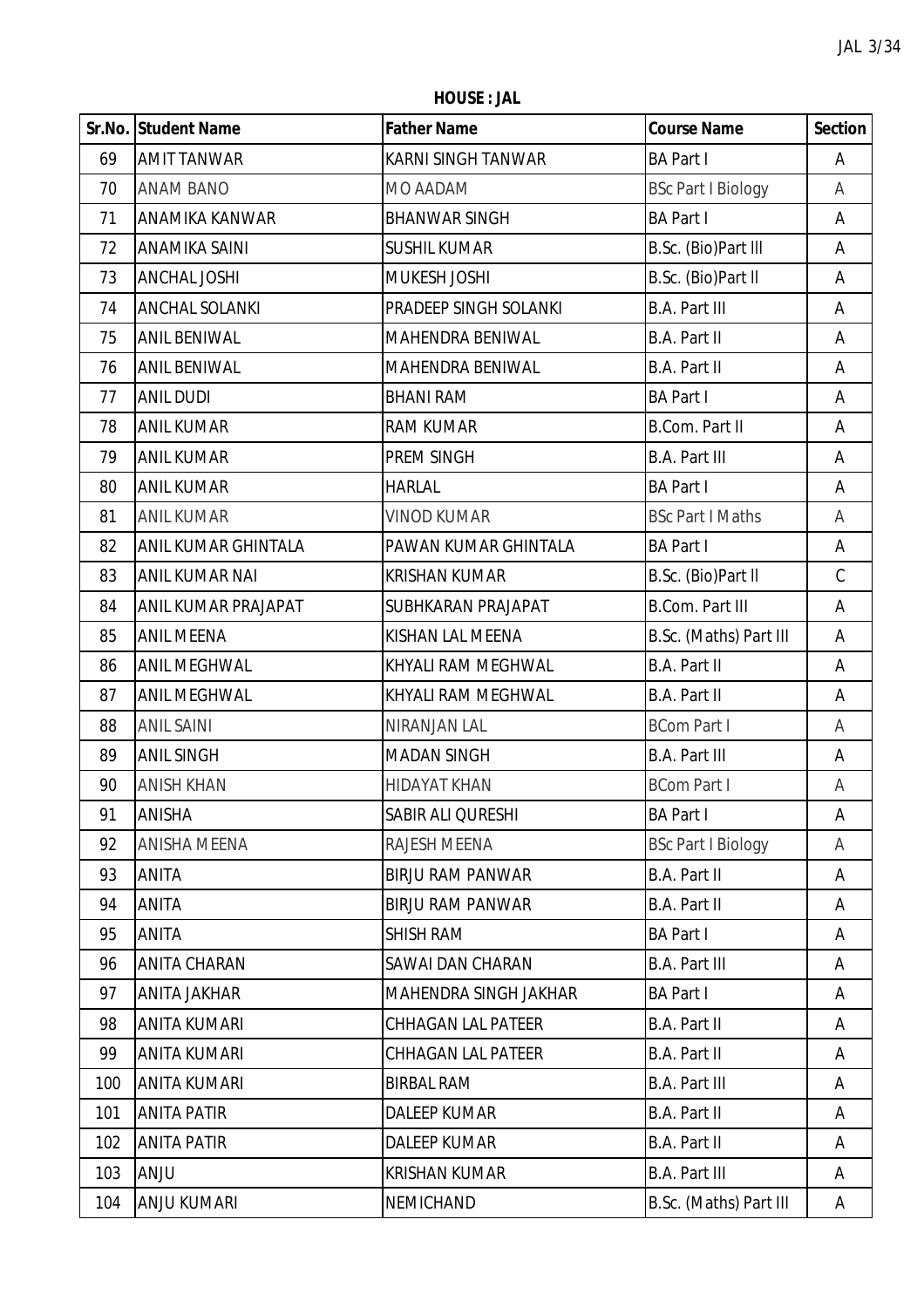**HOUSE : JAL**

|     | Sr.No. Student Name      | <b>Father Name</b>         | <b>Course Name</b>        | <b>Section</b> |
|-----|--------------------------|----------------------------|---------------------------|----------------|
| 105 | ANJU MEGHWAL             | HARI RAM MEGHWAL           | B.A. Part II              | Α              |
| 106 | <b>ANJU MEGHWAL</b>      | HARI RAM MEGHWAL           | <b>B.A. Part II</b>       | Α              |
| 107 | <b>ANJU POONIA</b>       | <b>BHANWAR LAL POONIA</b>  | <b>BA Part I</b>          | B              |
| 108 | <b>ANJU SHARMA</b>       | SATYAVEER SHARMA           | <b>BSc Part I Maths</b>   | A              |
| 109 | <b>ANJU VERMA</b>        | PREM CHAND                 | <b>B.A. Part III</b>      | A              |
| 110 | <b>ANKIT</b>             | SAMPAT LAL                 | B.Sc. (Maths) Part II     | Α              |
| 111 | <b>ANKIT JANGIR</b>      | <b>RAJPAL</b>              | <b>B.A. Part II</b>       | Α              |
| 112 | <b>ANKIT JANGIR</b>      | RAJPAL                     | B.A. Part II              | Α              |
| 113 | <b>ANKIT KUMAR</b>       | <b>MAHENDER SINGH</b>      | <b>BA Part I</b>          | B              |
| 114 | <b>ANKIT KUMAR JOSHI</b> | <b>VIJAY KUMAR JOSHI</b>   | <b>BCom Part I</b>        | A              |
| 115 | ANKIT KUMAR MEENA        | SITARAM                    | <b>BA Part I</b>          | B              |
| 116 | <b>ANKIT SHARMA</b>      | MURLIDHAR SHARMA           | <b>BSc Part I Maths</b>   | A              |
| 117 | <b>ANKITA</b>            | <b>SUKHDEVA RAM</b>        | B.Sc. (Bio)Part II        | Α              |
| 118 | ANKITA                   | OM PRAKASH KASWAN          | <b>BA Part I</b>          | B              |
| 119 | <b>ANKITA GAJARAJ</b>    | RAMESH GAJARAJ             | <b>B.A. Part III</b>      | A              |
| 120 | <b>ANKITA GURJAR</b>     | <b>AMAR SINGH GURJAR</b>   | <b>BSc Part I Biology</b> | A              |
| 121 | <b>ANKITA SAINI</b>      | YOGENDRA SAINI             | B.Sc. (Bio)Part II        | $\mathsf C$    |
| 122 | <b>ANKITA SHARMA</b>     | PRAKASH CHANDER            | B.Sc. (Bio)Part III       | Α              |
| 123 | <b>ANOOP SINGH</b>       | <b>RAM SINGH</b>           | <b>BA Part I</b>          | B              |
| 124 | <b>ANU KUMARI</b>        | <b>BHANWAR SINGH</b>       | <b>B.A. Part III</b>      | B              |
| 125 | ANURAG                   | <b>GIRDHARI DAN</b>        | B.Sc. (Maths) Part II     | Α              |
| 126 | <b>ANUSUYA SWAMI</b>     | MAHENDRA SWAMI             | <b>BA Part I</b>          | B              |
| 127 | <b>ARBAJ KHAN</b>        | SALEMUDHEN KHAN            | <b>B.A. Part II</b>       | M              |
| 128 | ARCHANA KUMARI           | <b>BAJARANG LAL</b>        | <b>B.A. Part III</b>      | B              |
| 129 | <b>ARIFKHAN</b>          | <b>AKBAR KHAN</b>          | <b>BSc Part I Maths</b>   | A              |
| 130 | <b>ARIN BANO</b>         | <b>MOHD ARIF KHAN</b>      | <b>BA Part I</b>          | B              |
| 131 | ARUN KUMAR MEENA         | PRABHURAM MEENA            | <b>B.A. Part III</b>      | B              |
| 132 | ARUNA BAGARIYA           | <b>REWANT RAM</b>          | <b>BA Part I</b>          | B              |
| 133 | ARVIND                   | <b>SUNIL SHARMA</b>        | B.Sc. (Maths) Part III    | Α              |
| 134 | ARYAN                    | <b>KRISHAN KUMAR</b>       | <b>BA Part I</b>          | B              |
| 135 | ARYAN DHINWAL            | <b>SUMER SINGH DHINWAL</b> | <b>B.Com. Part III</b>    | C              |
| 136 | <b>ASAMA BANO</b>        | <b>HASAN KHAN</b>          | <b>BSc Part I Biology</b> | A              |
| 137 | <b>ASHISH</b>            | <b>MADU RAM</b>            | <b>BCom Part I</b>        | A              |
| 138 | <b>ASHOK CHOUDHARY</b>   | RAMSWROOP CHOUDHARY        | <b>BA Part I</b>          | B              |
| 139 | <b>ASHOK KUMAR</b>       | <b>MAHESH</b>              | <b>B.A. Part III</b>      | B              |
| 140 | <b>ASHOK KUMAR</b>       | <b>MANI RAM MEGHWAL</b>    | <b>BA Part I</b>          | Β              |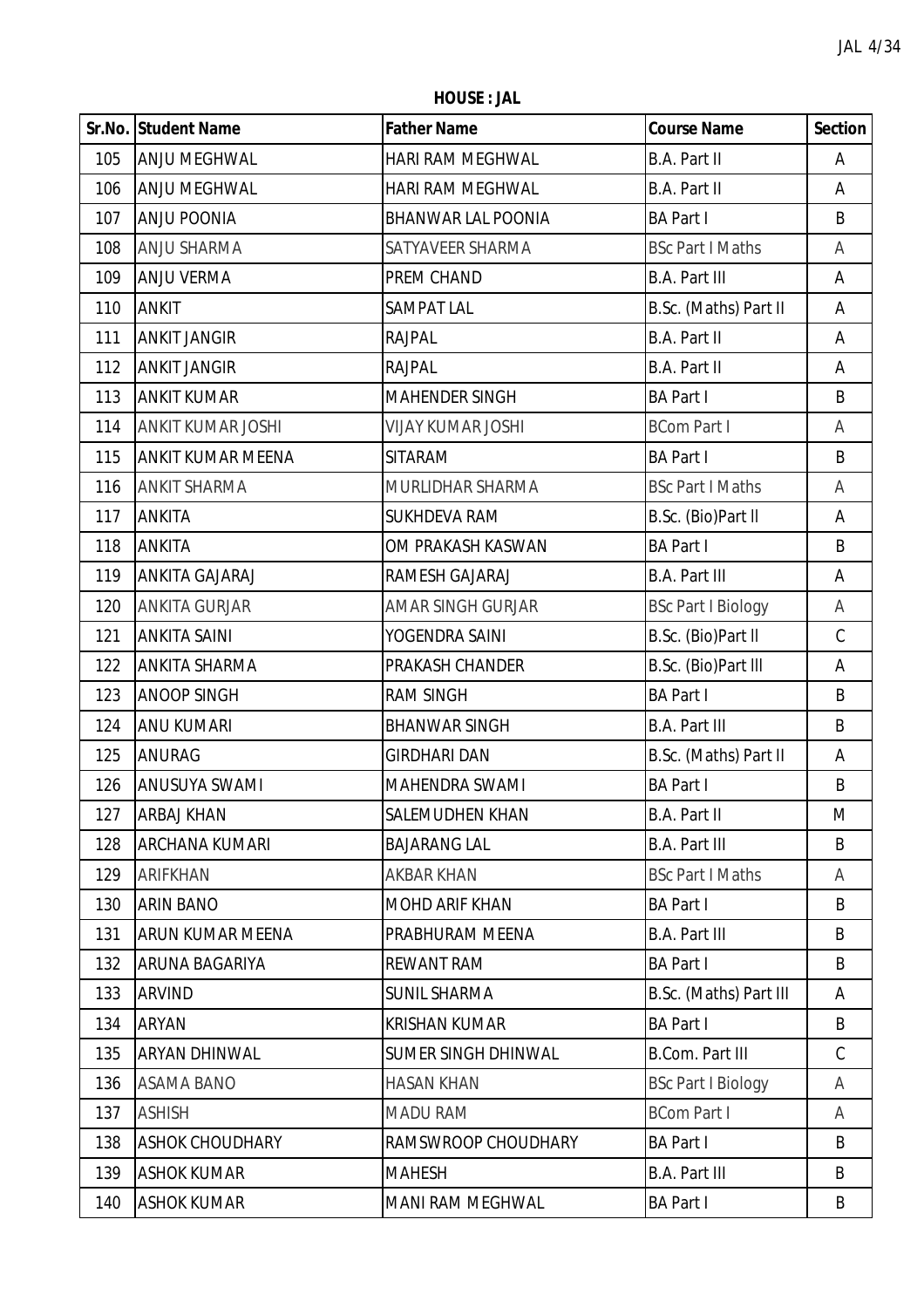**HOUSE : JAL**

|     | Sr.No. Student Name         | <b>Father Name</b>          | <b>Course Name</b>        | <b>Section</b> |
|-----|-----------------------------|-----------------------------|---------------------------|----------------|
| 141 | <b>ASHOK KUMAR MAHICH</b>   | RUKAMANAND MAHICH           | <b>BA Part I</b>          | B              |
| 142 | ASHWANI KUMAR BERIWAL       | <b>LALCHAND BERIWAL</b>     | B.Sc. (Maths) Part III    | Α              |
| 143 | <b>ASIF KHAN</b>            | <b>BHANWARU KHAN</b>        | <b>BA Part I</b>          | B              |
| 144 | <b>BABITA</b>               | <b>SURENDRA KUMAR</b>       | B.Sc. (Bio)Part II        | А              |
| 145 | <b>BABITA</b>               | RAMSWAROOP MEHRA            | <b>B.A. Part III</b>      | B              |
| 146 | <b>BABITA</b>               | <b>JEETA RAM</b>            | <b>BA Part I</b>          | B              |
| 147 | <b>BABITA</b>               | <b>SHANKAR LAL</b>          | <b>BSc Part I Maths</b>   | A              |
| 148 | <b>BABITA POONIA</b>        | <b>BHANWAR LAL</b>          | <b>B.A. Part III</b>      | B              |
| 149 | <b>BABITA SAHU</b>          | <b>HARI RAM SAHU</b>        | <b>BA Part I</b>          | B              |
| 150 | <b>BABU LAL JANGIR</b>      | <b>OMPRAKASH JANGIR</b>     | <b>B.Com. Part III</b>    | Α              |
| 151 | <b>BABULAL PRAJAPAT</b>     | <b>BHANWAR LAL PRAJAPAT</b> | <b>B.A. Part III</b>      | B              |
| 152 | <b>BABY KUMARI KHARDIA</b>  | PRAMESHWAR LAL KHARDIA      | <b>BSc Part I Biology</b> | A              |
| 153 | <b>BAJRANG LAL</b>          | LIKHAMA RAM                 | <b>BA Part I</b>          | B              |
| 154 | <b>BAJRANG LAL PRAJAPAT</b> | KANHAIYA LAL PRAJAPAT       | B.Sc. (Maths) Part II     | А              |
| 155 | <b>BALKISHAN SHARMA</b>     | <b>KEDAR MAL SHARMA</b>     | <b>B.Com. Part II</b>     | Α              |
| 156 | <b>BALRAM</b>               | <b>GIRDHARI LAL SHARMA</b>  | <b>BA Part I</b>          | B              |
| 157 | <b>BANTI GADWAL</b>         | <b>INDRACHAND GADWAL</b>    | <b>BCom Part I</b>        | A              |
| 158 | <b>BANTI MEENA</b>          | RAMCHANDRA MEENA            | <b>BA Part I</b>          | B              |
| 159 | <b>BASANT KANWAR</b>        | <b>HANUMAN SINGH</b>        | <b>B.A. Part III</b>      | B              |
| 160 | <b>BHAGESHWAR DHAKA</b>     | RAM LAL DHAKA               | B.Sc. (Maths) Part III    | Α              |
| 161 | <b>BHAGVATI PRASAD</b>      | NANDLAL                     | <b>BA Part I</b>          | B              |
| 162 | <b>BHAGWANA RAM</b>         | <b>BIRBAL RAM PRAJAPAT</b>  | <b>BSc Part I Maths</b>   | Α              |
| 163 | <b>BHAJAN LAL SWAMI</b>     | SHISHPAL SWAMI              | <b>BSc Part I Biology</b> | A              |
| 164 | <b>BHANWAR LAL</b>          | <b>TOLA RAM MEGHWAL</b>     | <b>BA Part I</b>          | B              |
| 165 | <b>BHARAT KUMAR</b>         | LILADHAR                    | <b>B.A. Part III</b>      | B              |
| 166 | <b>BHARTI</b>               | <b>HEMRAJ</b>               | <b>BA Part I</b>          | $\mathcal{C}$  |
| 167 | BHAWANA KUMARI JANGIR       | RAJENDRA PRASAD JANGIR      | <b>BA Part I</b>          | $\mathcal{C}$  |
| 168 | <b>BHAWANI SHANKAR SONI</b> | <b>MAHAVEER PRASAD SONI</b> | B.Sc. (Maths) Part II     | Α              |
| 169 | <b>BHAWANI SINGH</b>        | <b>MAHAVIR SINGH</b>        | <b>B.A. Part III</b>      | B              |
| 170 | <b>BHAWANI SINGH</b>        | <b>DUNGAR SINGH</b>         | <b>BA Part I</b>          | C              |
| 171 | <b>BHAWNA JANGIR</b>        | SUBHASH KUMAR JANGIR        | <b>B.Com. Part III</b>    | Α              |
| 172 | <b>BHERU SHARMA</b>         | <b>GIRDHARI LAL</b>         | <b>B.Com. Part II</b>     | Α              |
| 173 | <b>BHOJRAJ SAINI</b>        | <b>GANESHA RAM SAINI</b>    | <b>BCom Part I</b>        | A              |
| 174 | <b>BHUPENDAR PRAJAPAT</b>   | PURANMAL PRAJAPAT           | B.Sc. (Bio)Part III       | Α              |
| 175 | <b>BHUPENDRA</b>            | <b>BHAGU RAM RAHAR</b>      | <b>BA Part I</b>          | C              |
| 176 | <b>BINDU KUMARI</b>         | <b>NAVRANG LAL</b>          | <b>B.A. Part III</b>      | N              |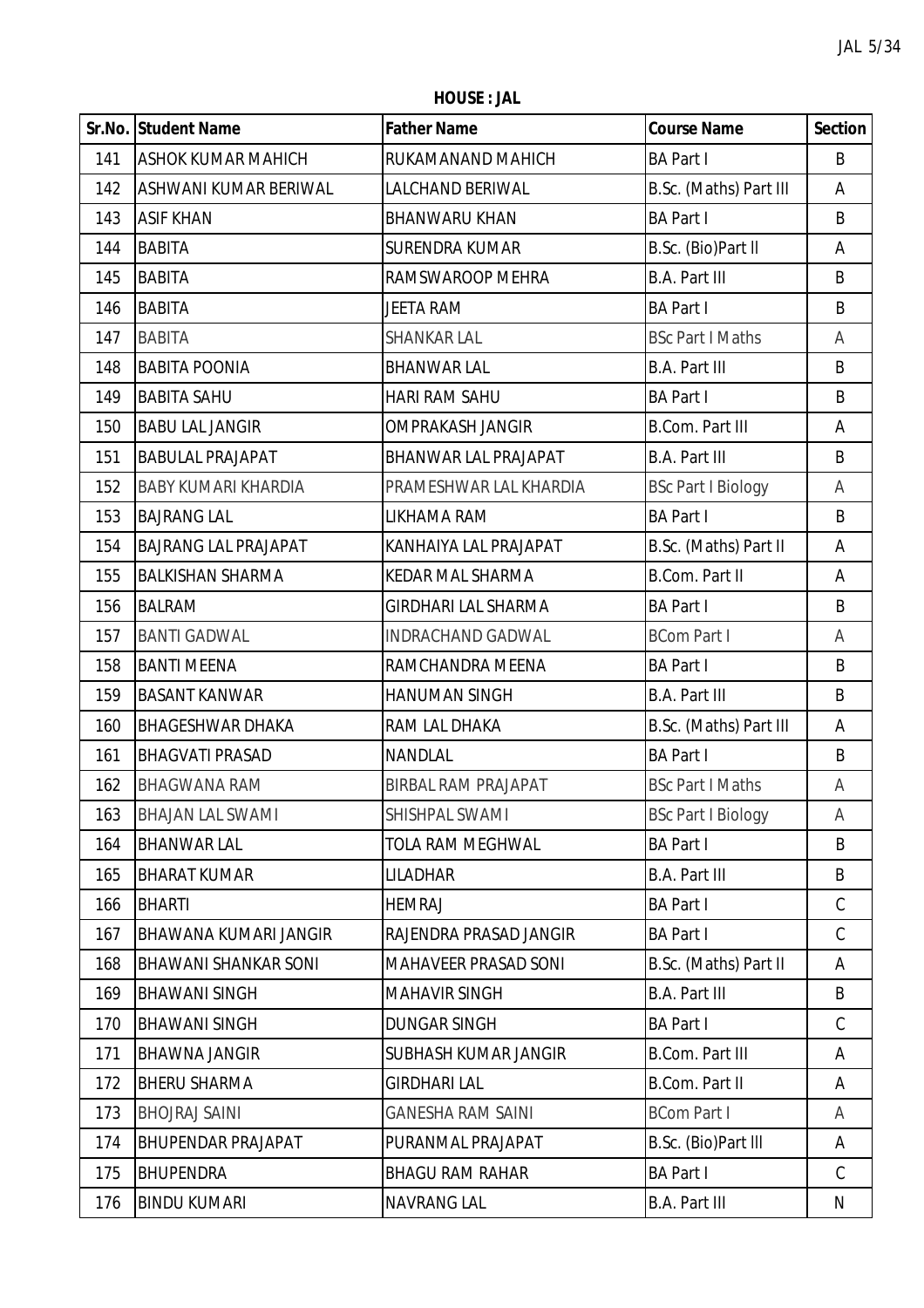**HOUSE : JAL**

|     | Sr.No. Student Name       | <b>Father Name</b>        | <b>Course Name</b>        | <b>Section</b> |
|-----|---------------------------|---------------------------|---------------------------|----------------|
| 177 | <b>BISHAN LAL MEGHWAL</b> | MULA RAM MEGHWAL          | B.Sc. (Bio)Part II        | Α              |
| 178 | <b>BUDHA RAM DHANAK</b>   | <b>JITU RAM DHANAK</b>    | <b>BA Part I</b>          | $\mathcal{C}$  |
| 179 | <b>CHANDA</b>             | <b>NAND RAM</b>           | <b>B.A. Part III</b>      | B              |
| 180 | CHANDA KANWAR             | MAHAVEER SINGH            | <b>BA Part I</b>          | $\mathsf C$    |
| 181 | <b>CHANDAN SHARMA</b>     | PREM PRAKASH SHARMA       | B.Sc. (Maths) Part III    | А              |
| 182 | <b>CHANDGI RAM</b>        | <b>BANWARI LAL</b>        | <b>BA Part I</b>          | C              |
| 183 | <b>CHANDU RAM MEGHWAL</b> | DHANNA RAM MEGHWAL        | <b>BA Part I</b>          | $\mathsf C$    |
| 184 | <b>CHHOTU RAM</b>         | SHIV BHAGAWAN             | <b>B.A. Part III</b>      | B              |
| 185 | DALEEP KUMAR BANGARWA     | SAHI RAM BANGARWA         | <b>BA Part I</b>          | $\mathsf C$    |
| 186 | <b>DALIP KUMAR</b>        | <b>SURENDRA SINGH</b>     | <b>B.A. Part III</b>      | B              |
| 187 | DALIP KUMAR BHATIA        | <b>REWANT RAM</b>         | <b>BA Part I</b>          | $\mathsf C$    |
| 188 | DASHARATH KUMAR PATIR     | <b>NIRANJAN PATIR</b>     | <b>BCom Part I</b>        | A              |
| 189 | <b>DASHRATH SINGH</b>     | CHOTU SINGH NATHAWAT      | B.Sc. (Maths) Part II     | Α              |
| 190 | <b>DEEP CHAND</b>         | KISHANA RAM               | <b>BA Part I</b>          | $\mathsf C$    |
| 191 | <b>DEEPAK KUMAR</b>       | SUBHKARAN                 | <b>BSc Part I Biology</b> | A              |
| 192 | DEEPAK KUMAR PRAJAPAT     | <b>SURESH PRAJAPAT</b>    | <b>B.Com. Part III</b>    | А              |
| 193 | <b>DEEPAK SHARMA</b>      | JAGDISH PRASAD SHARMA     | <b>B.Com. Part II</b>     | Α              |
| 194 | DEEPAK SHARMA             | MAHENDRA KUMAR SHARMA     | <b>BA Part I</b>          | $\mathsf C$    |
| 195 | <b>DEEPAK SINGH</b>       | PRABHU SINGH              | <b>B.A. Part III</b>      | B              |
| 196 | DEEPIKA AGARWAL           | PRAVEEN KUMAR AGARWAL     | <b>BA Part I</b>          | $\mathsf C$    |
| 197 | DEEPIKA BANIROT           | <b>MADAN SINGH</b>        | <b>BA Part I</b>          | P              |
| 198 | <b>DEEPIKA SEN</b>        | <b>UMMED KUMAR SEN</b>    | B.Sc. (Bio)Part III       | А              |
| 199 | <b>DEEPIKA SWAMI</b>      | RAJENDRA KUMAR            | <b>B.A. Part III</b>      | B              |
| 200 | DEPENDER SINGH RAJVI      | <b>RAM SINGH RAJVI</b>    | <b>BSc Part I Maths</b>   | A              |
| 201 | <b>DEVENDRA</b>           | <b>CHANDGI RAM</b>        | <b>B.A. Part III</b>      | B              |
| 202 | <b>DEVENDRA SINGH</b>     | <b>SAYAR SINGH</b>        | <b>BA Part I</b>          | C              |
| 203 | DEVKARAN MEGHWAL          | <b>HAJARI LAL MEGHWAL</b> | <b>B.A. Part II</b>       | $\mathcal{C}$  |
| 204 | DEVKARAN MEGHWAL          | <b>NANDRAM MEGHWAL</b>    | <b>BA Part I</b>          | C              |
| 205 | DHANESH KUMAR GURJAR      | <b>SANWAR MAL GUJAR</b>   | <b>B.A. Part II</b>       | M              |
| 206 | <b>DHAPU</b>              | <b>MANGTU RAM</b>         | <b>BA Part I</b>          | C              |
| 207 | DHARAMPAL                 | DEEPA RAM                 | <b>B.A. Part III</b>      | B              |
| 208 | DHARMENDRA KUMAR          | <b>SHANKER LAL</b>        | <b>BA Part I</b>          | C              |
| 209 | DHARMENDRA SINGH          | <b>INDAR SINGH</b>        | <b>B.A. Part III</b>      | C              |
| 210 | DHEERAJ PITHISARIA        | <b>SUNIL KUMAR</b>        | <b>B.Com. Part III</b>    | A              |
| 211 | DHEERAJ SANKHOLIYA        | DEENDAYAL SANKHOLIYA      | <b>BA Part I</b>          | C              |
| 212 | DHRAMENDAR PACHAR         | SHYOKARAN                 | <b>B.A. Part II</b>       | C              |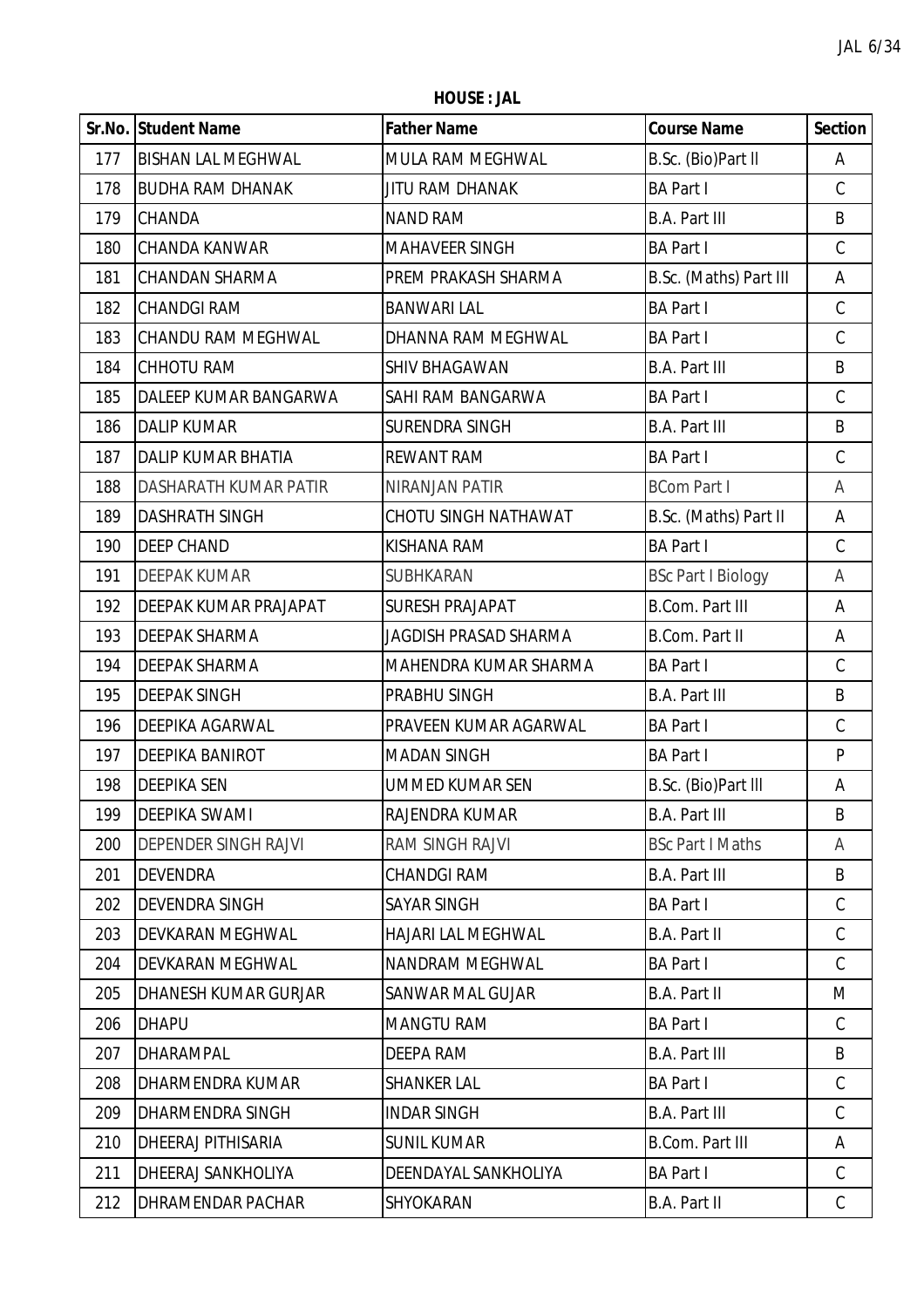**HOUSE : JAL**

|     | Sr.No. Student Name          | <b>Father Name</b>           | <b>Course Name</b>        | <b>Section</b> |
|-----|------------------------------|------------------------------|---------------------------|----------------|
| 213 | <b>DIMPLE</b>                | SHUBHKARAN                   | <b>BCom Part I</b>        | A              |
| 214 | <b>DIMPLE FAGERIA</b>        | <b>BAHADUR SINGH FAGERIA</b> | <b>BSc Part I Maths</b>   | A              |
| 215 | <b>DINESH BHAMBU</b>         | RAM KRAN BHAMBU              | <b>BA Part I</b>          | $\mathsf C$    |
| 216 | <b>DINESH KUMAR</b>          | SANWARMAL                    | <b>BA Part I</b>          | $\mathsf C$    |
| 217 | <b>DINESH KUMAR SAU</b>      | <b>TEJA RAM</b>              | <b>B.A. Part II</b>       | $\mathsf C$    |
| 218 | <b>DINESH KUMAR SIHAG</b>    | <b>NATHU RAM SIHAG</b>       | <b>BA Part I</b>          | D              |
| 219 | <b>DINESH MAHICH</b>         | BHANWAR LAL MEHGWAL          | <b>B.A. Part III</b>      | $\mathsf C$    |
| 220 | <b>DINESH MEENA</b>          | <b>BHAJANLAL MEENA</b>       | B.Sc. (Maths) Part III    | А              |
| 221 | DIPENDRA SINGH               | <b>RUKMAN SINGH</b>          | <b>BA Part I</b>          | D              |
| 222 | <b>DIVYA CHOUDHARY</b>       | OM PRAKASH KALER             | <b>BSc Part I Biology</b> | A              |
| 223 | <b>DROPADI PRAJAPAT</b>      | <b>BABULAL PRAJAPAT</b>      | <b>BA Part I</b>          | D              |
| 224 | DROPATI KUMARI PRAJAPAT      | RAWTA RAM                    | <b>B.A. Part III</b>      | $\mathsf C$    |
| 225 | <b>DUSHYANT SINGH</b>        | <b>RANVEER SINGH</b>         | B.Sc. (Maths) Part II     | А              |
| 226 | <b>EKTA KANWAR</b>           | JITENDRA SINGH               | <b>B.A. Part III</b>      | $\mathsf C$    |
| 227 | <b>ESHITA SHARMA</b>         | <b>VISHNU PRASAD SHARMA</b>  | <b>B.A. Part II</b>       | $\mathsf C$    |
| 228 | <b>FARIYAD KHAN</b>          | <b>JAFAR KHAN</b>            | <b>BA Part I</b>          | D              |
| 229 | <b>FIRDOSH BANO</b>          | SIKANDAR ALI                 | B.Sc. (Bio)Part II        | А              |
| 230 | <b>FIZA ANSARI</b>           | MOHAMMED FARUK               | <b>BA Part I</b>          | D              |
| 231 | <b>FIZA KHAN</b>             | <b>IRSHAD KHAN</b>           | <b>B.A. Part II</b>       | $\mathsf C$    |
| 232 | <b>GAJAL KANWAR</b>          | <b>VINOD SINGH</b>           | <b>BSc Part I Maths</b>   | A              |
| 233 | <b>GANESH JANGIR</b>         | <b>HARIPRASAD JANGIR</b>     | <b>B.Com. Part II</b>     | Α              |
| 234 | <b>GANESH KUMAR SWAMI</b>    | <b>BADRI PRASAD SWAMI</b>    | B.A. Part II              | $\mathsf C$    |
| 235 | <b>GANESH PRAJAPAT</b>       | PARMOD KUMAR PRAJAPAT        | <b>BCom Part I</b>        | A              |
| 236 | <b>GANESH SINGH</b>          | <b>ONKAR SINGH</b>           | <b>B.A. Part III</b>      | $\mathsf C$    |
| 237 | <b>GANGADHAR KHATIK</b>      | <b>BHAGIRATH PRASAD</b>      | <b>BA Part I</b>          | D              |
| 238 | <b>GANIKA</b>                | <b>GULAB SINGH</b>           | B.Sc. (Maths) Part III    | A              |
| 239 | <b>GARIMA</b>                | CHANANMAL                    | B.Sc. (Bio)Part III       | Α              |
| 240 | <b>GAURAV JANGIR</b>         | <b>JAIPRAKASH JANGIR</b>     | <b>BSc Part I Maths</b>   | A              |
| 241 | <b>GAUTAM</b>                | <b>ARJUN LAL</b>             | <b>B.Com. Part III</b>    | A              |
| 242 | <b>GAUTAM JANGID</b>         | SITARAM JANGID               | <b>BCom Part I</b>        | A              |
| 243 | <b>GAUTAM JANGIR</b>         | <b>JAGDISH PRASAD JANGIR</b> | <b>BA Part I</b>          | D              |
| 244 | <b>GAYATRI SAINI</b>         | PHOOLCHAND SAINI             | <b>B.Com. Part II</b>     | Α              |
| 245 | <b>GAYATRI SHARMA</b>        | SATYA NARAYAN                | <b>B.A. Part II</b>       | C              |
| 246 | <b>GAYTRI</b>                | RAJENDRA KUMAR               | <b>BSc Part I Biology</b> | A              |
| 247 | <b>GAYTRI GURJAR</b>         | <b>KESHAR DEV GURJAR</b>     | <b>B.A. Part III</b>      | C              |
| 248 | <b>GIRIRAJ SINGH RATHORE</b> | YOGENDRA SINGH RATHORE       | <b>BA Part I</b>          | D              |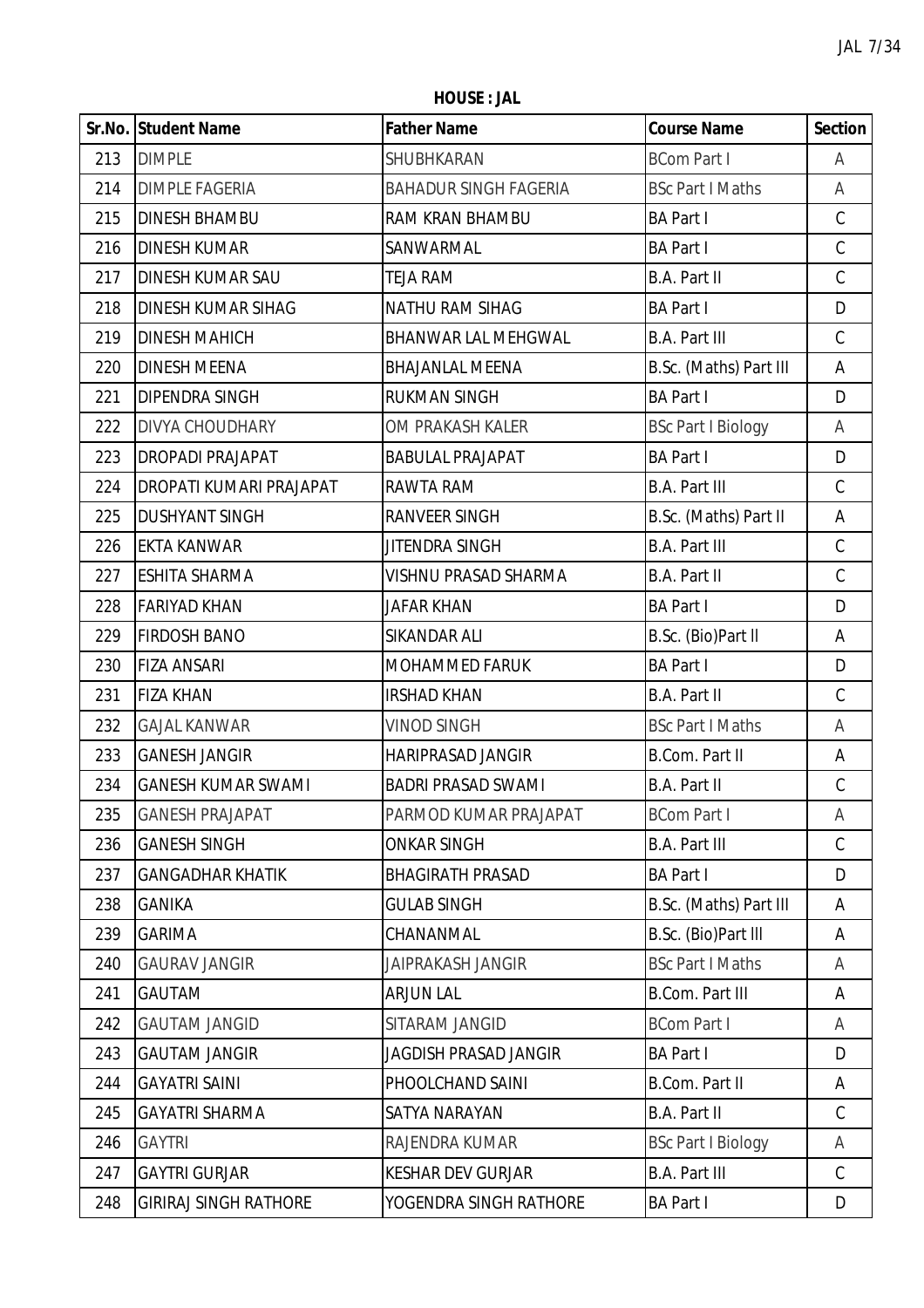**HOUSE : JAL**

|     | Sr.No. Student Name        | <b>Father Name</b>              | <b>Course Name</b>        | <b>Section</b> |
|-----|----------------------------|---------------------------------|---------------------------|----------------|
| 249 | <b>GODARA MANISH</b>       | HIRALAL GODARA                  | <b>B.A. Part II</b>       | M              |
| 250 | <b>GOPAL SAINI</b>         | <b>SURESH KUMAR</b>             | <b>B.A. Part III</b>      | $\mathsf C$    |
| 251 | <b>GOPI CHAND JINAGAL</b>  | SHRAWAN KUMAR JINAGAL           | <b>B.A. Part II</b>       | $\mathsf C$    |
| 252 | <b>GOVIND PRASAD</b>       | <b>BHAGIRATH PRASAD</b>         | <b>B.A. Part II</b>       | $\mathsf C$    |
| 253 | <b>GOVIND PRASAD MEHRA</b> | SHREE CHAND MEHRA               | <b>BA Part I</b>          | D              |
| 254 | <b>GUDDU</b>               | SHYAM LAL SHARMA                | <b>BA Part I</b>          | D              |
| 255 | <b>GUMANA RAM MEGHWAL</b>  | SULTANA RAM MEGHWAL             | <b>B.A. Part II</b>       | C              |
| 256 | <b>GUNJAN GAHLOT</b>       | PARMESHWAR LAL GAHLOT           | <b>BA Part I</b>          | D              |
| 257 | <b>GURAMEL</b>             | <b>MOHAN LAL</b>                | <b>BSc Part I Biology</b> | A              |
| 258 | <b>HANSRAJ JINOLIYA</b>    | <b>JIVAN RAM</b>                | <b>BA Part I</b>          | D              |
| 259 | <b>HANUMAN PRASAD</b>      | <b>JAGDISH PRASAD</b>           | <b>B.A. Part III</b>      | C              |
| 260 | <b>HARI OM</b>             | <b>GIRDHARI LAL</b>             | <b>BSc Part I Maths</b>   | A              |
| 261 | <b>HARI PRASAD NAI</b>     | SANWAR MAL NAI                  | B.Sc. (Maths) Part III    | A              |
| 262 | <b>HARI RAM</b>            | <b>BANWARI LAL</b>              | <b>B.Com. Part II</b>     | B              |
| 263 | <b>HARISH</b>              | RAKESH KUMAR DHAKARWAL          | <b>BA Part I</b>          | D              |
| 264 | <b>HARISH CHANDRA</b>      | KHIWANRAM                       | <b>B.A. Part II</b>       | C              |
| 265 | <b>HARISH SAINI</b>        | <b>CHAMPA LAL SAINI</b>         | <b>B.Com. Part II</b>     | Α              |
| 266 | <b>HARSH GURJAR</b>        | <b>GIRDHARI LAL GURJAR</b>      | <b>BSc Part I Maths</b>   | A              |
| 267 | <b>HARSH PODDAR</b>        | <b>SANJAY PODDAR</b>            | <b>BCom Part I</b>        | A              |
| 268 | <b>HARSHITA SHEKHAWAT</b>  | <b>VIRENDRA SINGH SHEKHAWAT</b> | B.Sc. (Bio)Part II        | $\mathsf C$    |
| 269 | <b>HEENA</b>               | <b>HASAN KHAN</b>               | B.Sc. (Bio)Part II        | А              |
| 270 | <b>HEENA BANO</b>          | <b>ISLAM KHAN</b>               | <b>B.A. Part III</b>      | $\mathsf C$    |
| 271 | <b>HEENA SONI</b>          | <b>DEENDYAL SONI</b>            | <b>B.A. Part II</b>       | $\mathcal{C}$  |
| 272 | <b>HEMANT</b>              | <b>BIRBAL RAM</b>               | <b>BA Part I</b>          | D              |
| 273 | HEMANT KUMAR DHALIA        | KISHOR KUMAR DHALIA             | <b>BCom Part I</b>        | A              |
| 274 | <b>HEMANT MEENA</b>        | <b>GOKULCHAND MEENA</b>         | B.Sc. (Maths) Part III    | Α              |
| 275 | <b>HEMANT VERMA</b>        | SITARAM VERMA                   | <b>B.Com. Part III</b>    | Α              |
| 276 | <b>HEMRAJ</b>              | <b>BHAIRA RAM</b>               | <b>B.A. Part III</b>      | C              |
| 277 | HIMANI CHANDOLIYA          | ANIL KUMAR CHANDOLIYA           | B.Sc. (Bio)Part III       | Α              |
| 278 | <b>HIMANI SHARMA</b>       | DAYACHAND SHARMA                | <b>BSc Part I Biology</b> | A              |
| 279 | <b>HIMANI VERMA</b>        | <b>BABU LAL</b>                 | <b>B.A. Part II</b>       | C              |
| 280 | HIMANSHU SHARMA            | NAND KISHOR SHARMA              | <b>B.Com. Part II</b>     | Α              |
| 281 | <b>HIMANSHU TAK</b>        | SAMPAT KUMAR TAK                | <b>BSc Part I Maths</b>   | A              |
| 282 | <b>HITESH JANGIR</b>       | DEENDAYAL JANGIR                | <b>BCom Part I</b>        | A              |
| 283 | <b>HRITIK GADGIL</b>       | <b>RAJ KUMAR</b>                | B.Sc. (Maths) Part II     | Α              |
| 284 | <b>IKRAM KHAN</b>          | <b>SABBIR KHAN</b>              | <b>B.A. Part II</b>       | $\mathsf{C}$   |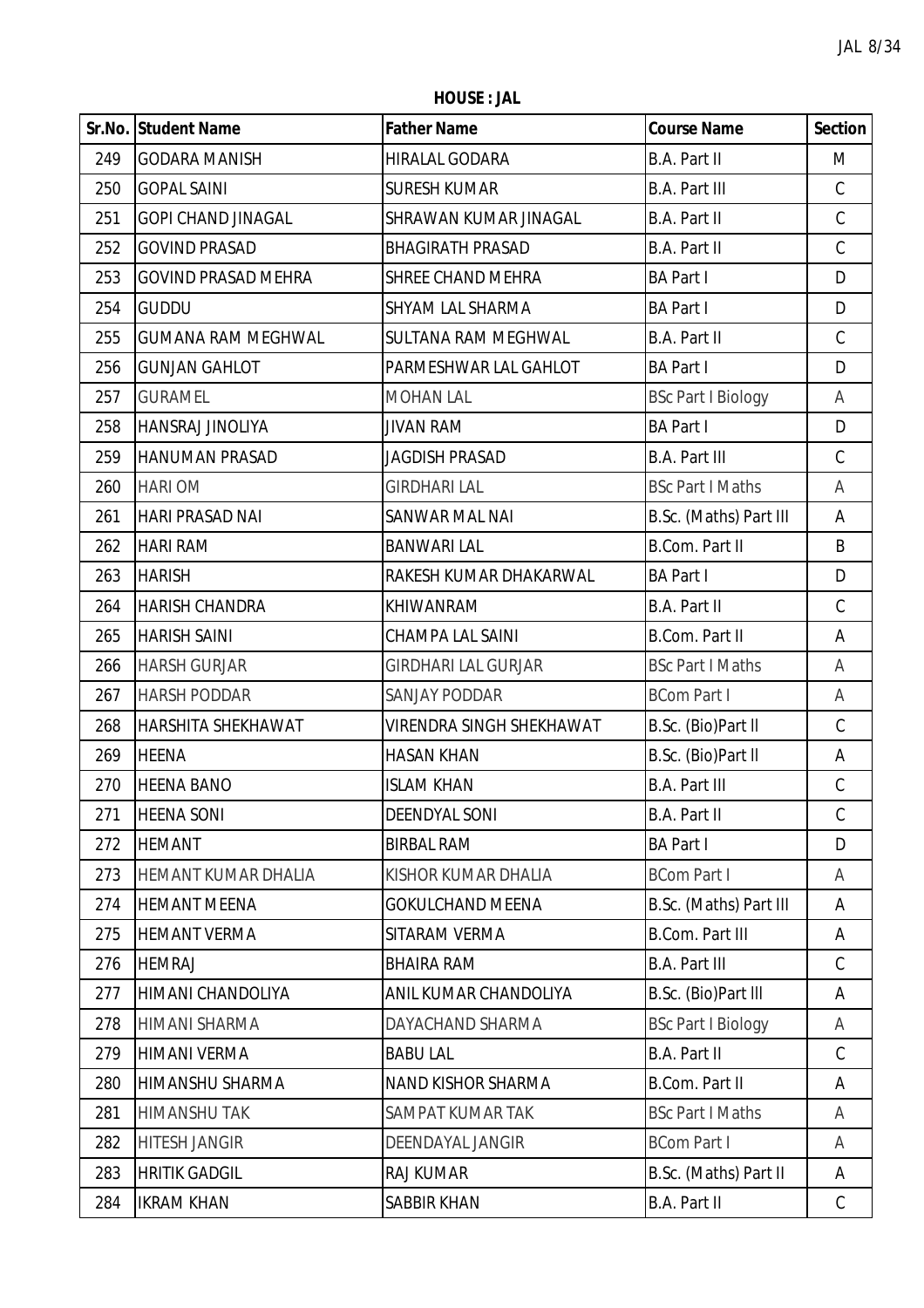**HOUSE : JAL**

|     | Sr.No. Student Name        | <b>Father Name</b>         | <b>Course Name</b>        | <b>Section</b> |
|-----|----------------------------|----------------------------|---------------------------|----------------|
| 285 | <b>IKRAR KHAN</b>          | <b>FARIYAD KHAN</b>        | <b>B.A. Part III</b>      | $\mathsf C$    |
| 286 | <b>ILIYASH KHAN</b>        | <b>RAFIK KHAN</b>          | <b>BA Part I</b>          | D              |
| 287 | <b>INDIRA</b>              | <b>BANWARI LAL</b>         | B.A. Part II              | $\mathsf C$    |
| 288 | <b>ISHARAT</b>             | RAMJAN                     | <b>BA Part I</b>          | D              |
| 289 | <b>ISHART BANO</b>         | <b>KASAM KHAN</b>          | <b>B.A. Part III</b>      | $\mathsf C$    |
| 290 | <b>JABID ALI</b>           | MUKARAB ALI                | B.A. Part II              | $\mathsf C$    |
| 291 | <b>JABID KHAN</b>          | MOHD IQBAL                 | <b>BA Part I</b>          | D              |
| 292 | <b>JAI CHAND</b>           | <b>VINOD KUMAR</b>         | B.Sc. (Maths) Part III    | A              |
| 293 | <b>JAI PRAKASH</b>         | ANNA RAM DHANK             | <b>BA Part I</b>          | D              |
| 294 | <b>JAI PRAKASH SAINI</b>   | <b>CHOUTH MAL SAINI</b>    | <b>BA Part I</b>          | D              |
| 295 | <b>JAIDEEP SINGH</b>       | NARENDRA SINGH             | B.A. Part II              | M              |
| 296 | <b>JAIDEV AGRAWAL</b>      | <b>JAIPRAKASH AGRAWAL</b>  | <b>BCom Part I</b>        | A              |
| 297 | <b>JAIPARKASH SARAN</b>    | <b>GOPIRAM SARAN</b>       | <b>BA Part I</b>          | D              |
| 298 | <b>JAIPRAKASH KHATEEK</b>  | GAJANAND                   | B.A. Part II              | $\mathsf C$    |
| 299 | <b>JAIPRAKASH PRAJAPAT</b> | MAHESH KUMAR PRAJAPAT      | <b>B.A. Part III</b>      | $\mathsf C$    |
| 300 | <b>JANNAT BANO</b>         | <b>NISAR ALI</b>           | B.Sc. (Maths) Part II     | $\mathsf C$    |
| 301 | <b>JASHWANT SINGH</b>      | <b>BHANWAR SINGH</b>       | <b>B.A. Part II</b>       | $\mathsf C$    |
| 302 | <b>JASWANT SINGH</b>       | <b>SUMER SINGH</b>         | <b>BSc Part I Maths</b>   | A              |
| 303 | JATIN KUMAR MEENA          | <b>BALBEER SINGH MEENA</b> | B.Sc. (Maths) Part II     | Α              |
| 304 | JAY KUMAR SHARMA           | RAJKUMAR SHARMA            | B.Sc. (Bio)Part III       | Α              |
| 305 | <b>JAY SINGH</b>           | RAJESH KUMAR SINGH         | B.Sc. (Maths) Part III    | B              |
| 306 | <b>JAYA BAKOLIYA</b>       | HARIPRASAD BAKOLIYA        | <b>BSc Part I Biology</b> | Α              |
| 307 | <b>JAYA KUMARI</b>         | <b>MANFUL PRAJAPAT</b>     | B.A. Part II              | C              |
| 308 | <b>JAYA SARSWAT</b>        | MAHENDRA KUMAR SARSWAT     | <b>B.Com. Part III</b>    | Α              |
| 309 | <b>JAYA SHARMA</b>         | MAHAVEER PRASAD SHARMA     | <b>B.A. Part III</b>      | $\mathcal{C}$  |
| 310 | <b>JAYDEEP SINGH</b>       | <b>VIJENDRA SINGH</b>      | B.Com. Part II            | Α              |
| 311 | <b>JAYPRAKASH SUTHAR</b>   | ROOP CHAND SUTHAR          | <b>BA Part I</b>          | E.             |
| 312 | <b>JITENDRA KUMAR</b>      | <b>RAMKUMAR</b>            | <b>BA Part I</b>          | E              |
| 313 | <b>JITENDRA POONIA</b>     | RAJENDRA SINGH POONIA      | B.Sc. (Bio)Part II        | Α              |
| 314 | <b>JITENDRA SINGH</b>      | SURENDRA SINGH             | <b>B.A. Part III</b>      | C              |
| 315 | <b>JULFEN BANO</b>         | <b>ALLADEEN KHAN</b>       | B.A. Part II              | C              |
| 316 | <b>JYOTI BAROR</b>         | ROOPA RAM                  | <b>B.A. Part III</b>      | $\mathcal{C}$  |
| 317 | <b>JYOTI KANWAR</b>        | <b>HOSHIYAR SINGH</b>      | <b>BA Part I</b>          | E              |
| 318 | <b>JYOTI KANWAR</b>        | <b>DAYAL SINGH</b>         | <b>BSc Part I Biology</b> | A              |
| 319 | <b>JYOTI RATHORE</b>       | <b>MAN SINGH RATHORE</b>   | <b>B.A. Part III</b>      | $\mathcal{C}$  |
| 320 | <b>JYOTI SAINI</b>         | RAM KUMAR                  | B.A. Part II              | D              |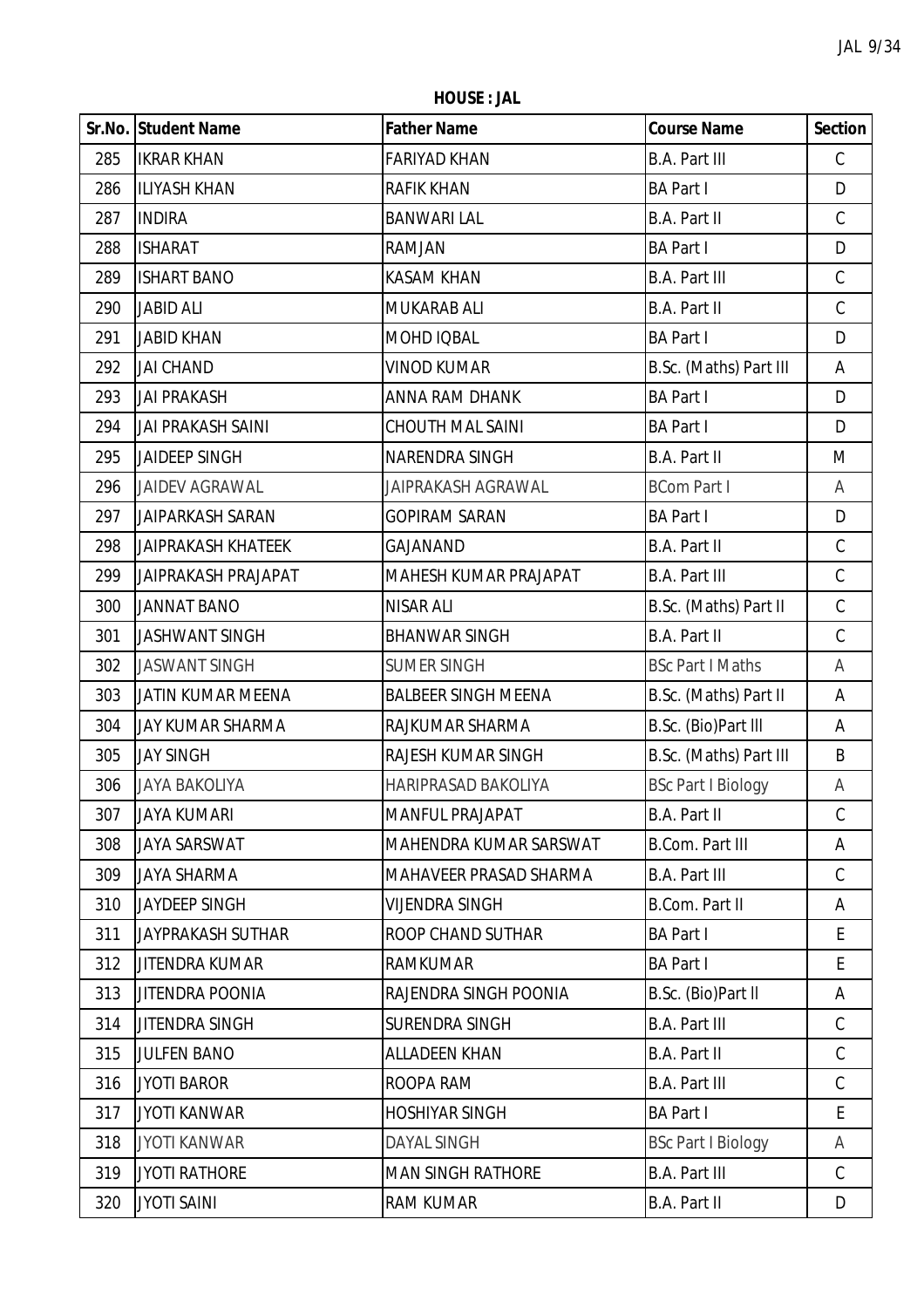**HOUSE : JAL**

|     | Sr.No. Student Name    | <b>Father Name</b>        | <b>Course Name</b>        | <b>Section</b> |
|-----|------------------------|---------------------------|---------------------------|----------------|
| 321 | <b>JYOTI SHARMA</b>    | RAJNIKANT SHARMA          | <b>BA Part I</b>          | E              |
| 322 | <b>KAILASH SHARMA</b>  | <b>VEDPRAKASH SHARMA</b>  | <b>B.Com. Part III</b>    | Α              |
| 323 | <b>KAJAL</b>           | NARENDRA KUMAR SAHARAN    | <b>B.A. Part III</b>      | D              |
| 324 | <b>KALPANA JANGIR</b>  | MOHANLAL JANGIR           | B.A. Part II              | D              |
| 325 | <b>KALPANA RANWAN</b>  | JAI CHIMAN RANWAN         | <b>BCom Part I</b>        | A              |
| 326 | KALPANA SHARMA         | MOHAN LAL SHARMA          | B.Sc. (Maths) Part III    | B              |
| 327 | <b>KALURAM MEGHWAL</b> | MAMCHAND MEGHWAL          | <b>B.A. Part III</b>      | D              |
| 328 | <b>KAMAL SHARMA</b>    | SHIV PRASAD SHARMA        | <b>BA Part I</b>          | E              |
| 329 | <b>KAMAL SOLANKI</b>   | RAJKUMAR SOLANKI          | <b>BSc Part I Maths</b>   | A              |
| 330 | <b>KAMLA GILA</b>      | KISAN LAL GILA            | <b>B.A. Part III</b>      | D              |
| 331 | <b>KAMLESH KANWAR</b>  | <b>MAHAVEER SINGH</b>     | B.A. Part II              | D              |
| 332 | <b>KANARAM</b>         | RAMKARAN                  | <b>BA Part I</b>          | E              |
| 333 | <b>KANCHAN GUDESAR</b> | <b>TARACHAND GUDESAR</b>  | B.Sc. (Bio)Part III       | Α              |
| 334 | <b>KANCHAN KANWAR</b>  | <b>BAJARANG SINGH</b>     | <b>B.A. Part III</b>      | D              |
| 335 | KANCHAN KUMARI SHARMA  | VINOD KUMAR SHARMA        | <b>BA Part I</b>          | E              |
| 336 | <b>KANCHAN KUMHAR</b>  | <b>MANGI LAL KUMHAR</b>   | B.A. Part II              | D              |
| 337 | KANHAIYA LAL SHARMA    | MAHAVEER PRASAD           | <b>BA Part I</b>          | E              |
| 338 | <b>KANTA</b>           | <b>SOHAN LAL</b>          | B.Sc. (Bio)Part II        | A              |
| 339 | <b>KANTA PRAJAPAT</b>  | <b>JUGAL KISHOR</b>       | B.A. Part II              | D              |
| 340 | <b>KANTA SWAMI</b>     | PAWAN KUMAR SWAMI         | <b>BSc Part I Biology</b> | A              |
| 341 | <b>KAPIL</b>           | <b>AMMI LAL</b>           | B.A. Part II              | M              |
| 342 | <b>KAPIL GOYAL</b>     | <b>MAHESH GOYAL</b>       | B.Com. Part II            | Α              |
| 343 | <b>KAPIL GURJAR</b>    | <b>BANWARI LAL GURJAR</b> | <b>B.Com. Part III</b>    | B              |
| 344 | <b>KAPIL KUMAR</b>     | <b>SULTANA RAM</b>        | <b>B.A. Part III</b>      | D              |
| 345 | <b>KAPIL KUMAR</b>     | <b>MAHAVEER</b>           | <b>BA Part I</b>          | E              |
| 346 | <b>KAPIL KUMAR</b>     | <b>VIJAY KUMAR SHARMA</b> | <b>BSc Part I Maths</b>   | B              |
| 347 | <b>KARINA KHAN</b>     | LIYAKAT KHAN              | <b>BA Part I</b>          | E.             |
| 348 | <b>KARISHMA</b>        | <b>BHAGU RAM</b>          | <b>B.A. Part III</b>      | D              |
| 349 | KARISHMA SHARMA        | <b>MAHESH SHARMA</b>      | B.A. Part II              | D              |
| 350 | <b>KARTIK GAUR</b>     | LAXMI NARAYAN GOUR        | B.Sc. (Maths) Part II     | A              |
| 351 | KASHIRAM BALAN         | <b>RUGHVEER BALAN</b>     | <b>BA Part I</b>          | E              |
| 352 | KAUSALYA GHUGHARWAL    | <b>GODA RAM</b>           | B.A. Part II              | D              |
| 353 | KAUSHILYA              | <b>KABIR MEGHWAL</b>      | <b>B.A. Part III</b>      | D              |
| 354 | <b>KAVITA</b>          | <b>OMPRAKASH SARAN</b>    | B.A. Part II              | D              |
| 355 | <b>KAVITA</b>          | <b>VIJAYPAL JAT</b>       | <b>BA Part I</b>          | E              |
| 356 | <b>KAVITA</b>          | LAXMI NARAYAN             | <b>BSc Part I Biology</b> | A              |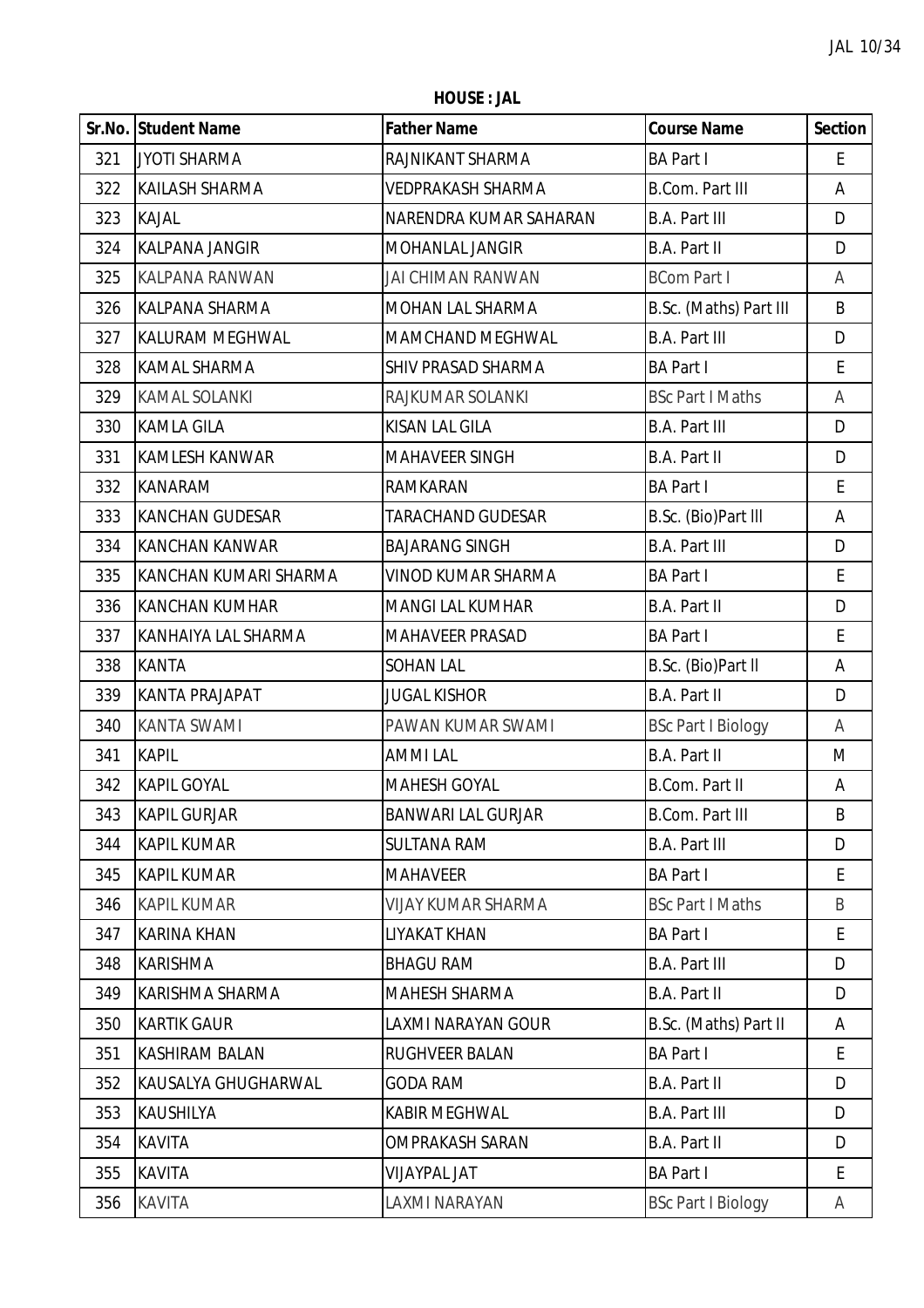**HOUSE : JAL**

|     | Sr.No. Student Name         | <b>Father Name</b>           | <b>Course Name</b>        | <b>Section</b> |
|-----|-----------------------------|------------------------------|---------------------------|----------------|
| 357 | <b>KAVITA GAHANOLIYA</b>    | MOOL CHAND GAHANOLIYA        | B.Sc. (Bio)Part II        | Α              |
| 358 | <b>KAVITA GODARA</b>        | SHISHPAL GODARA              | <b>B.A. Part II</b>       | D              |
| 359 | <b>KAVITA KASWAN</b>        | <b>GOPAL RAM KASWAN</b>      | <b>B.A. Part III</b>      | D              |
| 360 | <b>KAVITA KUMARI</b>        | <b>DEBU RAM</b>              | <b>BA Part I</b>          | E              |
| 361 | <b>KAVITA MEGHWAL</b>       | RANJEET MEGHWAL              | <b>B.A. Part II</b>       | D              |
| 362 | <b>KAVITA MEGHWAL</b>       | CHOTHU RAM                   | <b>B.A. Part III</b>      | D              |
| 363 | <b>KAVITA SAINI</b>         | <b>MAHAVEER PRASAD</b>       | <b>BCom Part I</b>        | Α              |
| 364 | <b>KAVITA SHARMA</b>        | PAWAN KUMAR SHARMA           | <b>BA Part I</b>          | E              |
| 365 | <b>KAVITA SWAMI</b>         | <b>OMPRAKASH</b>             | <b>B.A. Part II</b>       | D              |
| 366 | <b>KEEMAT CHETIWAL</b>      | <b>MOHAN LAL CHETIWAL</b>    | B.Sc. (Bio)Part III       | Α              |
| 367 | <b>KEWAL KRISHAN</b>        | MURARI LAL SHIRSWA           | <b>B.Com. Part III</b>    | Α              |
| 368 | <b>KHAIRUNNISSA</b>         | <b>ISLAM KHAN</b>            | <b>BA Part I</b>          | E              |
| 369 | KHIWAN RAM NAYAK            | <b>GUMANA RAM NAYAK</b>      | <b>B.A. Part II</b>       | D              |
| 370 | KHUSHBOO DHOLPURIYA         | RADHESHYAM DHOLPURIYA        | <b>BA Part I</b>          | E              |
| 371 | <b>KHUSHBU SWAMI</b>        | MAHAVEER SWAMI               | <b>B.A. Part III</b>      | D              |
| 372 | <b>KIRAN</b>                | SANTLAL                      | <b>BA Part I</b>          | E              |
| 373 | <b>KIRAN KUMARI</b>         | <b>BHADAR SINGH</b>          | <b>BSc Part I Biology</b> | A              |
| 374 | <b>KIRAN MEGHWAL</b>        | PRABHU DAYAL MEGHWAL         | <b>B.A. Part II</b>       | D              |
| 375 | <b>KIRAN SHARMA</b>         | NATHU RAM SHARMA             | <b>BA Part I</b>          | E              |
| 376 | KISHAN LAL ACHARA           | <b>BIRBAL RAM</b>            | <b>B.A. Part III</b>      | D              |
| 377 | <b>KISHAN SINGH</b>         | JEEVAN SINGH                 | <b>BA Part I</b>          | E              |
| 378 | <b>KISHORE SINGH</b>        | <b>GANGA SINGH</b>           | B.Sc. (Bio)Part III       | А              |
| 379 | <b>KOMAL</b>                | <b>JITENDER</b>              | B.Sc. (Bio)Part II        | C              |
| 380 | <b>KOMAL CHOUHAN</b>        | <b>DUNGARMAL CHOUHAN</b>     | B.A. Part II              | D              |
| 381 | <b>KOMAL GURJAR</b>         | <b>SANWAR MAL GURJAR</b>     | <b>BSc Part I Maths</b>   | B              |
| 382 | KOMAL JHAJHARIA             | <b>MAHAVEER SINGH</b>        | <b>B.Com. Part II</b>     | A              |
| 383 | <b>KOMAL KANWAR</b>         | <b>VIJENDRA SINGH</b>        | <b>B.A. Part III</b>      | D              |
| 384 | <b>KOMAL KANWAR</b>         | <b>BHANWAR SINGH RATHORE</b> | <b>BA Part I</b>          | E              |
| 385 | <b>KOMAL KANWAR</b>         | NARENDRA SINGH               | <b>BCom Part I</b>        | A              |
| 386 | <b>KOMAL KASWAN</b>         | RAKESH KASWAN                | B.Sc. (Maths) Part III    | B              |
| 387 | <b>KOMAL SHARMA</b>         | BHANWAR LAL SHARMA           | <b>B.Com. Part II</b>     | B              |
| 388 | <b>KRISHAN KUMAR</b>        | LALCHAND                     | B.A. Part II              | D              |
| 389 | <b>KRISHAN KUMAR</b>        | <b>LILUDAS</b>               | <b>B.A. Part III</b>      | D              |
| 390 | <b>KRISHAN KUMAR KASWAN</b> | JAGAMAL RAM KASWAN           | <b>BA Part I</b>          | F              |
| 391 | KRISHAN KUMAR TETRAWAL      | <b>GOPI RAM TETRAWAL</b>     | B.Sc. (Maths) Part II     | Α              |
| 392 | <b>KRISHAN SINGH</b>        | SHARWAN SINGH                | <b>BA Part I</b>          | F              |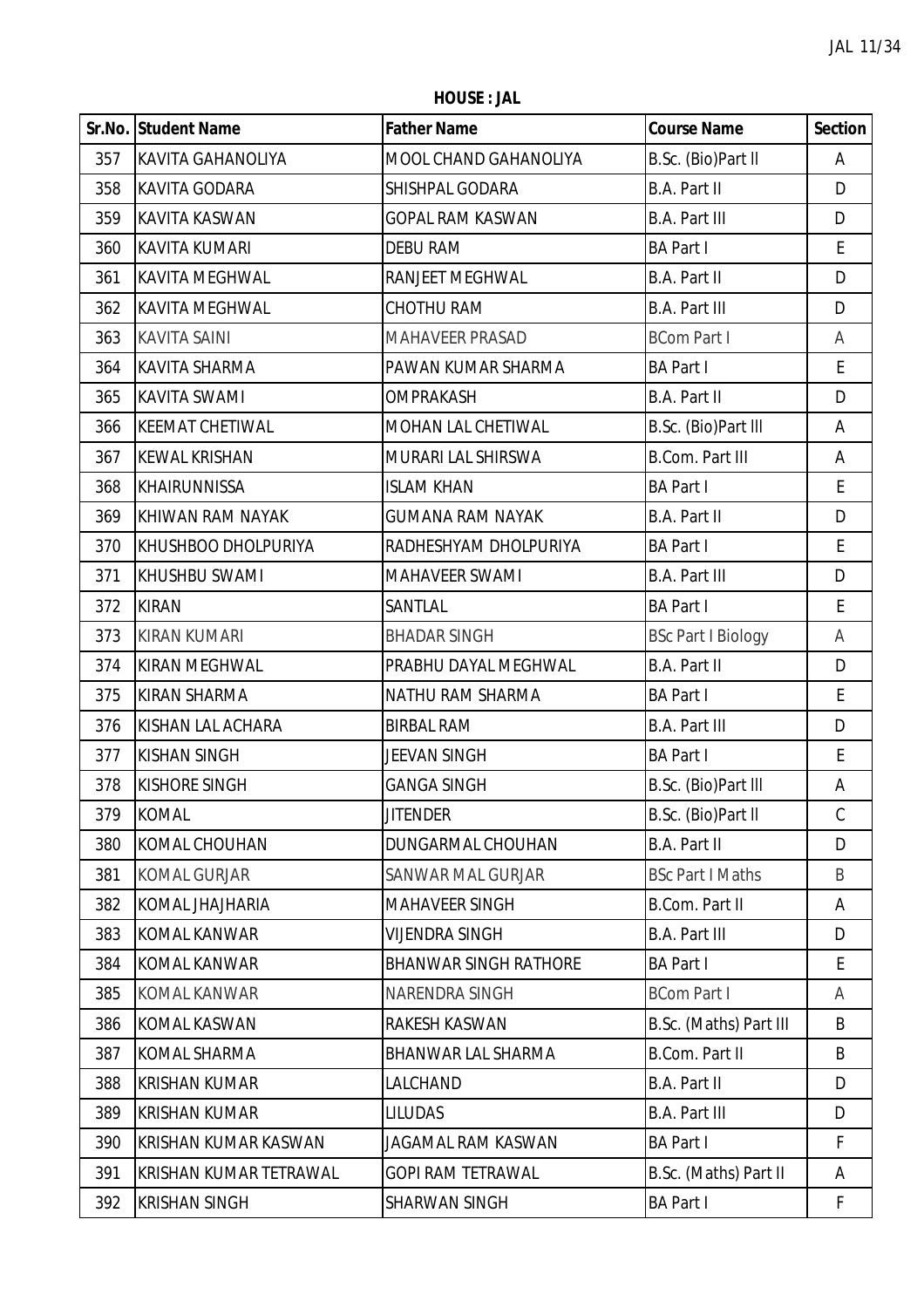**HOUSE : JAL**

|     | Sr.No. Student Name        | <b>Father Name</b>            | <b>Course Name</b>        | <b>Section</b> |
|-----|----------------------------|-------------------------------|---------------------------|----------------|
| 393 | <b>KRISHNA</b>             | PEMA RAM                      | B.A. Part II              | D              |
| 394 | <b>KRISHNA</b>             | <b>SAHIRAM</b>                | <b>BSc Part I Biology</b> | A              |
| 395 | <b>KRISHNA SHARMA</b>      | MAHENDRA KUMAR                | B.Sc. (Bio)Part III       | А              |
| 396 | <b>KSHITEZ CHOUHAN</b>     | <b>SANJAY CHOUHAN</b>         | <b>B.A. Part III</b>      | D              |
| 397 | KSHITIJ KUMAR SHARMA       | <b>VINOD KUMAR SHARMA</b>     | B.Sc. (Bio)Part II        | A              |
| 398 | <b>KULDEEP KULHARI</b>     | SAMBHUDYAL                    | B.Sc. (Bio)Part II        | $\mathsf C$    |
| 399 | <b>KULDEEP KUMAR</b>       | <b>JAI KARAN</b>              | <b>BA Part I</b>          | F              |
| 400 | <b>KULDEEP PRAJAPAT</b>    | <b>GIDARAM PRAJAPAT</b>       | <b>B.Com. Part III</b>    | А              |
| 401 | <b>KULDEEP SINGH</b>       | <b>BHAGWAN SINGH INDA</b>     | <b>BA Part I</b>          | F              |
| 402 | <b>KULDEEP TOSAWARA</b>    | <b>NAND LAL</b>               | <b>BA Part I</b>          | F              |
| 403 | <b>KUMARI POOJA</b>        | <b>SHRAWAN KUMAR</b>          | <b>B.A. Part III</b>      | D              |
| 404 | <b>LABHU RAM MEGHWAL</b>   | <b>SUGNA RAM MEGHWAL</b>      | <b>B.A. Part III</b>      | D              |
| 405 | LAL CHAND DIGWAL           | BHANWARLAL                    | <b>B.A. Part II</b>       | D              |
| 406 | <b>LALIT KUMAR</b>         | MAHAVEER PRASAD               | <b>B.A. Part III</b>      | E              |
| 407 | <b>LALIT KUMAR</b>         | <b>DAYA CHAND</b>             | <b>BCom Part I</b>        | B              |
| 408 | <b>LALIT KUMAR SAINI</b>   | <b>MOHAN LAL SAINI</b>        | <b>B.Com. Part III</b>    | А              |
| 409 | LALIT KUMAR SHARMA         | RAJKUMAR SHARMA               | <b>BA Part I</b>          | F              |
| 410 | <b>LALITA</b>              | NAGARMAL PRAJAPAT             | <b>BSc Part I Biology</b> | B              |
| 411 | <b>LALITA KANTIWAL</b>     | <b>ARJUN RAM</b>              | <b>B.A. Part II</b>       | D              |
| 412 | <b>LALITA SAINI</b>        | SATYANARAYAN SAINI            | B.Sc. (Bio)Part II        | A              |
| 413 | <b>LAXMAN MEGHWAL</b>      | MANGLARAM MEGHWAL             | <b>BSc Part I Maths</b>   | B              |
| 414 | <b>LAXMAN RAM</b>          | <b>CHUNA RAM</b>              | <b>B.A. Part II</b>       | D              |
| 415 | <b>LAXMI KUMARI</b>        | <b>MAHAVEER PARSAD</b>        | <b>B.A. Part III</b>      | Ł              |
| 416 | LAXMI PRAJAPAT             | <b>RAJKUMAR</b>               | <b>BA Part I</b>          | F              |
| 417 | <b>LAXMI SHARMA</b>        | RAJKUMAR SHARMA               | <b>B.A. Part II</b>       | D              |
| 418 | <b>LAXMI SONI</b>          | <b>DULICHAND SONI</b>         | B.Sc. (Maths) Part III    | B              |
| 419 | <b>LEKHRAM SHARMA</b>      | <b>SUSHIL SHARMA</b>          | <b>BCom Part I</b>        | B              |
| 420 | LILADHAR SHARMA            | <b>SHIV KUMAR SHARMA</b>      | <b>B.A. Part II</b>       | E              |
| 421 | <b>LOKENDRA SINGH</b>      | PREM SINGH                    | <b>B.A. Part III</b>      | E              |
| 422 | <b>LOKESH AGARWAL</b>      | RAMNARAYAN AGARWAL            | <b>B.Com. Part II</b>     | B              |
| 423 | <b>LOKESH KUMAR</b>        | <b>MAHAVEER PRASAD</b>        | <b>BA Part I</b>          | F              |
| 424 | <b>MADHU</b>               | <b>MAHAVEER PRASAD</b>        | <b>BA Part I</b>          | F              |
| 425 | <b>MAHENDRA KUMAR</b>      | <b>BAJRANG LAL</b>            | <b>B.A. Part II</b>       | E              |
| 426 | MAHENDRA KUMAR MEGHWAL     | PARMESHWAR LAL MEGHWAL        | <b>BA Part I</b>          | F.             |
| 427 | <b>MAHESH KUMAR</b>        | <b>BHAGIRATH PRASAD PATIR</b> | B.Sc. (Maths) Part II     | Α              |
| 428 | <b>MAHESH KUMAR GODARA</b> | PRATAP GODARA                 | <b>B.A. Part II</b>       | E.             |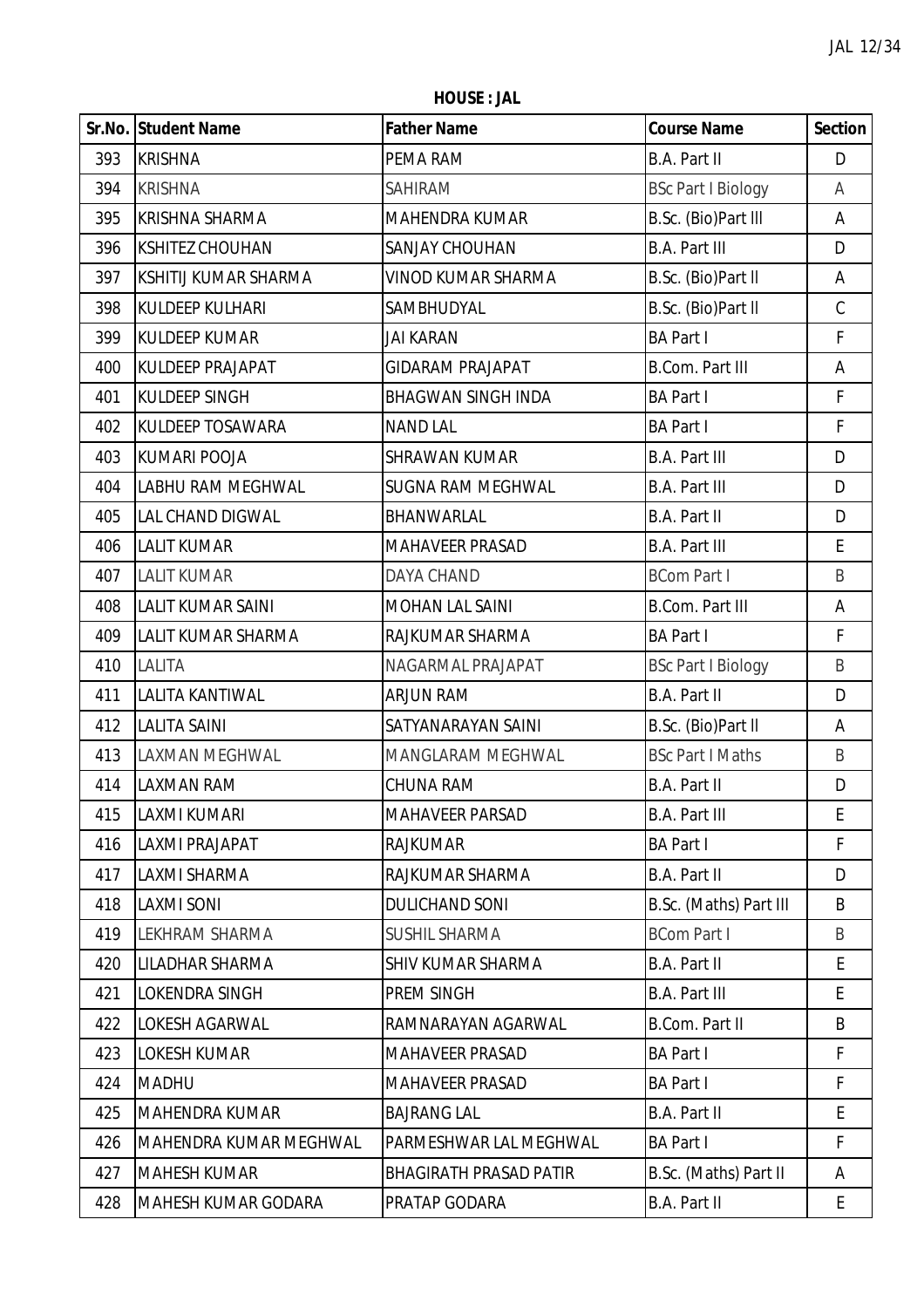**HOUSE : JAL**

|     | Sr.No. Student Name         | <b>Father Name</b>         | <b>Course Name</b>        | <b>Section</b> |
|-----|-----------------------------|----------------------------|---------------------------|----------------|
| 429 | <b>MAHESH KUMAR GUDESAR</b> | <b>INDAR CHAND GUDESAR</b> | B.Sc. (Maths) Part III    | B              |
| 430 | <b>MAHESH SINGH</b>         | PRITHVI SINGH              | <b>B.A. Part III</b>      | E              |
| 431 | <b>MAHIMA JANGIR</b>        | <b>DEEN DAYAL JANGIR</b>   | <b>B.A. Part II</b>       | E              |
| 432 | <b>MAHIMA JANGIR</b>        | <b>VINOD KUMAR JANGIR</b>  | <b>BCom Part I</b>        | B              |
| 433 | <b>MAHIMA SHARMA</b>        | NIRANJAN LAL SHARMA        | <b>BA Part I</b>          | F              |
| 434 | <b>MAINA KUMARI</b>         | RANJEET SINGH              | <b>B.A. Part III</b>      | E              |
| 435 | <b>MAINKA SONI</b>          | RAJU RAM SONI              | B.Sc. (Bio)Part III       | А              |
| 436 | <b>MAINPAL SINGH</b>        | <b>NARAYAN SINGH</b>       | <b>BSc Part I Maths</b>   | B              |
| 437 | <b>MAMATA</b>               | SATYANARAYAN               | <b>BA Part I</b>          | F              |
| 438 | <b>MAMTA</b>                | MANI RAM BHANWARIYA        | <b>B.A. Part II</b>       | E              |
| 439 | <b>MAMTA</b>                | <b>OMPRAKASH</b>           | <b>BA Part I</b>          | F              |
| 440 | <b>MAMTA</b>                | <b>MANFOOL SINGH</b>       | <b>BSc Part I Biology</b> | B              |
| 441 | <b>MAMTA BHARGAV</b>        | TILOKARAM BHARGAV          | <b>B.A. Part III</b>      | E              |
| 442 | <b>MAMTA DHUKIA</b>         | KISHAN LAL DHUKIA          | <b>B.A. Part II</b>       | E              |
| 443 | <b>MAMTA KANWAR</b>         | DHARAMPAL SINGH            | <b>B.A. Part III</b>      | E              |
| 444 | <b>MAMTA KUMARI JANGIR</b>  | <b>BHAGWANA RAM JANGIR</b> | <b>B.A. Part II</b>       | E              |
| 445 | <b>MAMTA MEENA</b>          | RAMJI LAL MEENA            | <b>BA Part I</b>          | F              |
| 446 | <b>MAMTA MEGHWAL</b>        | RAMSAVRUP MEGHWAL          | <b>B.A. Part II</b>       | E              |
| 447 | <b>MAMTA RATHORE</b>        | <b>HARPAL SINGH</b>        | B.Sc. (Bio)Part II        | А              |
| 448 | <b>MANDEEP</b>              | RAJESH KUMAR               | <b>B.A. Part III</b>      | E              |
| 449 | <b>MANDEEP</b>              | <b>JAIDEV</b>              | <b>BA Part I</b>          | $\mathsf F$    |
| 450 | <b>MANEESH KUMAR</b>        | <b>NORANG LAL</b>          | <b>BSc Part I Maths</b>   | B              |
| 451 | <b>MANGEJA RAM</b>          | CHUNNA RAM MEGHWAL         | <b>B.A. Part III</b>      | E              |
| 452 | <b>MANISH</b>               | <b>BHANWAR LAL</b>         | <b>BA Part I</b>          | F              |
| 453 | <b>MANISH</b>               | <b>DEVILAL</b>             | <b>BSc Part I Biology</b> | B              |
| 454 | <b>MANISH KHERIWAL</b>      | KHAMANA RAM KHERIWAL       | <b>B.A. Part II</b>       | E              |
| 455 | <b>MANISH KUMAR</b>         | <b>BABU LAL</b>            | <b>BA Part I</b>          | F              |
| 456 | MANISH KUMAR JAGRWAL        | <b>BABU LAL REGAR</b>      | B.Sc. (Maths) Part III    | B              |
| 457 | <b>MANISH KUMAR JANGIR</b>  | RATAN LAL JANGIR           | <b>BA Part I</b>          | F              |
| 458 | <b>MANISH NYOL</b>          | SHIV PRASAD NYOL           | B.Sc. (Maths) Part II     | Α              |
| 459 | <b>MANISH SAINI</b>         | RAMKUMAR SAINI             | <b>B.A. Part II</b>       | E              |
| 460 | <b>MANISH SHARMA</b>        | RADHE SHYAM SHARMA         | <b>B.Com. Part III</b>    | B              |
| 461 | <b>MANISHA</b>              | RAJENDRA PRAJAPAT          | <b>B.A. Part II</b>       | E              |
| 462 | <b>MANISHA</b>              | <b>SUBHASH CHANDRA</b>     | <b>B.A. Part III</b>      | E              |
| 463 | <b>MANISHA</b>              | CHANDRA RAM                | <b>BA Part I</b>          | F.             |
| 464 | <b>MANISHA BHAKAR</b>       | <b>OM PRAKASH</b>          | <b>B.A. Part II</b>       | E              |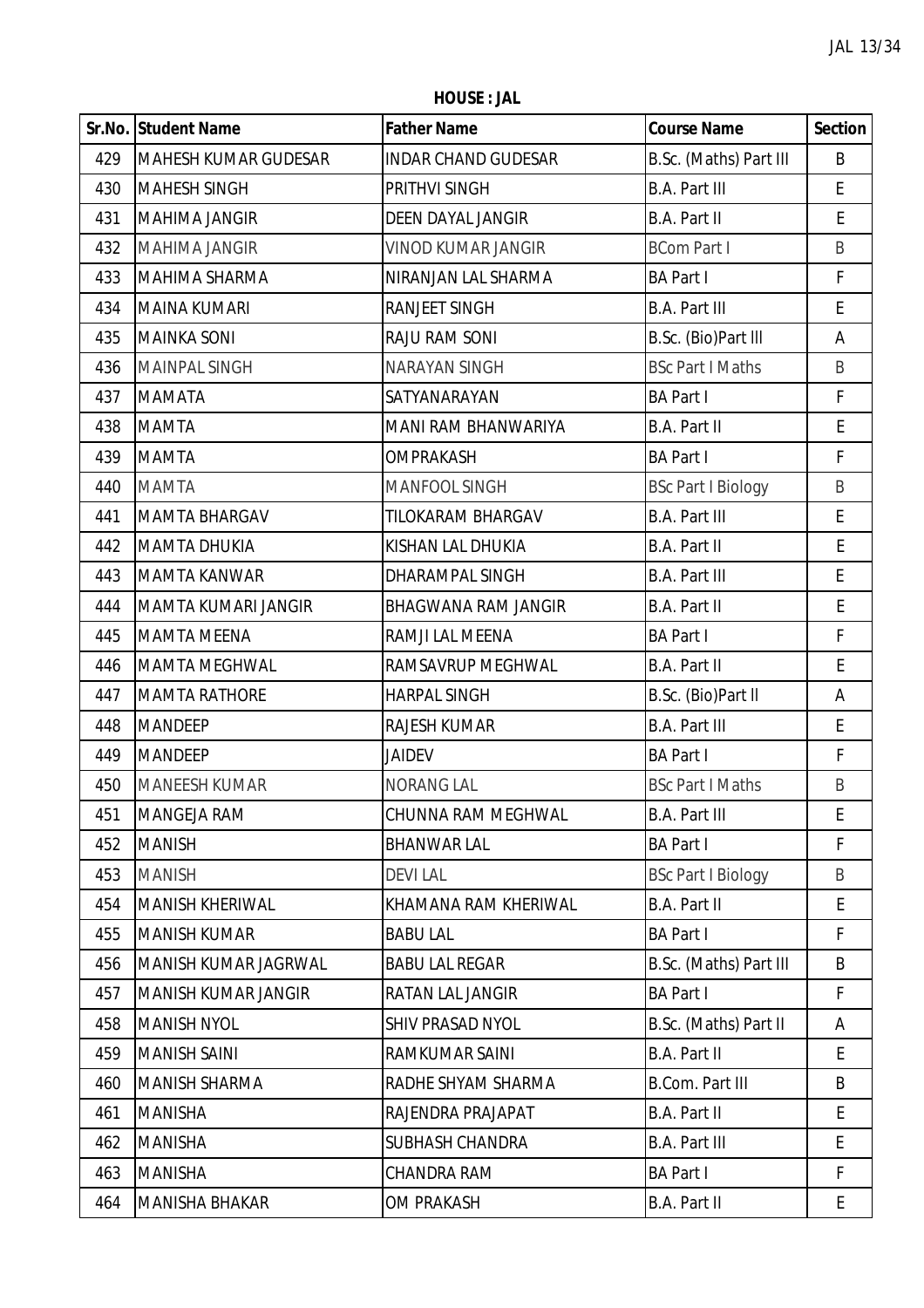**HOUSE : JAL**

|     | Sr.No. Student Name     | <b>Father Name</b>           | <b>Course Name</b>        | <b>Section</b> |
|-----|-------------------------|------------------------------|---------------------------|----------------|
| 465 | MANISHA JOIYA           | JAYCHAND                     | <b>BA Part I</b>          | F              |
| 466 | <b>MANISHA KANWAR</b>   | LAXMAN SINGH                 | <b>B.A. Part II</b>       | E              |
| 467 | <b>MANISHA KUMARI</b>   | RAMESH KUMAR SAINI           | B.Sc. (Bio)Part III       | Α              |
| 468 | <b>MANISHA MEENA</b>    | <b>BABULAL MEENA</b>         | <b>B.A. Part III</b>      | E              |
| 469 | <b>MANISHA PRAJAPAT</b> | <b>SURESH KUMAR PRAJAPAT</b> | <b>BA Part I</b>          | G              |
| 470 | <b>MANISHA RATHORE</b>  | PARVAT SINGH RATHORE         | <b>BSc Part I Maths</b>   | B              |
| 471 | <b>MANISHA SAINI</b>    | <b>SHARWAN KUMAR SAINI</b>   | <b>B.Com. Part II</b>     | B              |
| 472 | <b>MANISHA SAINI</b>    | <b>SHANKAR LAL</b>           | <b>BSc Part I Biology</b> | B              |
| 473 | <b>MANISHA TANK</b>     | PURUSHOTAM                   | <b>BCom Part I</b>        | B              |
| 474 | <b>MANISHA YADAV</b>    | PRAHALAD RAM YADAV           | B.A. Part II              | E              |
| 475 | <b>MANITA NYOL</b>      | PRATAP NYOL                  | <b>B.A. Part III</b>      | E              |
| 476 | <b>MANJEET SINGH</b>    | <b>BUDH RAM</b>              | B.Sc. (Bio)Part II        | Α              |
| 477 | <b>MANJU</b>            | PREMCHAND SHARMA             | B.A. Part II              | E              |
| 478 | MANJU GODARA            | RAM PRATAP GODARA            | <b>BA Part I</b>          | G              |
| 479 | MANJU KUMARI MEGHWAL    | <b>SOHAN LAL</b>             | <b>B.A. Part II</b>       | E              |
| 480 | <b>MANOHAR SINGH</b>    | ARJUN SINGH                  | <b>BA Part I</b>          | G              |
| 481 | MANOJ GUDESARIA         | RATAN LAL GUDESARIA          | <b>B.A. Part III</b>      | E              |
| 482 | <b>MANOJ KUMAR</b>      | <b>RAM PRASAD</b>            | B.A. Part II              | E              |
| 483 | <b>MANOJ KUMAR</b>      | <b>CHETAN RAM</b>            | B.Sc. (Maths) Part II     | B              |
| 484 | <b>MANOJ KUMAR</b>      | <b>RAKESH</b>                | <b>B.A. Part III</b>      | E              |
| 485 | <b>MANOJ KUMAR</b>      | <b>FULA RAM BAIDA</b>        | <b>BA Part I</b>          | G              |
| 486 | MANOJ KUMAR PRAJAPAT    | SURENDRA KUMAR PRAJAPAT      | <b>B.A. Part II</b>       | E              |
| 487 | MANOJ SINGH             | <b>NARU SINGH</b>            | <b>B.A. Part III</b>      | E              |
| 488 | <b>MANSI SAINI</b>      | <b>MAHESH KUMAR SAINI</b>    | <b>B.Com. Part II</b>     | B              |
| 489 | <b>MANVENDRA SINGH</b>  | <b>SUMER SINGH</b>           | <b>BSc Part I Biology</b> | B              |
| 490 | MAYA                    | TIKU RAM                     | <b>B.A. Part II</b>       | E              |
| 491 | <b>MAYA</b>             | <b>BACHCHAN LAL</b>          | <b>B.A. Part III</b>      | E.             |
| 492 | <b>MAYA</b>             | PHOOL CHAND SHARMA           | <b>BA Part I</b>          | G              |
| 493 | <b>MAYA KUMARI</b>      | LALCHAND BHAMBHU             | <b>B.A. Part II</b>       | E              |
| 494 | <b>MAYA PRAJAPAT</b>    | LAL CHAND                    | <b>BA Part I</b>          | G              |
| 495 | <b>MAYA RUYAL</b>       | <b>OM PRAKASH</b>            | B.Sc. (Maths) Part III    | B              |
| 496 | <b>MAYANK</b>           | <b>OM PRAKASH</b>            | <b>BSc Part I Maths</b>   | B              |
| 497 | <b>MAYANK NIRBAN</b>    | PAWAN KUMAR NIRBAN           | <b>B.A. Part II</b>       | F              |
| 498 | <b>MD SOHAIL</b>        | <b>MD SALIM</b>              | <b>BA Part I</b>          | G              |
| 499 | MEENAXI SHARMA          | <b>GOPAL KRISHAN SHARMA</b>  | B.Sc. (Bio)Part III       | Α              |
| 500 | <b>MITU</b>             | JAMAL                        | <b>B.A. Part II</b>       | F              |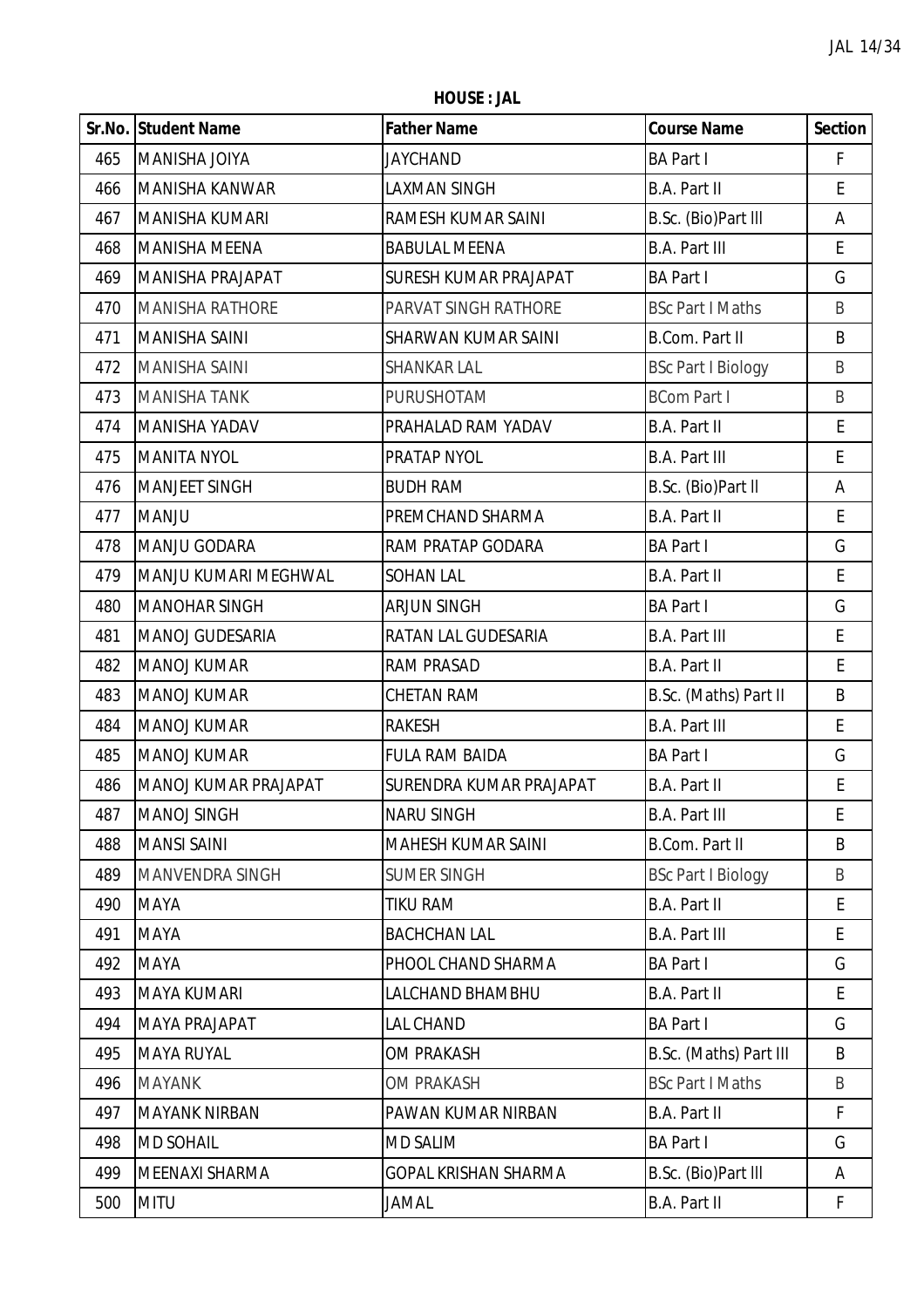**HOUSE : JAL**

|     | Sr.No. Student Name         | <b>Father Name</b>           | <b>Course Name</b>        | <b>Section</b> |
|-----|-----------------------------|------------------------------|---------------------------|----------------|
| 501 | <b>MO ABBAS GORI</b>        | <b>MO SALIM GORI</b>         | <b>BA Part I</b>          | G              |
| 502 | <b>MO MUSTAFA</b>           | <b>MUSLIM</b>                | <b>BCom Part I</b>        | B              |
| 503 | <b>MO RAJU KAJI</b>         | <b>HAKAM ALI</b>             | <b>BA Part I</b>          | G              |
| 504 | <b>MO TUFAIL</b>            | NISAR AHMED                  | <b>B.A. Part III</b>      | E              |
| 505 | <b>MOHAMMAD RAFIQ</b>       | <b>BHANWAR ALI</b>           | <b>BA Part I</b>          | G              |
| 506 | mohammad soyab bisayati     | ikramudeen bisayati          | B.A. Part II              | F              |
| 507 | MOHAMMED SAHIL              | <b>MOHAMMED SHAKEEL</b>      | <b>BA Part I</b>          | G              |
| 508 | MOHAMMED SHOAIB TAGALA      | MOHAMMED SABIR HUSSAIN       | <b>B.Com. Part III</b>    | B              |
| 509 | <b>MOHAN</b>                | PRATAP SINGH DHINDHWAL       | <b>B.A. Part II</b>       | F              |
| 510 | <b>MOHD ARBAZ KHAN</b>      | <b>MOHD, RAFIK KHAN</b>      | <b>B.A. Part III</b>      | F              |
| 511 | <b>MOHD FARIYAD</b>         | <b>MUSTAK ALI</b>            | <b>BA Part I</b>          | G              |
| 512 | <b>MOHD IMRAN</b>           | <b>MOHD SALIM</b>            | <b>B.A. Part II</b>       | F              |
| 513 | <b>MOHD SARIK BAHLIM</b>    | MOHD MAHBOOB BAHLIM          | <b>B.Com. Part II</b>     | B              |
| 514 | <b>MOHD SUFIYAN</b>         | MOHD INAMULLAH               | <b>B.A. Part III</b>      | F              |
| 515 | <b>MOHD TAYYUB BAHALEEM</b> | MOHD AYYUB BAHALEEM          | <b>BA Part I</b>          | G              |
| 516 | MOHIT KUMAR SHARMA          | SOHAN LAL SHARMA             | <b>BCom Part I</b>        | $\sf B$        |
| 517 | <b>MOHIT PATEER</b>         | NEMICHAND PATEER             | <b>BSc Part I Maths</b>   | $\sf B$        |
| 518 | <b>MOHIT SAINI</b>          | KANHAIYA LAL SAINI           | <b>BSc Part I Biology</b> | B              |
| 519 | <b>MOHIT SONI</b>           | <b>RAJESH SONI</b>           | <b>BA Part I</b>          | G              |
| 520 | <b>MOHMMED SHAHRUKH</b>     | <b>ASGAR</b>                 | <b>B.Com. Part II</b>     | B              |
| 521 | <b>MONIKA</b>               | <b>BISHN LAL</b>             | B.A. Part II              | F              |
| 522 | <b>MONIKA</b>               | <b>MAMRAJ</b>                | B.Sc. (Maths) Part II     | B              |
| 523 | MONIKA                      | <b>RAM LAL</b>               | <b>B.A. Part III</b>      | Ł              |
| 524 | <b>MONIKA</b>               | NARENDRA KUMAR               | <b>B.A. Part III</b>      | F              |
| 525 | <b>MONIKA ALWARIYA</b>      | HANUMAN PRASAD ALWARIYA      | B.Sc. (Bio)Part II        | B              |
| 526 | <b>MONIKA GAHLOT</b>        | SITA RAM GAHLOT              | <b>BA Part I</b>          | G              |
| 527 | MONIKA GOSHWAMI             | <b>NARESH GOSHWAMI</b>       | <b>B.Com. Part III</b>    | B              |
| 528 | <b>MONIKA KUMARI</b>        | <b>MAHENDRA SINGH DEDAR</b>  | <b>BA Part I</b>          | G              |
| 529 | MONIKA KUMARI               | <b>MANI RAM</b>              | <b>BSc Part I Biology</b> | B              |
| 530 | <b>MONIKA NAI</b>           | <b>BANWARI LAL</b>           | B.A. Part II              | F              |
| 531 | MONIKA PRAJAPAT             | <b>SURESH KUMAR PRAJAPAT</b> | <b>B.A. Part III</b>      | F              |
| 532 | <b>MONIKA RATHORE</b>       | RAMAWATAR SINGH              | B.Sc. (Bio)Part III       | A              |
| 533 | <b>MONIKA SHARMA</b>        | PAWAN KUMAR                  | <b>B.A. Part III</b>      | F              |
| 534 | MONIKA SWAMI                | <b>HARIPRASAD SWAMI</b>      | B.A. Part II              | F.             |
| 535 | MONIKA SWAMI                | <b>BAJRANG DAS SWAMI</b>     | <b>BA Part I</b>          | G              |
| 536 | <b>MOOLCHAND TAILOR</b>     | PAWAN TAILOR                 | B.Sc. (Bio)Part II        | B              |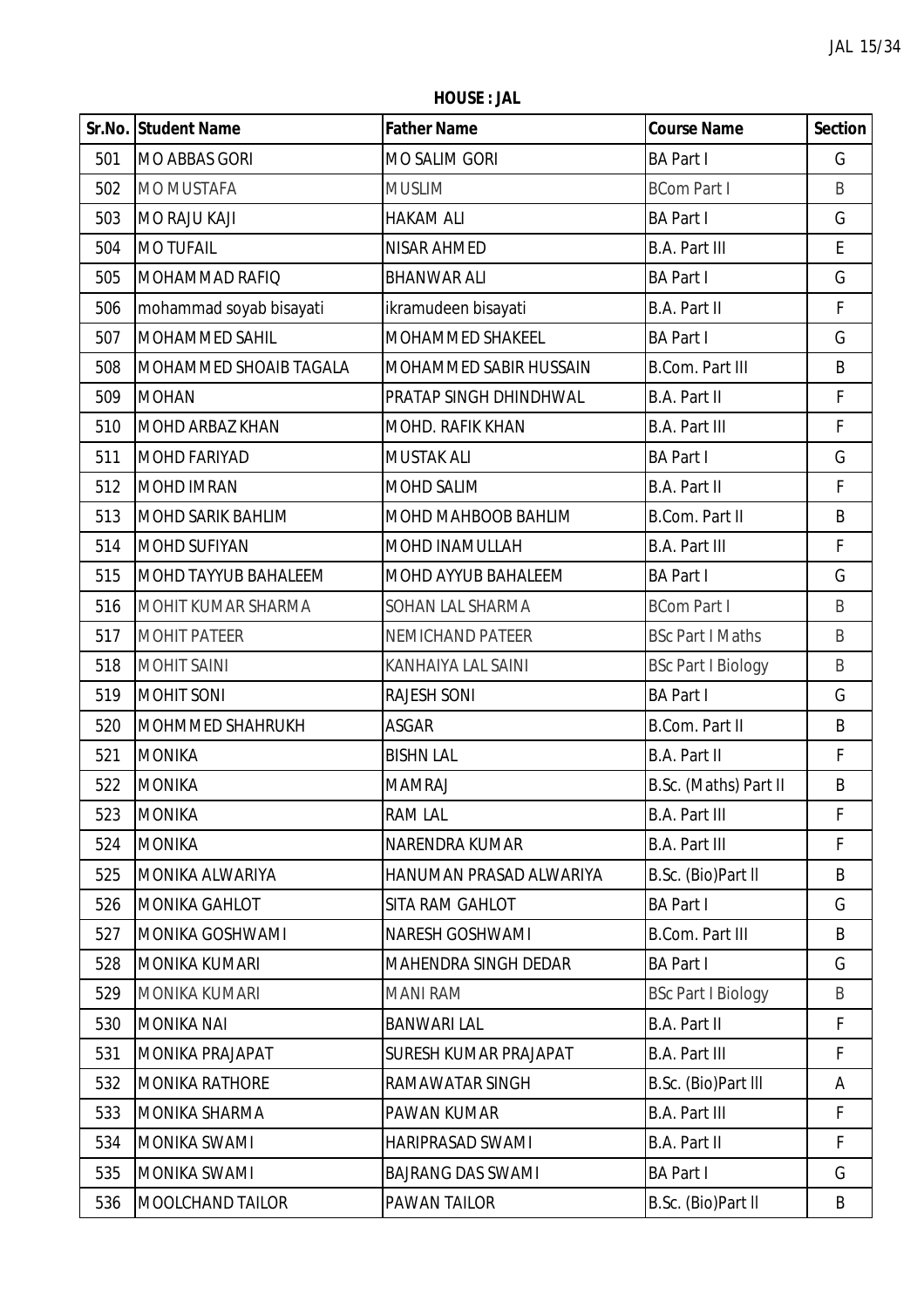**HOUSE : JAL**

|     | <b>Sr.No. Student Name</b>  | <b>Father Name</b>       | <b>Course Name</b>        | <b>Section</b> |
|-----|-----------------------------|--------------------------|---------------------------|----------------|
| 537 | MS AFSANA                   | <b>ALLADIN KHAN</b>      | <b>B.A. Part II</b>       | M              |
| 538 | <b>MUBARIK KAJI</b>         | MO. SATTAR KAJI          | B.A. Part II              | F              |
| 539 | <b>MUKESH</b>               | <b>AMAR SINGH</b>        | <b>BA Part I</b>          | G              |
| 540 | <b>MUKESH KUMAR</b>         | LIKHMA RAM               | B.A. Part II              | F              |
| 541 | <b>MUKESH KUMAR</b>         | <b>BHANWAR LAL NAYAK</b> | <b>B.A. Part III</b>      | F              |
| 542 | <b>MUKESH KUMAR</b>         | <b>VISWASH KUMAR</b>     | B.Sc. (Maths) Part III    | B              |
| 543 | <b>MUKESH KUMAR</b>         | <b>SUKHA RAM</b>         | <b>BA Part I</b>          | G              |
| 544 | <b>MUKESH KUMAR</b>         | <b>SHRAWAN KUMAR</b>     | <b>BA Part I</b>          | G              |
| 545 | MUKESH KUMAR GOSWAMI        | <b>CHUNNI LAL</b>        | B.A. Part II              | F              |
| 546 | <b>MUKESH KUMAR KATTHAK</b> | <b>MAHAVIR PRASAD</b>    | B.Sc. (Maths) Part II     | B              |
| 547 | MUKESH KUMAR MEGHWAL        | <b>NANU RAM</b>          | <b>B.A. Part III</b>      | F              |
| 548 | MUKESH KUMARI KARWASARA     | KASHI RAM KARWASARA      | <b>BA Part I</b>          | H              |
| 549 | MUKESH PRAJAPAT             | <b>SURESH PRAJAPAT</b>   | <b>BCom Part I</b>        | B              |
| 550 | <b>MUKESH SARAN</b>         | RANJEET SARAN            | B.A. Part II              | F              |
| 551 | <b>MUKH RAM</b>             | <b>MANGILAL</b>          | <b>BSc Part I Maths</b>   | $\sf B$        |
| 552 | <b>MUNKESH</b>              | <b>BHANWAR LAL</b>       | <b>BSc Part I Biology</b> | $\sf B$        |
| 553 | <b>MUNNI</b>                | <b>RAMESH SINGH</b>      | <b>B.A. Part III</b>      | F              |
| 554 | <b>MURAD ALI</b>            | <b>MOEDEEN KAJI</b>      | B.A. Part II              | F              |
| 555 | <b>MUSKAN BANO</b>          | YUNUS KHAN               | B.A. Part II              | F              |
| 556 | <b>MUSKAN BHARGAV</b>       | SATYANARAYAN BHARGAV     | <b>BCom Part I</b>        | $\sf B$        |
| 557 | MUSKAN KAYAMKHANI           | <b>MAHBOOB KHAN</b>      | <b>B.A. Part III</b>      | F              |
| 558 | MUSKAN MOJASIYA             | SURENDRA MOJASIYA        | B.Com. Part II            | B              |
| 559 | <b>NAFISA BANO</b>          | LIYAKAT KHAN             | <b>BA Part I</b>          | H              |
| 560 | NAGENDRA SINGH              | OM SINGH                 | <b>B.A. Part III</b>      | F              |
| 561 | <b>NAGINA</b>               | PRABHUDAYAL              | <b>B.A. Part II</b>       | F              |
| 562 | <b>NAJIYA BHATI</b>         | MUKHTYAR ALI BHATI       | B.A. Part II              | F.             |
| 563 | <b>NAMRATA SONI</b>         | MUKESH KUMAR SONI        | B.Sc. (Bio)Part III       | Α              |
| 564 | NAND LAL DHAYAL             | KASHI RAM DHAYAL         | B.A. Part II              | F              |
| 565 | NANU RAM MEGHWAL            | <b>GYANA RAM MEGHWAL</b> | <b>BA Part I</b>          | H              |
| 566 | NARAYAN PRASAD SUTHAR       | <b>BRIJA RAM SUTHAR</b>  | <b>B.A. Part III</b>      | F              |
| 567 | <b>NARENDAR</b>             | MANNA LAL RANVA          | <b>B.Com. Part III</b>    | B              |
| 568 | NARENDRA KUMAR              | BHANWAR LAL MEGHWAL      | B.A. Part II              | F              |
| 569 | NARENDRA KUMAR              | SHISHPAL HUDDA           | <b>B.A. Part III</b>      | F              |
| 570 | NARENDRA KUMAR KASWAN       | <b>RAM KUMAR</b>         | <b>BA Part I</b>          | H              |
| 571 | <b>NARENDRA RUYAL</b>       | <b>BAJRANG RUYAL</b>     | B.A. Part II              | F              |
| 572 | NARENDRA SINGH              | <b>MADAN SINGH</b>       | <b>B.A. Part III</b>      | F              |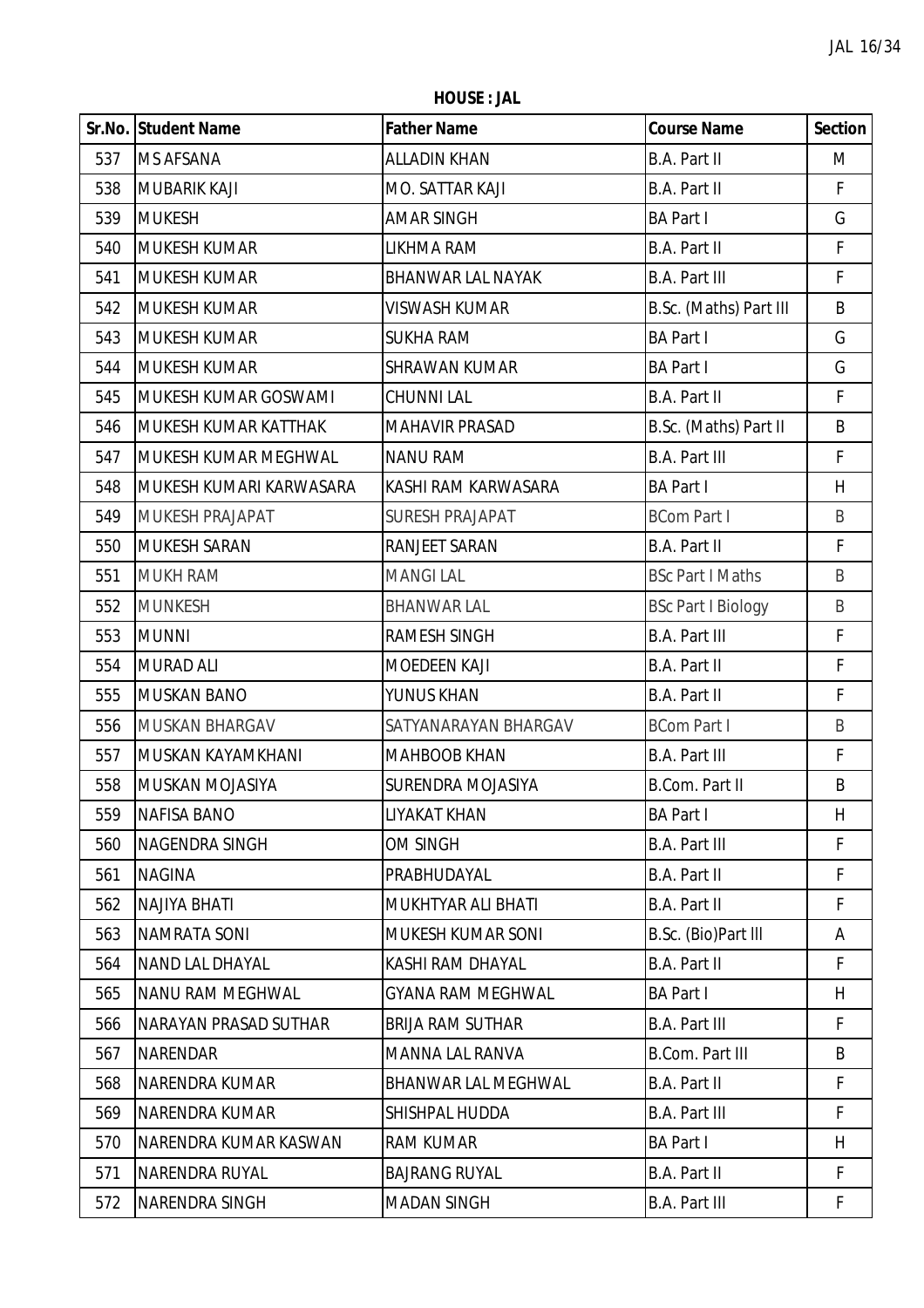**HOUSE : JAL**

|     | Sr.No. Student Name       | <b>Father Name</b>           | <b>Course Name</b>        | <b>Section</b> |
|-----|---------------------------|------------------------------|---------------------------|----------------|
| 573 | <b>NARENDRA SINGH</b>     | <b>GOVIND DAN</b>            | <b>BA Part I</b>          | H              |
| 574 | <b>NARESH JANGIR</b>      | <b>TIKU RAM</b>              | <b>BSc Part I Maths</b>   | B              |
| 575 | <b>NARESH KUMAR</b>       | RAMKARAN SHARWA              | B.Sc. (Maths) Part III    | B              |
| 576 | <b>NARESH KUMAR</b>       | RATI RAM                     | <b>BA Part I</b>          | H              |
| 577 | <b>NARESH KUMAR DAIRU</b> | RANJEET KUMAR DAIRU          | B.A. Part II              | F              |
| 578 | NARESH KUMAR GODARA       | SUBHASH CHANDRA GODARA       | <b>BA Part I</b>          | H              |
| 579 | NARESH KUMAR JANGIR       | <b>BANWARI LAL JANGIR</b>    | B.Sc. (Maths) Part II     | B              |
| 580 | NARESH KUMAR JHAJHDA      | <b>TORU RAM JHAJHDA</b>      | <b>BSc Part I Biology</b> | B              |
| 581 | <b>NARESH KUMAR REGAR</b> | SANWAR MAL                   | B.Sc. (Bio)Part II        | B              |
| 582 | NARMADA KUMARI            | AMILAL                       | <b>BA Part I</b>          | H              |
| 583 | <b>NAROTMA</b>            | DAULAT RAM MEGHAWAL          | <b>B.A. Part III</b>      | F              |
| 584 | <b>NASEEM BANO</b>        | <b>AYUB KHAN</b>             | B.A. Part II              | G              |
| 585 | <b>NAVEEN KUMAR</b>       | <b>MOHAR SINGH</b>           | <b>BA Part I</b>          | H              |
| 586 | <b>NAVJEET SINGH</b>      | <b>HARI SINGH RATHORE</b>    | <b>BCom Part I</b>        | B              |
| 587 | <b>NAZIM BHATI</b>        | <b>ANWAR HUSSAIN</b>         | B.A. Part II              | G              |
| 588 | <b>NEELAM</b>             | <b>JAY SINGH</b>             | <b>B.A. Part III</b>      | F              |
| 589 | <b>NEELAM PRAJAPAT</b>    | <b>VIDHADHAR PRAJAPAT</b>    | <b>B.Com. Part II</b>     | B              |
| 590 | <b>NEELAM RATHORE</b>     | <b>DALIP SINGH</b>           | <b>BA Part I</b>          | H              |
| 591 | <b>NEHA CHARAN</b>        | <b>BADRI DAN CHARAN</b>      | <b>BSc Part I Biology</b> | $\sf B$        |
| 592 | <b>NEHA KANWAR</b>        | <b>VIJAY SINGH</b>           | <b>B.A. Part III</b>      | F              |
| 593 | <b>NEHA KANWAR</b>        | OM SINGH                     | B.Sc. (Bio)Part III       | B              |
| 594 | <b>NEHA MEGHWAL</b>       | <b>CHANDAGI RAM</b>          | <b>B.A. Part II</b>       | G              |
| 595 | <b>NEHA SHARMA</b>        | HARI PRASAD SHARMA           | <b>BSc Part I Maths</b>   | B              |
| 596 | NEMICHAND                 | PREMA RAM                    | B.A. Part II              | G              |
| 597 | <b>NIKHIL</b>             | <b>SURESH KUMAR</b>          | <b>BA Part I</b>          | H              |
| 598 | NIKHIL INDORIA            | <b>MAHESH INDORIA</b>        | <b>BCom Part I</b>        | B              |
| 599 | <b>NIKITA</b>             | <b>NAROTTAM LAL</b>          | B.A. Part II              | G              |
| 600 | <b>NIKITA</b>             | RAKESH RANWAN                | <b>B.A. Part III</b>      | G              |
| 601 | <b>NIKITA JANGIR</b>      | <b>BHANWAR LAL JANGIR</b>    | B.Sc. (Bio)Part II        | B              |
| 602 | NIKITA KUMARI             | <b>SURENDAR SONI</b>         | <b>BA Part I</b>          | H              |
| 603 | <b>NIKITA MEEL</b>        | <b>SURESH KUMAR MEEL</b>     | <b>B.A. Part III</b>      | G              |
| 604 | NIKITA SARAWGI            | VIMAL KUMAR SARAWGI          | B.Sc. (Maths) Part III    | B              |
| 605 | <b>NIKU</b>               | LALCHAND                     | <b>BSc Part I Biology</b> | B              |
| 606 | NIKUL CHOUHAN             | <b>BHAGIRATH MAL CHOUHAN</b> | B.A. Part II              | M              |
| 607 | NIRANJAN KUMAR SHARMA     | SHARWAN KUMAR SHARMA         | B.Sc. (Maths) Part II     | C              |
| 608 | NIRANJAN KUMAR SHARMA     | SANWAR MAL SHARMA            | <b>BA Part I</b>          | H              |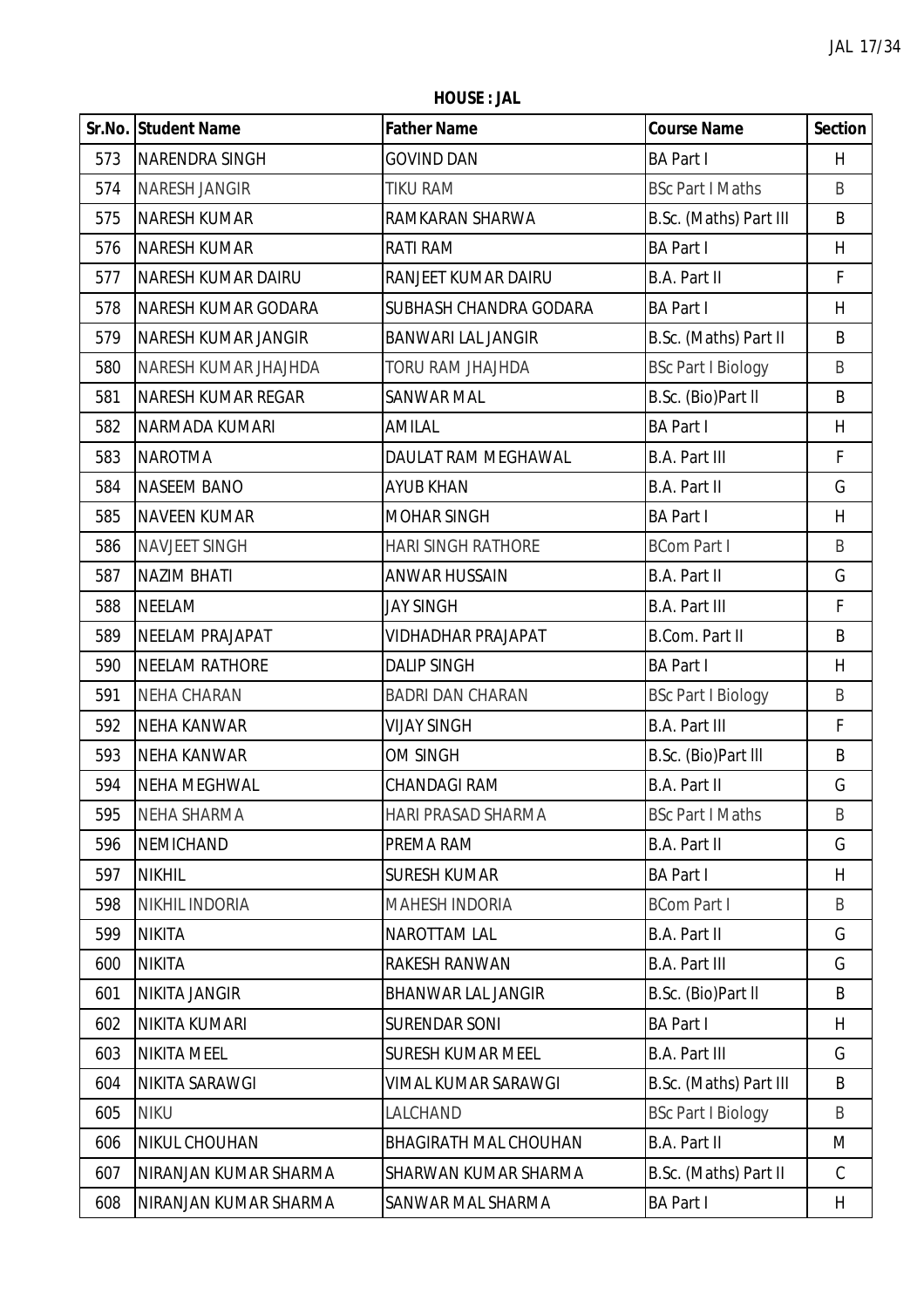**HOUSE : JAL**

|     | Sr.No. Student Name     | <b>Father Name</b>        | <b>Course Name</b>        | <b>Section</b> |
|-----|-------------------------|---------------------------|---------------------------|----------------|
| 609 | NIRANJANA KIRODIWAL     | <b>VINOD KUMAR</b>        | <b>BSc Part I Maths</b>   | B              |
| 610 | NIRDESH PRAJAPAT        | SUBHASH CHAND PRAJAPAT    | <b>B.A. Part III</b>      | G              |
| 611 | <b>NIRMALA</b>          | MOHAN LAL MEGHAWAL        | B.A. Part II              | G              |
| 612 | <b>NIRMALA</b>          | PRABHU DAYAL              | B.Sc. (Bio)Part II        | B              |
| 613 | NIRMALA SARAN           | <b>BHAGIRATH MAL</b>      | B.Sc. (Bio)Part III       | B              |
| 614 | <b>NISHA</b>            | SITA RAM                  | B.A. Part II              | G              |
| 615 | NISHA AGARWAL           | SANJAY AGARWAL            | <b>B.Com. Part II</b>     | B              |
| 616 | <b>NISHA BANO</b>       | <b>AASIN KHAN</b>         | <b>B.A. Part III</b>      | G              |
| 617 | NISHA JHAJHDA           | JIVANMAL JHAJHDA          | <b>BA Part I</b>          | H              |
| 618 | <b>NISHA SAINI</b>      | SANKAR LAL SAINI          | B.A. Part II              | G              |
| 619 | <b>NISHA SAINI</b>      | <b>OMPRAKASH SAINI</b>    | <b>B.Com. Part III</b>    | B              |
| 620 | <b>NISHANT MAHARSHI</b> | <b>SANJAY KUMAR</b>       | B.Sc. (Maths) Part II     | B              |
| 621 | NISHANT SHARMA          | SHRAWAN KUMAR SHARMA      | <b>BA Part I</b>          | H              |
| 622 | <b>NITESH KUMAR</b>     | <b>SUMER DAS SWAMI</b>    | <b>B.A. Part III</b>      | G              |
| 623 | NITESH SHARMA           | NAGARMAL SHARMA           | B.A. Part II              | G              |
| 624 | <b>NITIN MISHRA</b>     | RAMDAT MISHRA             | <b>BSc Part I Maths</b>   | $\sf B$        |
| 625 | NITISH KUMAR SHARMA     | SHYAM LAL SHARMA          | B.Sc. (Maths) Part III    | B              |
| 626 | <b>NITU KANWAR</b>      | <b>BHEEM SINGH</b>        | B.A. Part II              | G              |
| 627 | <b>NOOR BANO</b>        | <b>MOHD ALI</b>           | <b>B.A. Part III</b>      | G              |
| 628 | <b>NORATAN SAINI</b>    | PRAHLAD RAY SAINI         | <b>B.Com. Part II</b>     | B              |
| 629 | <b>OBADE BHATI</b>      | MOHD AKHTAR BHATI         | <b>BCom Part I</b>        | $\sf B$        |
| 630 | <b>OM PRAKASH</b>       | <b>SOHAN LAL</b>          | B.A. Part II              | G              |
| 631 | OM PRAKASH              | <b>HANS RAJ</b>           | <b>B.A. Part III</b>      | G              |
| 632 | <b>OM PRAKASH</b>       | <b>SARWAN SINGH</b>       | <b>BA Part I</b>          | H              |
| 633 | OM PRAKASH PANWAR       | BHANWARA RAM PANWAR       | B.A. Part II              | G              |
| 634 | <b>OMPRAKASH</b>        | <b>MAHENDRA KUMAR</b>     | <b>B.A. Part III</b>      | G              |
| 635 | ORMATA                  | <b>SUMER SINGH KASWAN</b> | <b>BA Part I</b>          | H              |
| 636 | ORMATA KUMARI           | RATI RAM                  | B.Sc. (Bio)Part III       | B              |
| 637 | PALLVI KASWAN           | CHHAGAN LAL KASWAN        | <b>B.A. Part III</b>      | G              |
| 638 | PANA JAT                | PRATAP JAKHAR             | <b>BSc Part I Biology</b> | B              |
| 639 | PANKAJ KUMAR            | <b>DEVA RAM</b>           | <b>B.A. Part III</b>      | G              |
| 640 | PANKAJ KUMAR            | SHUBHKARAN                | <b>BA Part I</b>          | H              |
| 641 | PANKAJ KUMAR            | <b>BHANWAR LAL</b>        | <b>BSc Part I Maths</b>   | B              |
| 642 | PANKAJ KUMARI           | <b>MOOLARAM</b>           | B.A. Part II              | G              |
| 643 | PANKAJ PACHAR           | <b>BHANWAR LAL</b>        | <b>B.A. Part III</b>      | G              |
| 644 | PANKAJ PRAJAPAT         | <b>MAHESH PRAJAPAT</b>    | <b>B.Com. Part III</b>    | B              |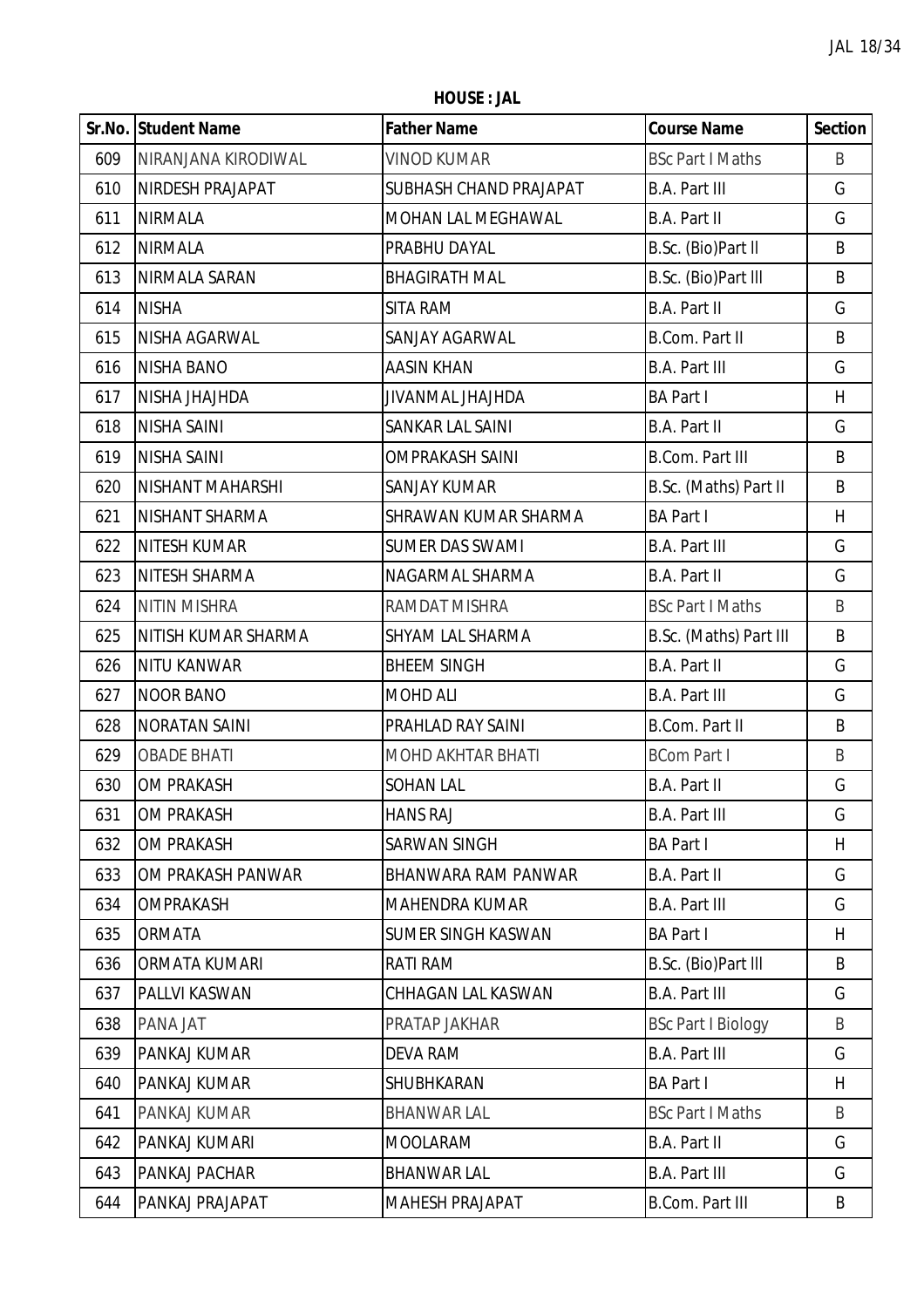**HOUSE : JAL**

|     | <b>Sr.No. Student Name</b> | <b>Father Name</b>           | <b>Course Name</b>        | <b>Section</b>           |
|-----|----------------------------|------------------------------|---------------------------|--------------------------|
| 645 | <b>PANKAJ RATHORE</b>      | OM PRAKASH                   | <b>BA Part I</b>          | H                        |
| 646 | PANKAJ SAINI               | <b>BANWARI LAL SAINI</b>     | <b>B.A. Part II</b>       | G                        |
| 647 | PANKAJ SAINI               | <b>MANOJ KUMAR SAINI</b>     | B.Sc. (Maths) Part III    | B                        |
| 648 | PARHLAD SINGH              | RAJENDRA SINGH               | <b>BA Part I</b>          | H                        |
| 649 | PARMESHWAR LAL             | DEVKARAN                     | <b>B.A. Part II</b>       | G                        |
| 650 | PARMESHWAR LAL MEGHAWAL    | DEEPA RAM MEGHAWAL           | B.Sc. (Maths) Part II     | B                        |
| 651 | PARVEJ KHAN                | RAMZAN ALI KHAN              | <b>B.Com. Part III</b>    | $\mathsf C$              |
| 652 | <b>PARVESH JAIN</b>        | <b>NARSINGH JAIN</b>         | <b>B.Com. Part III</b>    | B                        |
| 653 | PARWATI MEGHWAL            | HANUMANA RAM MEGHWAL         | <b>B.A. Part III</b>      | G                        |
| 654 | <b>PAWAN</b>               | <b>SUBHASH</b>               | <b>BA Part I</b>          | $\overline{\phantom{a}}$ |
| 655 | <b>PAWAN KUMAR</b>         | <b>KRISHAN KUMAR</b>         | <b>B.A. Part II</b>       | G                        |
| 656 | <b>PAWAN KUMAR</b>         | PARMANAND SWAMI              | B.Sc. (Bio)Part II        | B                        |
| 657 | PAWAN KUMAR GAHLOT         | RANJEET GAHLOT               | <b>BA Part I</b>          |                          |
| 658 | PAWAN KUMAR TETARWAL       | KARNI SINGH TETARWAL         | B.Sc. (Maths) Part II     | B                        |
| 659 | PAWAN SHARMA               | LAXMI NARAYAN SHARMA         | <b>BSc Part I Maths</b>   | B                        |
| 660 | PAYAL                      | SAURAM                       | <b>BA Part I</b>          | $\overline{1}$           |
| 661 | PAYAL KUMARI               | RAJU RAM                     | <b>B.A. Part II</b>       | G                        |
| 662 | <b>PAYAL SAINI</b>         | <b>SURESH KUMAR SAINI</b>    | <b>B.A. Part III</b>      | G                        |
| 663 | PAYAL TANWAR               | PAVAN KUMAR SAINI            | <b>B.Com. Part III</b>    | B                        |
| 664 | <b>PINKI SAINI</b>         | <b>SHRAWAN KUMAR</b>         | <b>BA Part I</b>          | $\overline{\phantom{a}}$ |
| 665 | POOJA                      | DAYANAND                     | <b>B.A. Part II</b>       | G                        |
| 666 | <b>POOJA</b>               | <b>ISHAR RAM</b>             | <b>B.A. Part III</b>      | G                        |
| 667 | POOJA                      | KUMBHA RAM POONIA            | <b>B.A. Part III</b>      | G                        |
| 668 | <b>POOJA</b>               | LAL CHAND                    | <b>BA Part I</b>          |                          |
| 669 | <b>POOJA</b>               | DHARAMCHAND SHARMA           | <b>BA Part I</b>          |                          |
| 670 | POOJA                      | MANPHOOL MEGHWAL             | <b>BA Part I</b>          | $\mathsf{I}$             |
| 671 | POOJA                      | <b>BAJRANG LAL MEEL</b>      | <b>BA Part I</b>          |                          |
| 672 | POOJA                      | PARMESHWAR LAL               | <b>BSc Part I Biology</b> | B                        |
| 673 | POOJA FAGERIYA             | <b>GIRDHARI LAL FAGERIYA</b> | B.Sc. (Maths) Part III    | B                        |
| 674 | POOJA GADHWAL              | <b>GIRDHARI LAL GADHWAL</b>  | B.Sc. (Bio)Part II        | B                        |
| 675 | POOJA GAHLOT               | DINESH KUMAR GAHLOT          | B.Sc. (Bio)Part III       | B                        |
| 676 | POOJA GODARA               | <b>GANPAT RAM</b>            | <b>B.A. Part III</b>      | G                        |
| 677 | POOJA JAKHAR               | <b>JAGDISH PRASAD</b>        | <b>BA Part I</b>          |                          |
| 678 | POOJA KANWAR               | <b>KUSHAL SINGH</b>          | <b>B.A. Part III</b>      | G                        |
| 679 | POOJA KANWAR               | PREM SINGH                   | <b>B.A. Part III</b>      | H                        |
| 680 | POOJA KANWAR               | <b>GOKUL SINGH</b>           | <b>BA Part I</b>          | $\mathsf{I}$             |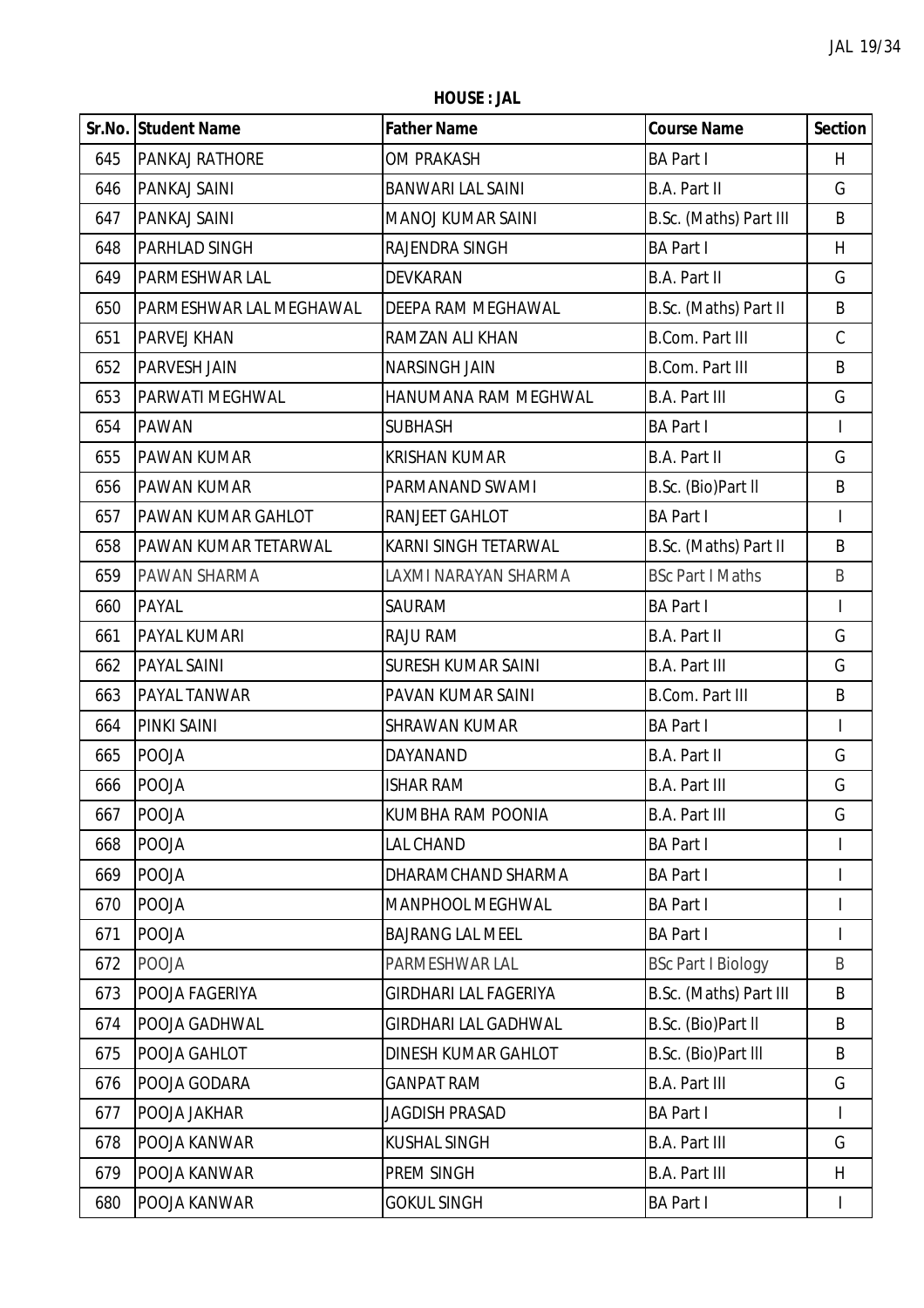**HOUSE : JAL**

|     | Sr.No. Student Name   | <b>Father Name</b>                | <b>Course Name</b>        | <b>Section</b>           |
|-----|-----------------------|-----------------------------------|---------------------------|--------------------------|
| 681 | POOJA KUMARI          | RANJEET                           | B.A. Part II              | G                        |
| 682 | POOJA KUMARI          | <b>BHAGIRATH</b>                  | <b>B.A. Part III</b>      | H                        |
| 683 | POOJA KUMARI          | <b>OMPRAKASH</b>                  | <b>BA Part I</b>          |                          |
| 684 | POOJA MAAN            | MOHAN LAL MAAN                    | <b>BA Part I</b>          | $\overline{1}$           |
| 685 | POOJA MEGHWAL         | PHOOLA RAM MEGHWAL                | B.A. Part II              | G                        |
| 686 | POOJA POONIA          | RAMNIWASH POONIA                  | B.Sc. (Bio)Part II        | B                        |
| 687 | POOJA PRAJAPAT        | <b>JAGDISH PRASAD</b>             | <b>B.A. Part II</b>       | H                        |
| 688 | POOJA PRAJAPAT        | PALARAM PRAJAPAT                  | <b>BA Part I</b>          |                          |
| 689 | POOJA PRAJAPAT        | <b>BABULAL PRAJAPAT</b>           | <b>BCom Part I</b>        | B                        |
| 690 | POOJA RATHORE         | <b>INDRA SINGH RATHORE</b>        | <b>B.A. Part III</b>      | H                        |
| 691 | POOJA SAHARAN         | LALCHAND SAHARAN                  | B.Sc. (Maths) Part II     | $\mathsf C$              |
| 692 | POOJA SAINI           | SANWAR MAL                        | <b>BA Part I</b>          | $\overline{\phantom{a}}$ |
| 693 | POOJA SAINI           | RAM GOPAL SAINI                   | <b>BSc Part I Biology</b> | B                        |
| 694 | POOJA SHARMA          | MANGI LAL SHARMA                  | <b>B.A. Part II</b>       | H                        |
| 695 | POOJA SUIWAL          | SUBHASH CHANDRA SAINI             | B.A. Part II              | H                        |
| 696 | POOJA TALANIA         | PALA RAM TALANIA                  | <b>B.A. Part III</b>      | H                        |
| 697 | <b>POONAM</b>         | PHOOLARAM                         | <b>B.A. Part II</b>       | H                        |
| 698 | <b>POONAM</b>         | RAJENDRA SINGH BHAMBHOO           | <b>BA Part I</b>          |                          |
| 699 | POONAM CHAND MEGHWAL  | <b>SULTAN MEGHWAL</b>             | <b>B.A. Part III</b>      | H                        |
| 700 | POONAM JANGIR         | RAJESH JANGIR                     | B.A. Part II              | H                        |
| 701 | POONAM KANWAR         | <b>REVANT SINGH</b>               | B.A. Part II              | H                        |
| 702 | POONAM KANWAR         | <b>BAL SINGH</b>                  | <b>BA Part I</b>          | $\overline{\phantom{a}}$ |
| 703 | <b>POONAM KATARIA</b> | SANWAR MAL KATARIA                | <b>B.A. Part III</b>      | H                        |
| 704 | POONAM KHARADIA       | PRAHALAD RAM KHARADIA             | B.A. Part II              | H                        |
| 705 | POONAM KUMARI         | SITA RAM BHAKAR                   | <b>BA Part I</b>          |                          |
| 706 | POONAM MAHICH         | PHULCHAND MAHICH                  | B.A. Part II              | H                        |
| 707 | POONAM MEGHWAL        | <b>REWANTA RAM</b>                | <b>B.A. Part III</b>      | H                        |
| 708 | POONAM NYOL           | RAJ KUMAR                         | <b>BA Part I</b>          | I                        |
| 709 | POONAM RAJPUROHIT     | <b>MAHAVEER PRASAD RAJPUROHIT</b> | <b>B.A. Part III</b>      | H                        |
| 710 | POONAM SHARMA         | SITA RAM SHARMA                   | <b>BSc Part I Biology</b> | B                        |
| 711 | POORANMAL PRAJAPAT    | <b>MAHENDRA KUMAR</b>             | <b>BA Part I</b>          | $\mathsf{I}$             |
| 712 | <b>PRABHU</b>         | RISHAL SINGH                      | B.A. Part II              | H                        |
| 713 | PRABHU RAM            | <b>SUGNARAM BHAKAR</b>            | B.Sc. (Maths) Part II     | B                        |
| 714 | PRACHI PAREEK         | <b>SUSHIL PAREEK</b>              | B.Com. Part II            | B                        |
| 715 | PRADEEP KUMAR         | PITHARAM                          | B.Sc. (Bio)Part II        | B                        |
| 716 | PRADEEP KUMAR         | <b>MANI RAM</b>                   | <b>BA Part I</b>          | $\mathsf{I}$             |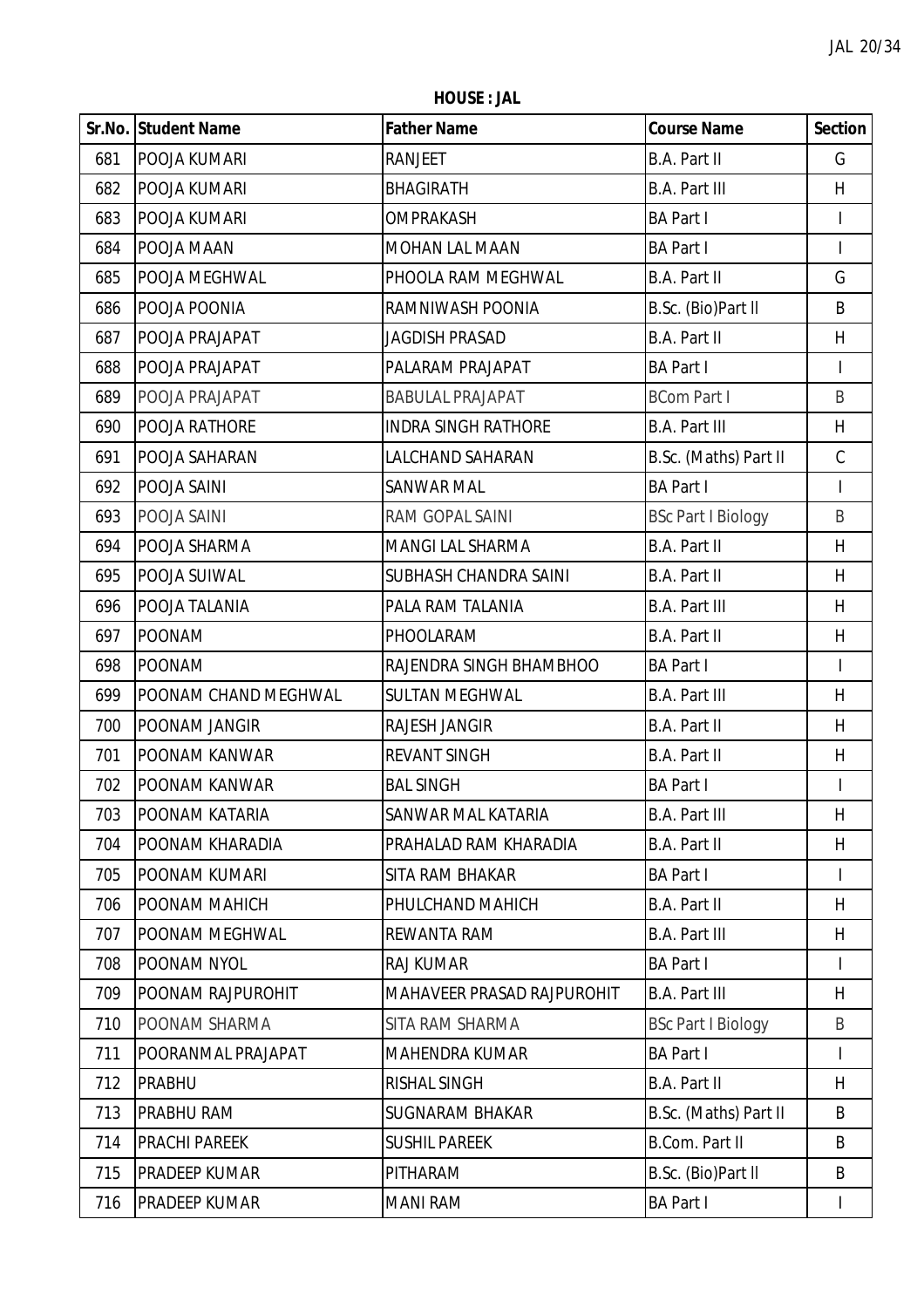**HOUSE : JAL**

|     | Sr.No. Student Name            | <b>Father Name</b>          | <b>Course Name</b>        | <b>Section</b> |
|-----|--------------------------------|-----------------------------|---------------------------|----------------|
| 717 | <b>PRADEEP KUMAR GURJAR</b>    | <b>GORISHANKAR GURJAR</b>   | <b>B.A. Part III</b>      | H              |
| 718 | <b>PRADEEP SARRAF</b>          | PAWAN KUMAR                 | B.A. Part II              | H              |
| 719 | <b>PRADEEP SINGH</b>           | <b>DHARMPAL SINGH</b>       | <b>BA Part I</b>          | $\mathsf J$    |
| 720 | <b>PRAKASH CHANDRA</b>         | <b>MANI RAM</b>             | <b>B.A. Part III</b>      | H              |
| 721 | PRAKASH MEENA                  | RAMLAL MEENA                | <b>B.A. Part II</b>       | H              |
| 722 | PRAKASH PRAJAPAT               | <b>SUGANARAM PRAJAPAT</b>   | <b>BSc Part I Maths</b>   | B              |
| 723 | PRAMILA KUMARI                 | PRATAP SINGH SAHARAN        | <b>BA Part I</b>          | J              |
| 724 | PRAMOD KUMAR                   | <b>GOVIND RAM</b>           | <b>B.A. Part III</b>      | H              |
| 725 | PRAMOD KUMAR                   | <b>MAHAVEER</b>             | <b>BCom Part I</b>        | B              |
| 726 | PRAMOD KUMAR SAINI             | <b>NAND KISHOR SAINI</b>    | <b>B.Com. Part II</b>     | B              |
| 727 | <b>PRAMOD KUMARI NIMEL</b>     | <b>BABU LAL</b>             | <b>B.A. Part II</b>       | H.             |
| 728 | PRAMOD MEENA                   | <b>BUDHRAM</b>              | <b>BA Part I</b>          | J              |
| 729 | PRASHANT DAYAL                 | YASHPAL DHAYAL              | B.Sc. (Bio)Part II        | $\mathsf C$    |
| 730 | <b>PRASHANT SHARMA</b>         | RAJKUMAR SHARMA             | B.Sc. (Maths) Part III    | B              |
| 731 | <b>PRATEEK MISHRA</b>          | <b>GYANDUTT MISHRA</b>      | B.Sc. (Maths) Part II     | B              |
| 732 | PRATIBHA SARAWAG               | OM PRAKASH SARAWAG          | <b>BA Part I</b>          | J              |
| 733 | PRATIBHA SHARMA                | <b>VINOD KUMAR SHARMA</b>   | B.A. Part II              | H              |
| 734 | PRAVEEN KUMAR                  | <b>JAIVEER SINGH</b>        | B.Sc. (Bio)Part III       | B              |
| 735 | <b>PRAVEEN KUMAR SHARMA</b>    | MAHESH KUMAR SHARMA         | <b>B.A. Part III</b>      | H              |
| 736 | <b>PRAVEEN RAJPUROHIT</b>      | TEJMAL RAJPUROHIT           | <b>B.Com. Part II</b>     | $\mathsf C$    |
| 737 | <b>PRAVEEN SINGH</b>           | <b>BHAWANI SINGH</b>        | <b>B.Com. Part III</b>    | B              |
| 738 | <b>PRAVEEN SINGH SHEKHAWAT</b> | <b>HEM SINGH SHEKHAWAT</b>  | <b>BA Part I</b>          | J              |
| 739 | <b>PRAVIN</b>                  | SAHI RAM                    | <b>B.A. Part II</b>       | H              |
| 740 | PREETAM SINGH CHAUDHARY        | <b>BHURA RAM KASWAN</b>     | <b>BSc Part I Maths</b>   | B              |
| 741 | PREETI GUDESRIA                | KHEMA RAM GUDESRIA          | <b>BA Part I</b>          | J              |
| 742 | PREM PRAJAPAT                  | <b>BALBEER PRAJAPAT</b>     | <b>BA Part I</b>          | J              |
| 743 | <b>PRERANA</b>                 | <b>GANESH NARAYAN MEENA</b> | <b>B.A. Part III</b>      | H              |
| 744 | PRITI KUMARI MEENA             | <b>NATTHU RAM MEENA</b>     | B.Sc. (Bio)Part II        | B              |
| 745 | PRITI KUMARI SAINI             | LAL CHAND SAINI             | <b>BA Part I</b>          | J              |
| 746 | PRIYANKA                       | JAGDISH                     | <b>B.A. Part II</b>       | H              |
| 747 | PRIYANKA                       | <b>BHANWAR LAL</b>          | <b>B.A. Part III</b>      | H              |
| 748 | <b>PRIYANKA</b>                | SANWAR MAL                  | <b>BA Part I</b>          | J              |
| 749 | PRIYANKA                       | <b>GOPIRAM MAHICH</b>       | <b>BSc Part I Biology</b> | B              |
| 750 | PRIYANKA JANGIR                | <b>MAHENDRA JANGIR</b>      | <b>BA Part I</b>          | J              |
| 751 | PRIYANKA KALLA                 | <b>BAJARANG LAL KALLA</b>   | <b>B.A. Part II</b>       | H              |
| 752 | PRIYANKA KANKHERIYA            | TARACHAND KANKHERIYA        | B.Sc. (Maths) Part III    | B              |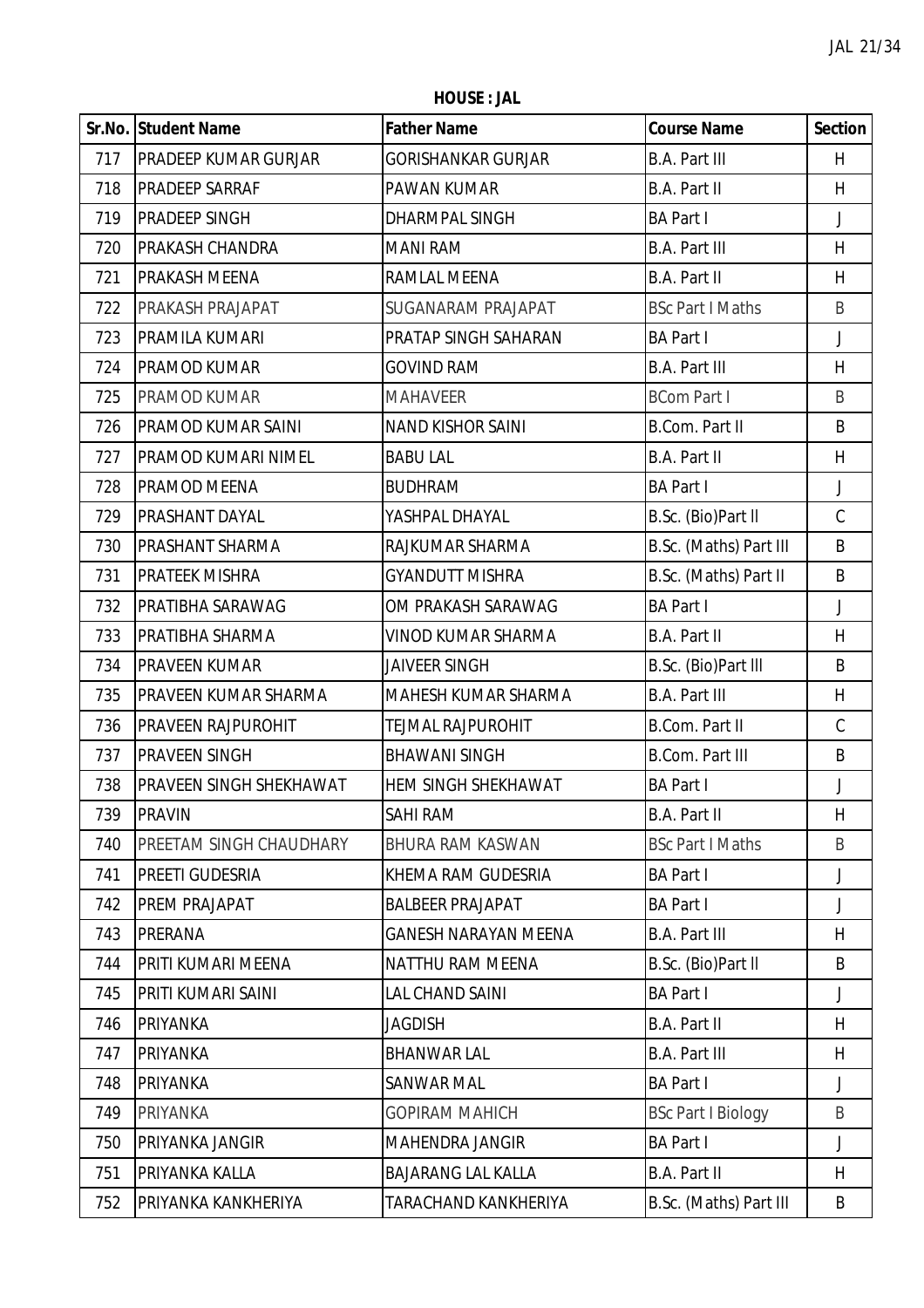**HOUSE : JAL**

|     | Sr.No. Student Name      | <b>Father Name</b>         | <b>Course Name</b>        | <b>Section</b>           |
|-----|--------------------------|----------------------------|---------------------------|--------------------------|
| 753 | PRIYANKA KANTIWAL        | <b>SANWAR MAL</b>          | <b>B.A. Part III</b>      | H.                       |
| 754 | PRIYANKA KANWAR          | <b>OMPRAKASH</b>           | B.Sc. (Bio)Part II        | B                        |
| 755 | PRIYANKA KANWAR          | SAMUNDRA SINGH             | <b>BA Part I</b>          | J                        |
| 756 | PRIYANKA KHOTH           | HAR LAL KHOTH              | <b>B.A. Part II</b>       | H                        |
| 757 | PRIYANKA KUMARI          | <b>MANIRAM</b>             | B.Sc. (Bio)Part III       | B                        |
| 758 | PRIYANKA KUMARI          | LAL CHAND KHICHAR          | <b>BA Part I</b>          | J                        |
| 759 | PRIYANKA KUMARI PRAJAPAT | <b>GANPAT RAM PRAJAPAT</b> | <b>B.A. Part III</b>      | H                        |
| 760 | PRIYANKA NEHARA          | JAGDEESH NEHARA            | <b>BA Part I</b>          | J                        |
| 761 | PRIYANKA NIMEL           | <b>MAGA RAM NIMEL</b>      | <b>B.A. Part II</b>       | H                        |
| 762 | PRIYANKA PRAJAPAT        | <b>MAMRAJ</b>              | <b>B.A. Part III</b>      | $\overline{\phantom{a}}$ |
| 763 | PRIYANKA PRAJAPAT        | <b>GOPIRAM PRAJAPAT</b>    | <b>BSc Part I Maths</b>   | B                        |
| 764 | PRIYANKA RATHORE         | <b>BHANWAR SINGH</b>       | <b>B.A. Part II</b>       | H                        |
| 765 | PRIYANKA SAINI           | OM PRAKASH SAINI           | <b>B.A. Part III</b>      | $\mathsf{I}$             |
| 766 | PRIYANKA SHARMA          | SHYAM LAL SHARMA           | <b>BSc Part I Biology</b> | B                        |
| 767 | PRIYANKA TALANIA         | NAGAR MAL TALANIA          | <b>BA Part I</b>          | $\overline{\mathsf{I}}$  |
| 768 | PRIYRAJ                  | ARJUN RAM                  | <b>B.A. Part II</b>       | H                        |
| 769 | <b>PUNAM</b>             | <b>MANIRAM</b>             | <b>B.A. Part III</b>      | I                        |
| 770 | PURUSHOTAM JANGIR        | PANNA LAL JANGIR           | <b>B.A. Part III</b>      | $\mathsf{I}$             |
| 771 | <b>PUSHPA</b>            | JAYCHAND KARWASARA         | B.Sc. (Maths) Part III    | $\mathsf C$              |
| 772 | <b>RADHA</b>             | <b>JAGDISH PRASAD</b>      | <b>B.A. Part II</b>       | $\overline{1}$           |
| 773 | <b>RADHA</b>             | KHINWA RAM                 | <b>BA Part I</b>          | J                        |
| 774 | RADHA PRAJAPAT           | <b>ISHWAR RAM</b>          | <b>B.A. Part III</b>      |                          |
| 775 | <b>RADHESHYAM SUTHAR</b> | SANWATA RAM SUTHAR         | <b>BSc Part I Maths</b>   | $\mathcal{C}$            |
| 776 | <b>RAHUL</b>             | <b>KASHI RAM</b>           | <b>B.A. Part II</b>       |                          |
| 777 | <b>RAHUL</b>             | <b>DEVKARAN</b>            | <b>BA Part I</b>          | J                        |
| 778 | <b>RAHUL</b>             | MOHANLAL MEHARIA           | <b>BSc Part I Biology</b> | C                        |
| 779 | RAHUL AGARWAL            | PAWAN KUMAR AGARWAL        | <b>BCom Part I</b>        | B                        |
| 780 | RAHUL AGRAWAL            | CHANDRA PRAKASH AGRAWAL    | <b>B.Com. Part II</b>     | $\mathsf{C}$             |
| 781 | RAHUL BHARIA             | SUBHASH CHANDRA            | <b>B.Com. Part III</b>    | B                        |
| 782 | <b>RAHUL CHOUDHARY</b>   | AMARCHAND SHEORAN          | <b>BA Part I</b>          | J                        |
| 783 | RAHUL CHOUHAN            | <b>DEEPAK KUMAR</b>        | <b>B.A. Part III</b>      | I                        |
| 784 | <b>RAHUL DEVRA</b>       | <b>BHAGWANA RAM DEVRA</b>  | B.Sc. (Bio)Part II        | B                        |
| 785 | RAHUL MEENA              | <b>CHEEMNA RAM MEENA</b>   | <b>BA Part I</b>          | J                        |
| 786 | RAHUL MISHRA             | <b>CHANDRA KANT MISHRA</b> | <b>B.Com. Part II</b>     | B                        |
| 787 | RAHUL SHARMA             | DHAN KISHORE SHARMA        | <b>BCom Part I</b>        | B                        |
| 788 | <b>RAHUL SINGH</b>       | <b>JUGAL SINGH</b>         | <b>BSc Part I Maths</b>   | C                        |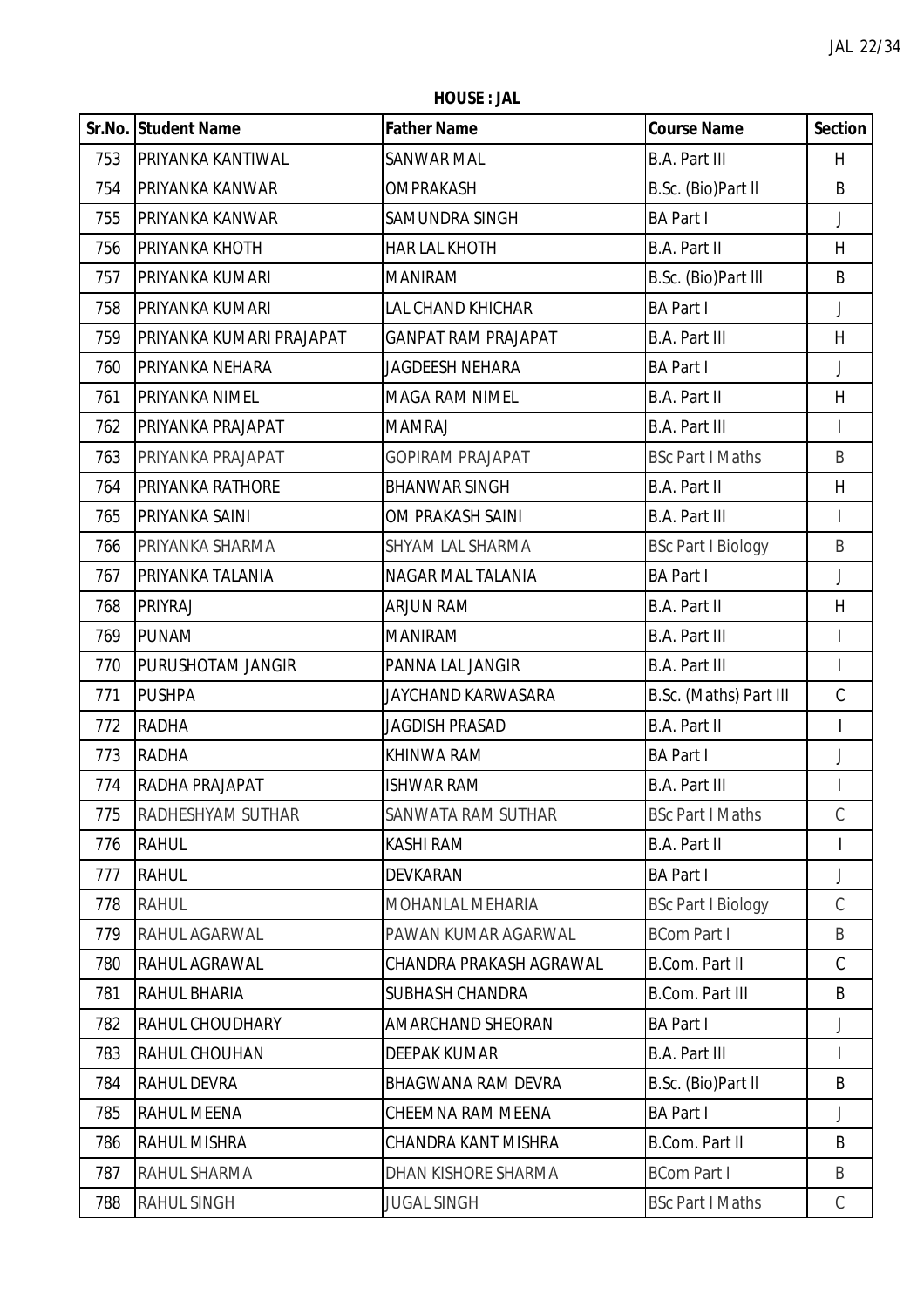**HOUSE : JAL**

|     | Sr.No. Student Name   | <b>Father Name</b>            | <b>Course Name</b>        | <b>Section</b>           |
|-----|-----------------------|-------------------------------|---------------------------|--------------------------|
| 789 | <b>RAJ KUMARI</b>     | POORNA RAM                    | <b>BA Part I</b>          | J                        |
| 790 | <b>RAJAK KALAL</b>    | <b>BABU KHAN KALAL</b>        | <b>B.A. Part II</b>       | $\overline{\phantom{a}}$ |
| 791 | RAJAT JAIDA           | <b>BRIJ MOHAN JAIDA</b>       | B.Sc. (Maths) Part III    | $\mathsf C$              |
| 792 | RAJAT OJHA            | DEENDAYAL OJHA                | B.Sc. (Maths) Part II     | B                        |
| 793 | <b>RAJAT SAINI</b>    | <b>SANWAR MAL SAINI</b>       | <b>B.A. Part III</b>      | $\overline{\phantom{a}}$ |
| 794 | RAJENDRA KUMAR        | KISHANA RAM                   | <b>B.A. Part III</b>      | $\overline{1}$           |
| 795 | <b>RAJENDRA KUMAR</b> | <b>KESHARDAV NAYAK</b>        | <b>BA Part I</b>          | J                        |
| 796 | RAJENDRA KUMAR KASWAN | THAKUR MAL KASWAN             | B.A. Part II              | $\mathsf{I}$             |
| 797 | RAJENDRA PRASAD       | <b>HEM RAJ MEGHWAL</b>        | B.Sc. (Bio)Part III       | B                        |
| 798 | <b>RAJESH</b>         | <b>KAMLESH MEENA</b>          | <b>B.A. Part II</b>       | $\overline{\phantom{a}}$ |
| 799 | <b>RAJESH</b>         | <b>MAHAVEER</b>               | <b>B.A. Part III</b>      | $\overline{1}$           |
| 800 | <b>RAJESH</b>         | <b>BHANWAR LAL SARAN</b>      | <b>BA Part I</b>          | K                        |
| 801 | <b>RAJESH KUMAR</b>   | SHRAWAN KUMAR MEGHWAL         | <b>BA Part I</b>          | K                        |
| 802 | RAJESH KUMAR DHAKA    | SHYOPAL SINGH                 | <b>BA Part I</b>          | K                        |
| 803 | RAJESH KUMAR JANGIR   | <b>BHAGWATI PRASAD JANGIR</b> | <b>B.Com. Part III</b>    | B                        |
| 804 | RAJIA BANU            | AKBAR KHAN                    | <b>B.A. Part III</b>      | I                        |
| 805 | RAJKUMAR DAYMA        | LALCHAND                      | <b>B.A. Part II</b>       | $\mathsf{I}$             |
| 806 | <b>RAJKUMAR RAO</b>   | <b>OM PRAKASH</b>             | B.Sc. (Maths) Part III    | $\mathsf C$              |
| 807 | <b>RAJNI JANGIR</b>   | RANJEET JANGIR                | <b>B.A. Part II</b>       | $\overline{\phantom{a}}$ |
| 808 | RAJNI KUMARI DUDI     | HANUMANA RAM DUDI             | <b>B.A. Part III</b>      | $\overline{\phantom{a}}$ |
| 809 | RAJPAL MEENA          | <b>HARPHOOL SINGH MEENA</b>   | B.Sc. (Bio)Part II        | $\mathsf C$              |
| 810 | <b>RAJPAL SINGH</b>   | <b>MOHAN SINGH</b>            | <b>BA Part I</b>          | К                        |
| 811 | <b>RAJVEER</b>        | <b>RAKESH KUMAR</b>           | <b>BA Part I</b>          | K                        |
| 812 | <b>RAJVEER DULAR</b>  | <b>BHAGU RAM</b>              | <b>B.A. Part II</b>       |                          |
| 813 | <b>RAJVEER SINGH</b>  | <b>JEEVRAJ SINGH</b>          | <b>BSc Part I Maths</b>   | $\mathsf C$              |
| 814 | <b>RAKESH</b>         | <b>NAND LAL</b>               | <b>B.A. Part III</b>      | I                        |
| 815 | <b>RAKESH</b>         | <b>BAJRANG LAL</b>            | <b>BA Part I</b>          | K                        |
| 816 | RAKESH KUMAR          | <b>DANARAM</b>                | <b>B.A. Part II</b>       | $\mathsf{I}$             |
| 817 | <b>RAKESH KUMAR</b>   | NORANGLAL                     | <b>BA Part I</b>          | K                        |
| 818 | RAKESH KUMAR KALLA    | <b>SHRI CHAND KALLA</b>       | <b>B.A. Part II</b>       |                          |
| 819 | RAKESH KUMAR MEGHWAL  | <b>BHEBHA RAM</b>             | <b>B.A. Part III</b>      | I                        |
| 820 | RAKESH KUMAR MEGHWAL  | RUKMANAND MEGHWAL             | <b>BA Part I</b>          | K                        |
| 821 | RAKESH KUMAR TALANIA  | BHANWAR LAL TALANIA           | <b>B.A. Part II</b>       | $\mathsf{I}$             |
| 822 | <b>RAKESH SINGH</b>   | <b>DHANPAT SINGH</b>          | <b>BA Part I</b>          | K                        |
| 823 | RAKHI CHARAN          | PREM DAN CHARAN               | B.Sc. (Bio)Part II        | B                        |
| 824 | RAKSHA SWAMI          | SHANKAR LAL                   | <b>BSc Part I Biology</b> | C                        |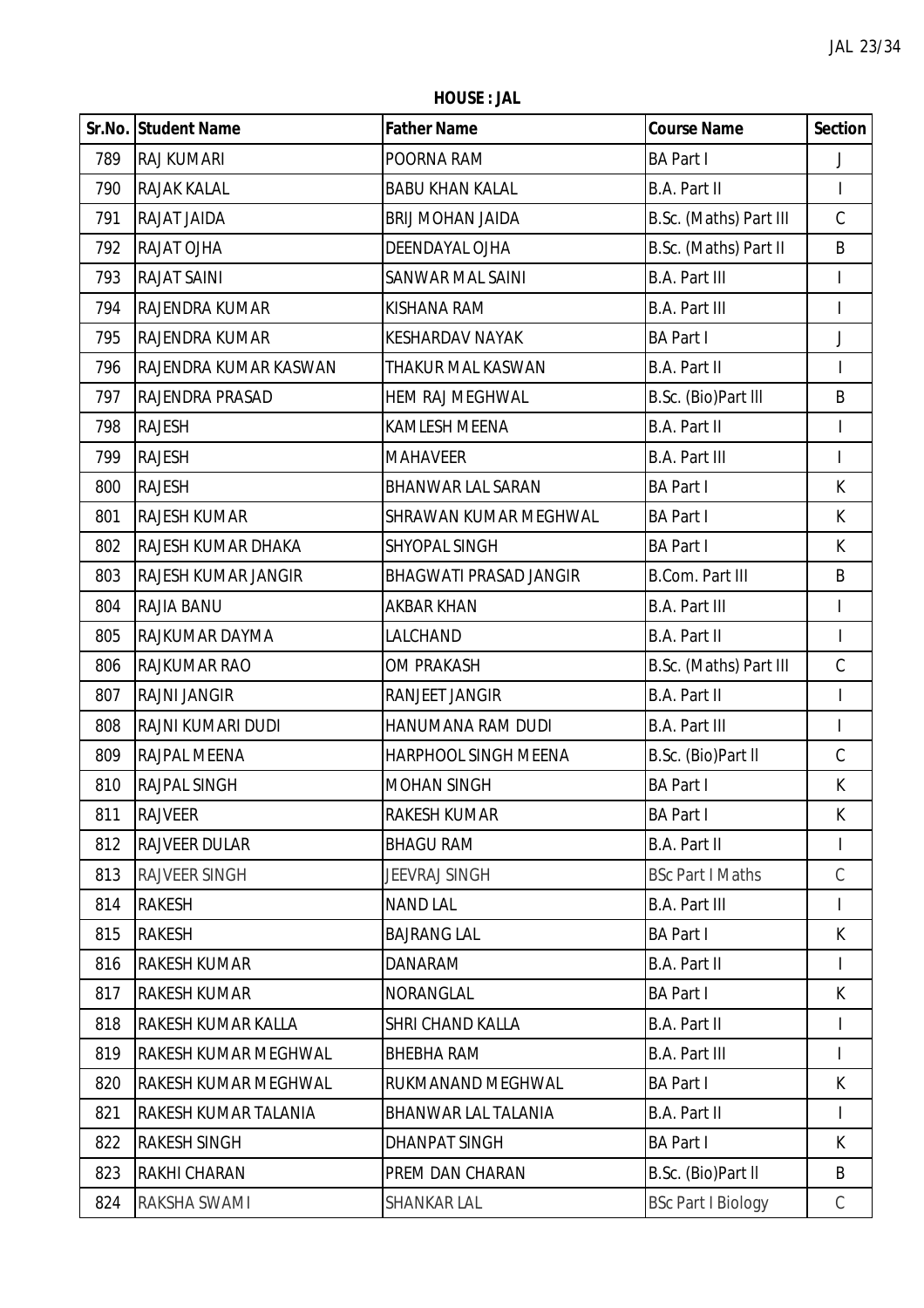**HOUSE : JAL**

|     | Sr.No. Student Name    | <b>Father Name</b>         | <b>Course Name</b>      | <b>Section</b>           |
|-----|------------------------|----------------------------|-------------------------|--------------------------|
| 825 | <b>RAM NIWAS JAT</b>   | BHANWARA RAM JAT           | <b>BA Part I</b>        | K                        |
| 826 | RAM NIWAS PRAJAPAT     | SITA RAM PRAJAPAT          | <b>B.A. Part II</b>     | $\overline{\phantom{a}}$ |
| 827 | <b>RAM PRATAP</b>      | <b>THAWAR MAL</b>          | <b>B.A. Part III</b>    | I                        |
| 828 | RAMANUJ                | <b>HABIB KHAN</b>          | <b>BA Part I</b>        | K                        |
| 829 | RAMCHANDRA SAINI       | <b>MAHAVEER PRASAD</b>     | B.Sc. (Bio)Part III     | B                        |
| 830 | RAMESH KUMAR           | SITA RAM                   | <b>BA Part I</b>        | K                        |
| 831 | RAMESH KUMAR BHAMBHU   | <b>SULTANA RAM BHAMBHU</b> | <b>B.A. Part III</b>    | I                        |
| 832 | RAMESH KUMAR DHAKA     | RAMGOPAL DHAKA             | B.A. Part II            | $\overline{1}$           |
| 833 | RAMJAS BALAN           | PRABHURAM BALAN            | <b>BA Part I</b>        | $\sf K$                  |
| 834 | <b>RAMLAL</b>          | <b>HARMANARAM</b>          | B.A. Part II            | $\overline{1}$           |
| 835 | RAMNIWAS BALARA        | PRATAP SINGH BALARA        | <b>BA Part I</b>        | K                        |
| 836 | <b>RAMNIWAS THALOR</b> | <b>ROHITASH</b>            | <b>B.A. Part II</b>     | $\mathsf{I}$             |
| 837 | <b>RAMPAL</b>          | <b>SHRAWAN KUMAR</b>       | <b>B.A. Part III</b>    | $\mathsf{I}$             |
| 838 | RAMPRASAD JAT          | <b>GIRDHARI LAL JAT</b>    | <b>BA Part I</b>        | $\mathsf{P}$             |
| 839 | RAMRATAN PRAJAPAT      | RAJU RAM                   | <b>BA Part I</b>        | $\sf K$                  |
| 840 | <b>RANJEET KHATIK</b>  | LUNA RAM KHATIK            | <b>BA Part I</b>        | K                        |
| 841 | RASHI SHARMA           | SURESH KUMAR SHARMA        | <b>B.A. Part II</b>     | $\mathsf{I}$             |
| 842 | <b>RASHMI JANGIR</b>   | <b>GOPAL CHAND</b>         | <b>B.A. Part III</b>    | $\overline{1}$           |
| 843 | <b>RAVEENA</b>         | PITRAM JAT                 | <b>BA Part I</b>        | K                        |
| 844 | <b>RAVI KHOTH</b>      | <b>HARIRAM KHOTH</b>       | <b>BA Part I</b>        | К                        |
| 845 | <b>RAVI KUMAR</b>      | <b>SURESH KUMAR</b>        | <b>B.A. Part III</b>    | J                        |
| 846 | <b>RAVI KUMAR</b>      | <b>SUMER SINGH</b>         | <b>BSc Part I Maths</b> | $\mathsf C$              |
| 847 | <b>RAVI KUMAR BHAT</b> | <b>HETRAM BHAT</b>         | <b>BCom Part I</b>      | B                        |
| 848 | <b>RAVI SAINI</b>      | RAMAWATAR SAINI            | <b>B.Com. Part II</b>   | $\mathsf C$              |
| 849 | RAVI SAROTHIA          | PRADEEP KUMAR SAROTHIA     | <b>B.Com. Part III</b>  | B                        |
| 850 | RAVI SHARMA            | KISHAN LAL SHARMA          | <b>BA Part I</b>        | K                        |
| 851 | <b>RAVIKANT</b>        | RAMESH KUMAR SWAMI         | <b>BCom Part I</b>      | B                        |
| 852 | <b>RAVINA</b>          | RAMESH CHANDRA BOYAL       | B.Sc. (Maths) Part III  | $\mathcal{C}$            |
| 853 | RAVINA KANWAR          | <b>MAHENDRA SINGH</b>      | <b>B.A. Part II</b>     | I                        |
| 854 | <b>RAVINDER SINGH</b>  | JAI VEER SINGH             | <b>B.A. Part III</b>    | J                        |
| 855 | RAVINDRA GODARA        | SHISHPAL GODARA            | <b>BA Part I</b>        | K                        |
| 856 | RAVINDRA SINGH         | <b>AJIT SINGH</b>          | B.Sc. (Maths) Part II   | B                        |
| 857 | RAVINDRA SINGH         | <b>BAJRANG SINGH</b>       | <b>BA Part I</b>        | L                        |
| 858 | RAVIRAJ GAHLOT         | MAHESH KUMAR GAHLOT        | <b>B.A. Part II</b>     | $\mathsf{I}$             |
| 859 | <b>RAZA HUSNAIN</b>    | KAMAR AHMAD USMANI         | <b>B.A. Part III</b>    | J                        |
| 860 | <b>REENA</b>           | <b>HARPAT SINGH</b>        | <b>BA Part I</b>        | L                        |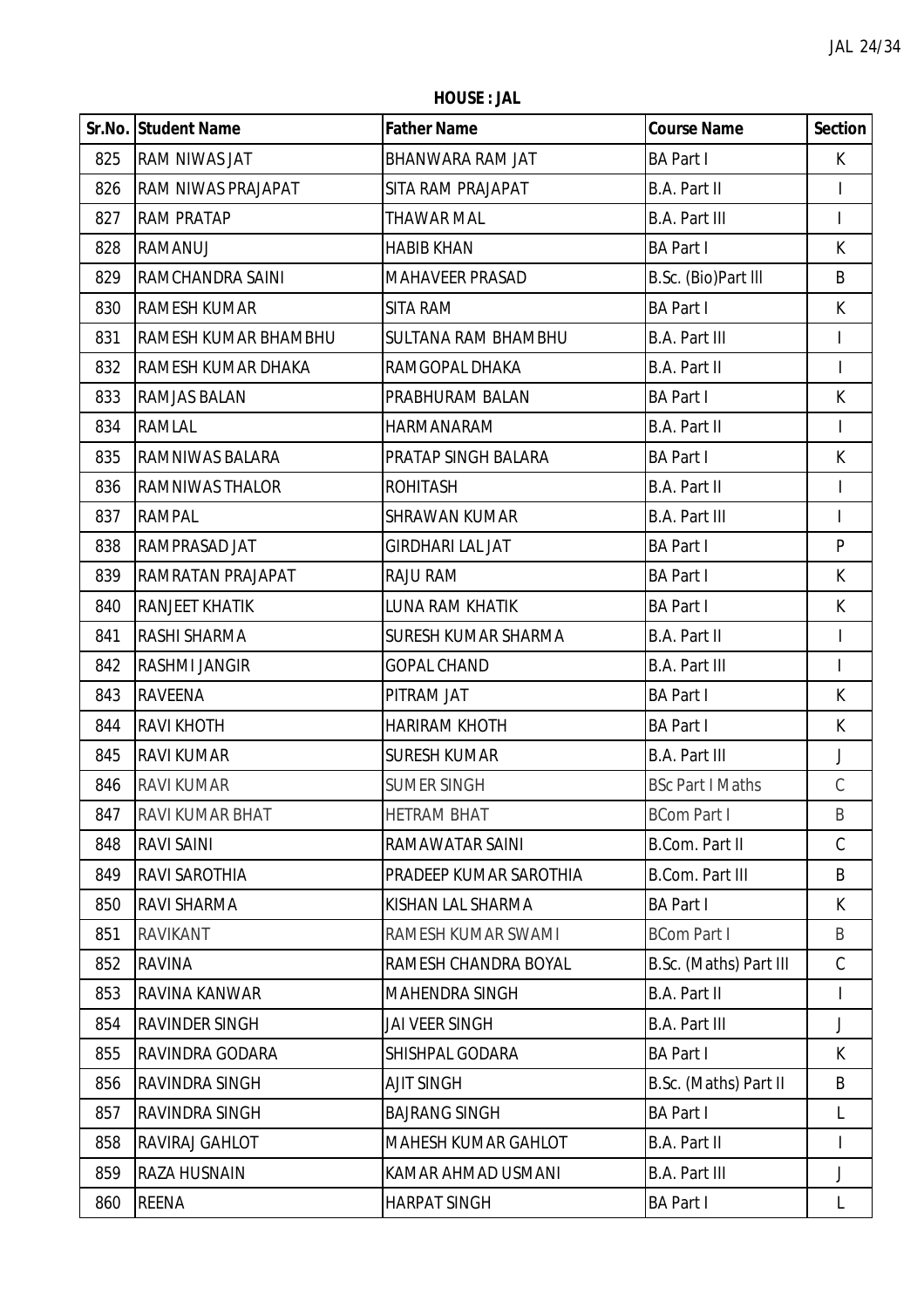**HOUSE : JAL**

|     | Sr.No. Student Name      | <b>Father Name</b>        | <b>Course Name</b>        | <b>Section</b>           |
|-----|--------------------------|---------------------------|---------------------------|--------------------------|
| 861 | <b>REKHA</b>             | AMARA RAM MAHICH          | <b>B.A. Part III</b>      | J                        |
| 862 | <b>REKHA KANWAR</b>      | <b>GOPAL SINGH</b>        | B.Sc. (Bio)Part II        | B                        |
| 863 | <b>REKHA KANWAR</b>      | <b>GAJENDRA SINGH</b>     | <b>BA Part I</b>          | L                        |
| 864 | REKHA SHARMA             | RAMDHAN SHARMA            | <b>B.A. Part II</b>       | $\overline{\phantom{a}}$ |
| 865 | REKHA SHARMA             | <b>BRAHMANAND SHARMA</b>  | <b>BA Part I</b>          | L                        |
| 866 | <b>REKHA SWAMI</b>       | <b>GAYAPRASAD SWAMI</b>   | B.Sc. (Bio)Part III       | B                        |
| 867 | <b>RENU KUMARI</b>       | <b>SAMA RAM</b>           | <b>B.A. Part III</b>      | J                        |
| 868 | <b>RENU SHARMA</b>       | HANUMAN PRASAD SHARMA     | <b>BA Part I</b>          | L                        |
| 869 | RITESH KYAL              | RAJ KUMAR KYAL            | <b>BCom Part I</b>        | B                        |
| 870 | RITESH PRAJAPAT          | PRABHUDAYAL PRAJAPAT      | <b>B.A. Part II</b>       | $\overline{1}$           |
| 871 | RITIK KUMAR POONIA       | RAJENDRA KUMAR            | <b>B.A. Part III</b>      | J                        |
| 872 | RITIKA SAINI             | <b>SURESH KUMAR SAINI</b> | <b>B.Com. Part II</b>     | $\mathsf C$              |
| 873 | RITIKA SHARMA            | RAJENDRA SHARMA           | <b>BA Part I</b>          | L                        |
| 874 | <b>RIYANA</b>            | <b>ABRAR DHOBI</b>        | <b>BA Part I</b>          | L                        |
| 875 | <b>ROBIN SINGH</b>       | SYOLAL                    | <b>B.A. Part II</b>       | $\overline{\mathsf{I}}$  |
| 876 | <b>ROHIT MEENA</b>       | SHANKAR LAL MEENA         | B.Sc. (Maths) Part III    | C                        |
| 877 | <b>ROHIT SAINI</b>       | <b>DEVILAL SAINI</b>      | <b>BCom Part I</b>        | B                        |
| 878 | <b>ROHIT SAINI</b>       | <b>GOVIND SAINI</b>       | <b>BSc Part I Maths</b>   | $\mathsf C$              |
| 879 | ROHITASH KUMAR           | <b>BANWARI LAL</b>        | <b>B.A. Part II</b>       | J                        |
| 880 | <b>ROHITASH KUMAR</b>    | MAMCHAND MEGHWAL          | <b>BA Part I</b>          | L                        |
| 881 | ROHITASH PHOOLPHAKAR     | NIRANARAM                 | <b>B.A. Part III</b>      | J                        |
| 882 | ROHITASH PRAJAPAT        | INDRA CHAND PRAJAPAT      | B.Sc. (Bio)Part II        | $\mathsf C$              |
| 883 | <b>ROHITASH PRAJAPAT</b> | <b>KRISHAN KUMAR</b>      | B.Sc. (Maths) Part II     | B                        |
| 884 | ROOP CHAND THAKAN        | <b>DURGA RAM THAKAN</b>   | <b>B.A. Part II</b>       | J                        |
| 885 | ROSHANI BUDANIA          | <b>MOHAN LAL</b>          | <b>BA Part I</b>          | L                        |
| 886 | <b>ROSHANI RATHORE</b>   | <b>AMAR SINGH RATHORE</b> | B.Sc. (Bio)Part III       | B                        |
| 887 | ROTASH KUMAR KASWAN      | PRATAP SINGH KASWAN       | <b>B.A. Part III</b>      | J                        |
| 888 | <b>RUKHSAR</b>           | YUSUF ALI QURESHI         | <b>BA Part I</b>          | L                        |
| 889 | RUKHSAR BANO             | <b>ISLAM KHAN</b>         | <b>B.A. Part III</b>      | J                        |
| 890 | <b>RUKHSAR BANO</b>      | <b>RAMJAN ALI</b>         | <b>BSc Part I Biology</b> | $\mathsf C$              |
| 891 | <b>RUKSAR BANO</b>       | <b>BHANWARU KHAN</b>      | <b>B.A. Part III</b>      | J                        |
| 892 | <b>RUSTAM ALI</b>        | <b>AMIN ALI</b>           | <b>BA Part I</b>          | L                        |
| 893 | SABINA                   | <b>SATAR KHAN</b>         | <b>B.A. Part II</b>       | J                        |
| 894 | <b>SACHIN JANGIR</b>     | <b>MANGILAL</b>           | <b>B.Com. Part III</b>    | B                        |
| 895 | <b>SACHIN SAINI</b>      | PREM PRAKASH SAINI        | <b>BA Part I</b>          | L                        |
| 896 | SAGAR                    | NEMICHAND                 | B.Sc. (Maths) Part III    | $\mathsf C$              |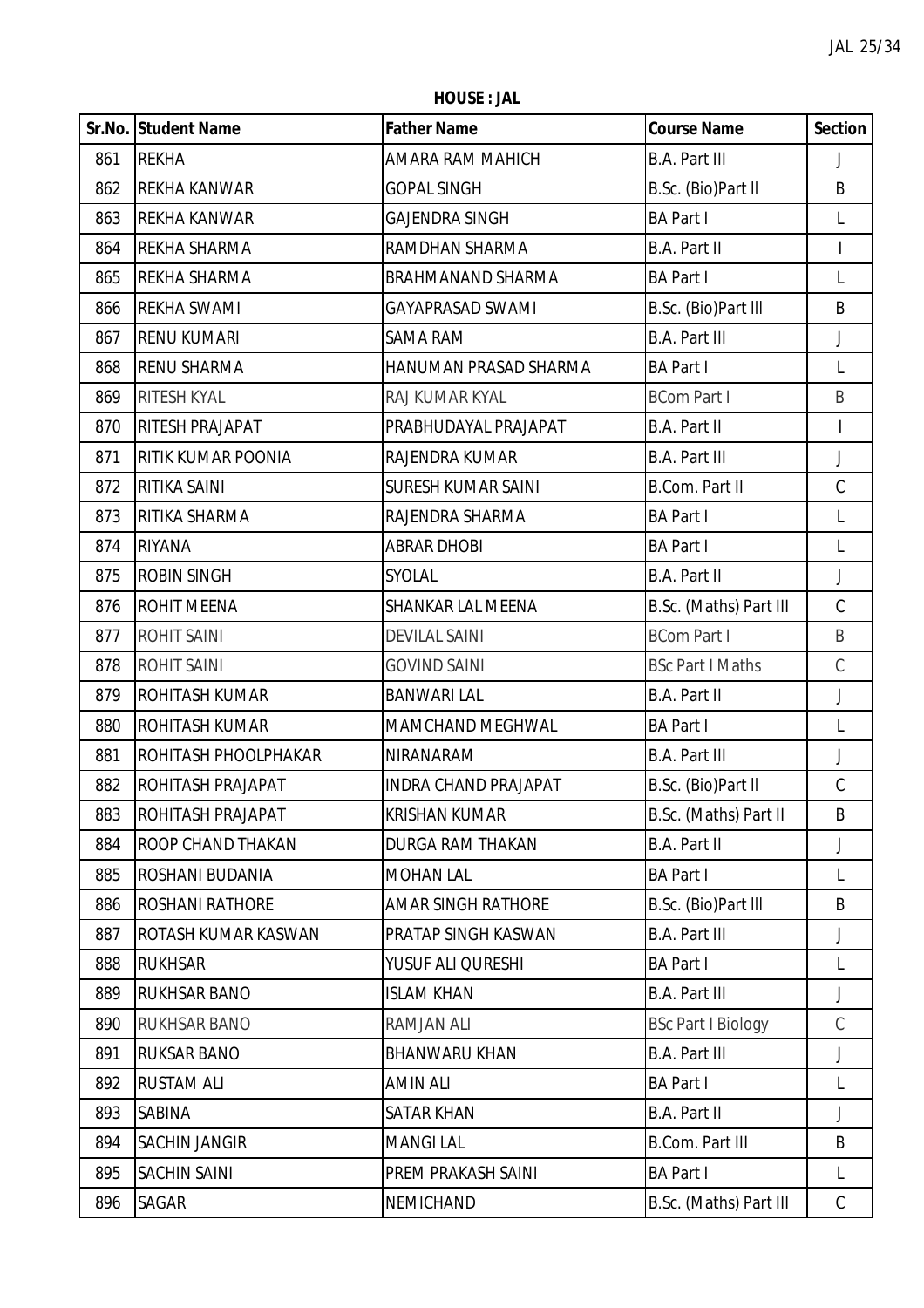**HOUSE : JAL**

|     | Sr.No. Student Name          | <b>Father Name</b>         | <b>Course Name</b>        | <b>Section</b> |
|-----|------------------------------|----------------------------|---------------------------|----------------|
| 897 | <b>SAHIBA</b>                | RAFIQ KHAN                 | <b>B.A. Part III</b>      | J              |
| 898 | <b>SAHIL KHAN</b>            | <b>MAHMUD HASAN KHAN</b>   | <b>BSc Part I Biology</b> | $\mathsf C$    |
| 899 | <b>SAHIMA BANO</b>           | MASOOM RAJA KHOKHAR        | <b>BA Part I</b>          | L              |
| 900 | <b>SAHIRAM</b>               | PRABHU DAYAL               | <b>B.A. Part II</b>       | J              |
| 901 | <b>SAHUNU RITA</b>           | SATYAVEER SINGH            | <b>B.Com. Part II</b>     | $\mathsf C$    |
| 902 | <b>SAKSHI CHAMARIA</b>       | MADHU SUDAN CHAMARIA       | <b>BCom Part I</b>        | B              |
| 903 | <b>SAKSHI CHAUHAN</b>        | <b>MUKESH</b>              | <b>BA Part I</b>          | L              |
| 904 | SAKSHI GOTHWAL               | RAMAVTAR GOTHWAL           | <b>BSc Part I Maths</b>   | $\mathsf C$    |
| 905 | SALINI SHEKHAWAT             | <b>NARPAT SINGH</b>        | <b>B.A. Part III</b>      | J              |
| 906 | <b>SALMAN KHAN</b>           | <b>AMANT ALI KHAN</b>      | <b>B.A. Part II</b>       | $\mathsf J$    |
| 907 | <b>SAMEER KHAN</b>           | <b>BABU KHAN</b>           | <b>B.A. Part II</b>       | J              |
| 908 | <b>SAMIR KHAN</b>            | <b>BHANWARU KHAN</b>       | <b>BA Part I</b>          | L              |
| 909 | <b>SANA BANO</b>             | <b>MO YAKUB KHATRI</b>     | <b>BA Part I</b>          | L              |
| 910 | <b>SANDEEP</b>               | <b>HIRA LAL</b>            | <b>B.A. Part III</b>      | J              |
| 911 | <b>SANDEEP GIWARIA</b>       | <b>BALU RAM</b>            | <b>B.A. Part II</b>       | $\mathsf J$    |
| 912 | <b>SANDEEP KUMAR</b>         | SHISHPAL SARAN             | B.Sc. (Maths) Part II     | B              |
| 913 | <b>SANDEEP KUMAR</b>         | <b>BIMLESH MEENA</b>       | <b>B.A. Part III</b>      | J              |
| 914 | <b>SANDEEP KUMAR</b>         | MAHENDRA SINGH             | <b>BA Part I</b>          | L              |
| 915 | <b>SANDEEP KUMAR</b>         | <b>OM PRAKASH</b>          | <b>BA Part I</b>          | L              |
| 916 | <b>SANDEEP KUMAR</b>         | SUBHASH CHANDRA            | <b>BSc Part I Maths</b>   | $\mathsf C$    |
| 917 | <b>SANDEEP KUMAR KULHARI</b> | MAMRAJ KULHARI             | <b>BA Part I</b>          | L              |
| 918 | <b>SANDEEP KUMAR MINA</b>    | <b>RANJEET MINA</b>        | <b>B.A. Part II</b>       | J              |
| 919 | SANDEEP KUMAR SWAMI          | <b>GAURI SHANKAR SWAMI</b> | <b>BSc Part I Biology</b> | $\mathcal{C}$  |
| 920 | <b>SANDEEP KUMAR YADAV</b>   | <b>NARESH KUMAR</b>        | <b>B.A. Part III</b>      | J              |
| 921 | <b>SANDEEP MEGHWAL</b>       | <b>BANWARI LAL</b>         | B.Sc. (Bio)Part III       | B              |
| 922 | <b>SANDEEP NAYAK</b>         | <b>JAGDISH PRASAD</b>      | <b>BA Part I</b>          | L              |
| 923 | <b>SANDEEP SAIN</b>          | <b>RAKESH SAIN</b>         | <b>B.A. Part II</b>       | J              |
| 924 | SANDEEP SINGH                | <b>CHHAGAN SINGH BIKA</b>  | <b>BA Part I</b>          | M              |
| 925 | SANDEEP SINGH                | <b>BHAGWAN SINGH</b>       | <b>BA Part I</b>          | M              |
| 926 | SANDHYA KUMARI KHARINTA      | <b>SURESH KUMAR</b>        | <b>B.A. Part III</b>      | J              |
| 927 | SANGEETA SAINI               | <b>KURDA RAM SAINI</b>     | <b>B.A. Part III</b>      | J              |
| 928 | <b>SANGEETA SHARMA</b>       | JAGADISH PRASAD SHARMA     | <b>BA Part I</b>          | M              |
| 929 | SANIYA                       | <b>INTJAR ALI</b>          | <b>B.A. Part II</b>       | J              |
| 930 | <b>SANJAY BHAMBHU</b>        | DAYANAND BHAMBHU           | <b>BCom Part I</b>        | $\mathsf C$    |
| 931 | <b>SANJAY JANGIR</b>         | <b>ASHARAM JANGIR</b>      | <b>B.A. Part II</b>       | J              |
| 932 | SANJAY KUMAR                 | PREM CHAND                 | <b>BA Part I</b>          | M              |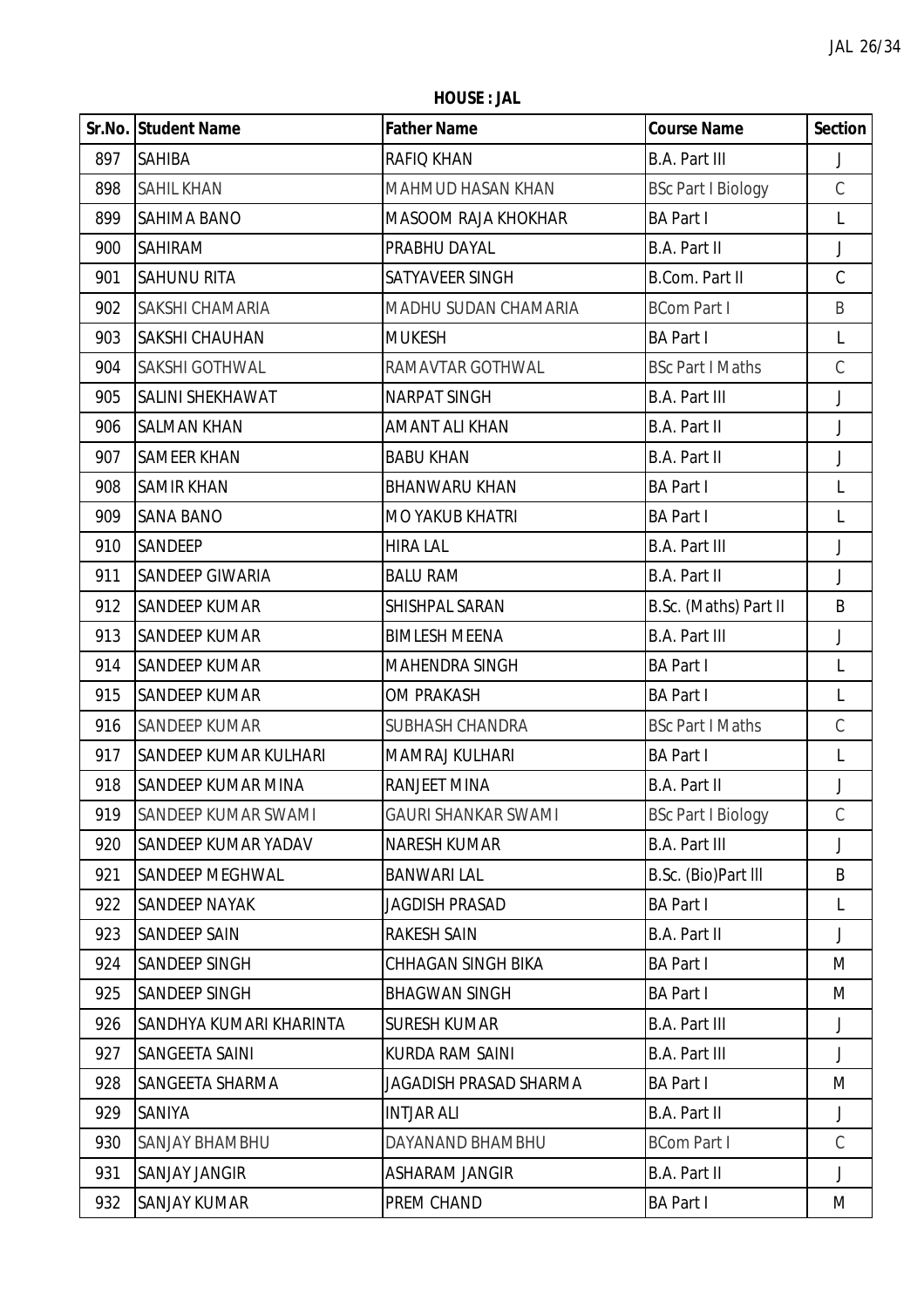**HOUSE : JAL**

|     | Sr.No. Student Name            | <b>Father Name</b>        | <b>Course Name</b>        | <b>Section</b> |
|-----|--------------------------------|---------------------------|---------------------------|----------------|
| 933 | <b>SANJAY KUMAR JHAJARA</b>    | <b>SHYOLA RAM</b>         | <b>BSc Part I Maths</b>   | $\mathsf C$    |
| 934 | <b>SANJAY SEVDA</b>            | KAMAL KUMAR SEVDA         | <b>B.Com. Part III</b>    | B              |
| 935 | <b>SANJEEV KUMAR</b>           | <b>SARWAN SINGH</b>       | <b>BA Part I</b>          | M              |
| 936 | <b>SANJU KUMARI</b>            | <b>SOHAN LAL</b>          | <b>B.A. Part II</b>       | J              |
| 937 | <b>SANTOSH</b>                 | <b>BEGRAJ JAGAL</b>       | <b>B.A. Part II</b>       | $\mathsf J$    |
| 938 | <b>SANTOSH</b>                 | <b>RUPCHAND</b>           | <b>B.A. Part III</b>      | K              |
| 939 | <b>SANTOSH</b>                 | <b>JAGADISH</b>           | <b>BA Part I</b>          | M              |
| 940 | <b>SANTOSH KUMARI SINGHMAR</b> | PURKHA RAM                | <b>B.A. Part III</b>      | $\mathsf{K}$   |
| 941 | <b>SANTOSH SARAN</b>           | NATHU RAM SARAN           | <b>BA Part I</b>          | M              |
| 942 | <b>SANTOSH TETARWAL</b>        | <b>SUBHASH CHANDRA</b>    | <b>B.A. Part II</b>       | $\mathsf J$    |
| 943 | <b>SAPANA MEENA</b>            | SITARAM MEENA             | B.Sc. (Bio)Part II        | $\mathsf C$    |
| 944 | SARASWATI PRAJAPAT             | RAWATA RAM PRAJAPAT       | <b>B.A. Part II</b>       | J              |
| 945 | SARFRAJ                        | <b>INAYAT</b>             | <b>B.A. Part III</b>      | K              |
| 946 | <b>SARITA</b>                  | <b>TARACHAND REGAR</b>    | <b>BA Part I</b>          | M              |
| 947 | <b>SARITA</b>                  | KASHIRAM KASWAN           | <b>BA Part I</b>          | M              |
| 948 | <b>SARITA DHAKA</b>            | <b>SURJEET DHAKA</b>      | <b>BA Part I</b>          | M              |
| 949 | SARITA KANWAR                  | <b>BHANWAR SINGH</b>      | <b>B.A. Part III</b>      | K              |
| 950 | SARITA KUMARI                  | LIKHAMA RAM               | <b>B.A. Part II</b>       | $\mathsf J$    |
| 951 | <b>SARITA MUNARIYA</b>         | MAHENDRA SINGH MUNARIYA   | <b>BA Part I</b>          | M              |
| 952 | <b>SARITA RUHIL</b>            | <b>CHETAN RAM RUHIL</b>   | <b>B.A. Part III</b>      | K              |
| 953 | sarmeen bano                   | ispaq khan                | <b>BA Part I</b>          | M              |
| 954 | SAROJ                          | <b>JAISINGH</b>           | <b>B.A. Part II</b>       | J              |
| 955 | <b>SAROJ GHINTALA</b>          | MAHENDAR KUMAR GHINTALA   | <b>BA Part I</b>          | M              |
| 956 | <b>SAROJ GUSAI</b>             | <b>GOPI PURI</b>          | <b>B.A. Part III</b>      | K              |
| 957 | <b>SAROJ KUMARI</b>            | <b>BHADHAR RAM</b>        | <b>BSc Part I Biology</b> | C              |
| 958 | SAROJ PRAJAPAT                 | <b>SUGANARAM PRAJAPAT</b> | <b>B.A. Part II</b>       | J              |
| 959 | <b>SATISH KUMAR DHAKA</b>      | CHUNI LAL DHAKA           | <b>B.A. Part II</b>       | J              |
| 960 | <b>SATPAL</b>                  | HAJARIRAM                 | <b>BA Part I</b>          | M              |
| 961 | <b>SATPAL SINGH</b>            | <b>JAI SINGH</b>          | B.Sc. (Maths) Part III    | $\mathsf C$    |
| 962 | <b>SATVEER</b>                 | VIJAYPAL                  | <b>B.A. Part III</b>      | K.             |
| 963 | <b>SATVEER SINGH RATHORE</b>   | RANJEET SINGH             | <b>BA Part I</b>          | M              |
| 964 | <b>SATYAM GADGIL</b>           | PANNA LAL                 | B.Sc. (Maths) Part II     | C              |
| 965 | SATYANARAYAN MEGHWAL           | NANURAM MEGHWAL           | <b>B.A. Part II</b>       | K              |
| 966 | SATYAVEER PRAJAPAT             | KANA RAM PRAJAPAT         | B.Sc. (Maths) Part II     | $\mathsf C$    |
| 967 | <b>SAURABH</b>                 | <b>VEDPAL</b>             | <b>B.A. Part III</b>      | K.             |
| 968 | <b>SAURABH POONIA</b>          | <b>VIDYADHAR POONIA</b>   | <b>BA Part I</b>          | M              |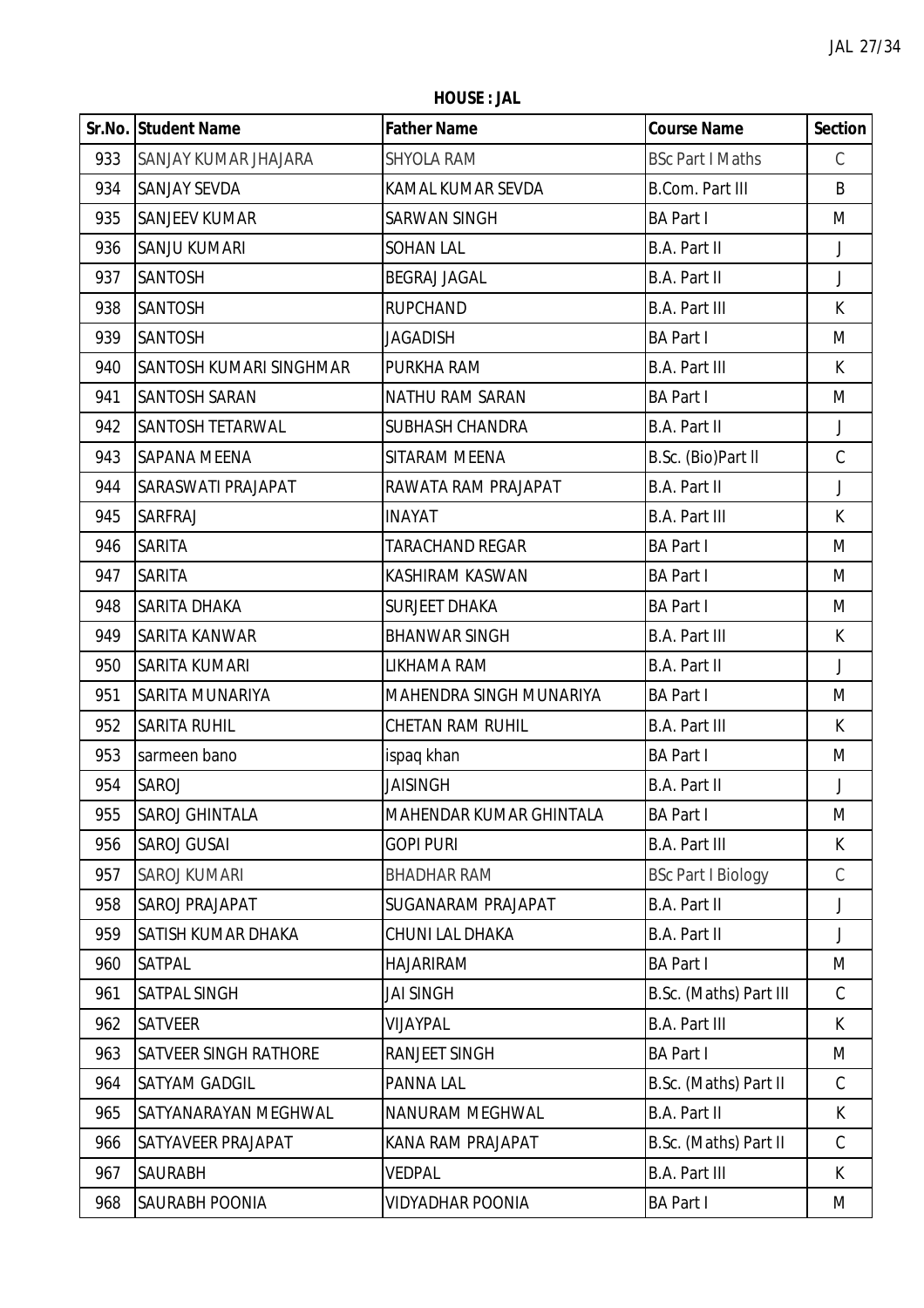**HOUSE : JAL**

|      | Sr.No. Student Name     | <b>Father Name</b>        | <b>Course Name</b>        | <b>Section</b> |
|------|-------------------------|---------------------------|---------------------------|----------------|
| 969  | SAVITA PRAJAPAT         | SITARAM PRAJAPAT          | <b>B.A. Part II</b>       | $\mathsf{K}$   |
| 970  | <b>SEEMA CHHAPUNIA</b>  | <b>HEERALAL CHHAPUNIA</b> | <b>BA Part I</b>          | M              |
| 971  | <b>SEEMA KANWAR</b>     | <b>DILIP SINGH</b>        | <b>B.Com. Part II</b>     | $\mathsf C$    |
| 972  | <b>SEEMA KUMARI</b>     | RAJ KUMAR SAINI           | <b>B.A. Part II</b>       | K              |
| 973  | <b>SEEMA SAINI</b>      | <b>INDRACHAND SAINI</b>   | <b>B.A. Part III</b>      | K              |
| 974  | <b>SHABAJ KHAN</b>      | <b>SIKANDER KHAN</b>      | <b>B.A. Part III</b>      | K              |
| 975  | <b>SHABNAM BANO</b>     | <b>NISAR KHAN</b>         | <b>B.A. Part III</b>      | K              |
| 976  | <b>SHABNAM BANO</b>     | RIYASAT KHAN              | <b>BA Part I</b>          | M              |
| 977  | <b>SHAHBAZ LOHAR</b>    | MOHAMMED KHALEEL LOHAR    | <b>B.A. Part II</b>       | K              |
| 978  | SHAHEENA                | AHSAN ALI KHAN            | B.Sc. (Bio)Part II        | $\mathsf C$    |
| 979  | <b>SHAHID KHAN</b>      | <b>ASLAM KHAN</b>         | <b>B.A. Part III</b>      | N              |
| 980  | <b>SHAHINA BANO</b>     | <b>SIKANDAR KHAN</b>      | <b>BA Part I</b>          | M              |
| 981  | <b>SHAHNAJ BANO</b>     | MOHD. LIYAQAT ALI         | <b>B.A. Part III</b>      | K              |
| 982  | <b>SHAHRUKH KHALIFA</b> | <b>SALIM KHALIFA</b>      | B.A. Part II              | K              |
| 983  | <b>SHAHRUKH KHAN</b>    | YUNUS MOHD                | <b>BSc Part I Maths</b>   | $\mathsf C$    |
| 984  | SHAKIL AHAMAD KHAN      | <b>ASLAM KHAN</b>         | <b>B.A. Part III</b>      | K              |
| 985  | <b>SHAKIL TAGALA</b>    | MO SABIR HUSEN TAGALA     | <b>BA Part I</b>          | M              |
| 986  | <b>SHAKINA BANO</b>     | YUSUF KHAN                | <b>B.A. Part II</b>       | K              |
| 987  | SHANKAR LAL CHOUHAN     | <b>BALU RAM CHOUHAN</b>   | <b>BA Part I</b>          | ${\sf N}$      |
| 988  | <b>SHARDA</b>           | SOHANDAS SWAMI            | <b>B.A. Part III</b>      | K              |
| 989  | <b>SHASHANK BHOJAK</b>  | KALICHARAN BHOJAK         | <b>BCom Part I</b>        | $\mathsf C$    |
| 990  | SHASHI KANT             | <b>HUNTA RAM</b>          | B.Sc. (Bio)Part III       | B              |
| 991  | <b>SHBANA BANO</b>      | <b>HANIF BHISTI</b>       | <b>B.A. Part III</b>      | K              |
| 992  | SHEETAL BADSAR          | <b>MAHESH KUMAR</b>       | <b>B.A. Part II</b>       | K              |
| 993  | SHEETAL HUDDA           | <b>MAKKHAN LAL HUDDA</b>  | <b>BA Part I</b>          | N              |
| 994  | <b>SHILPA</b>           | <b>RAM KUMAR</b>          | <b>BSc Part I Biology</b> | $\mathcal{C}$  |
| 995  | <b>SHIV KARAN</b>       | <b>BHANWAR LAL</b>        | B.Sc. (Bio)Part II        | $\mathcal{C}$  |
| 996  | <b>SHIV KUMAR</b>       | <b>CHETAN RAM</b>         | B.Sc. (Maths) Part II     | B              |
| 997  | <b>SHIV KUMAR</b>       | RAJPAL JANGIR             | <b>BA Part I</b>          | N              |
| 998  | <b>SHIV PRAKASH</b>     | KALU RAM SHARMA           | <b>B.A. Part III</b>      | K              |
| 999  | SHIVAM AGARWAL          | RAM CHANDRA AGARWAL       | <b>B.Com. Part III</b>    | $\mathcal{C}$  |
| 1000 | <b>SHIVAM SAIN</b>      | RAJKUMAR SAIN             | <b>B.Com. Part III</b>    | B              |
| 1001 | SHIVANI CHANWRIYA       | <b>GULSHAN CHANWRIYA</b>  | <b>B.A. Part II</b>       | K              |
| 1002 | <b>SHOHIL</b>           | KHUSHI MOHAMMAD           | <b>B.A. Part II</b>       | K              |
| 1003 | <b>SHOYAB</b>           | <b>MO SALIM BHATI</b>     | <b>BA Part I</b>          | N              |
| 1004 | SHOYAB CHOUHAN          | <b>IQBAL CHOUHAN</b>      | B.Sc. (Bio)Part II        | $\mathsf C$    |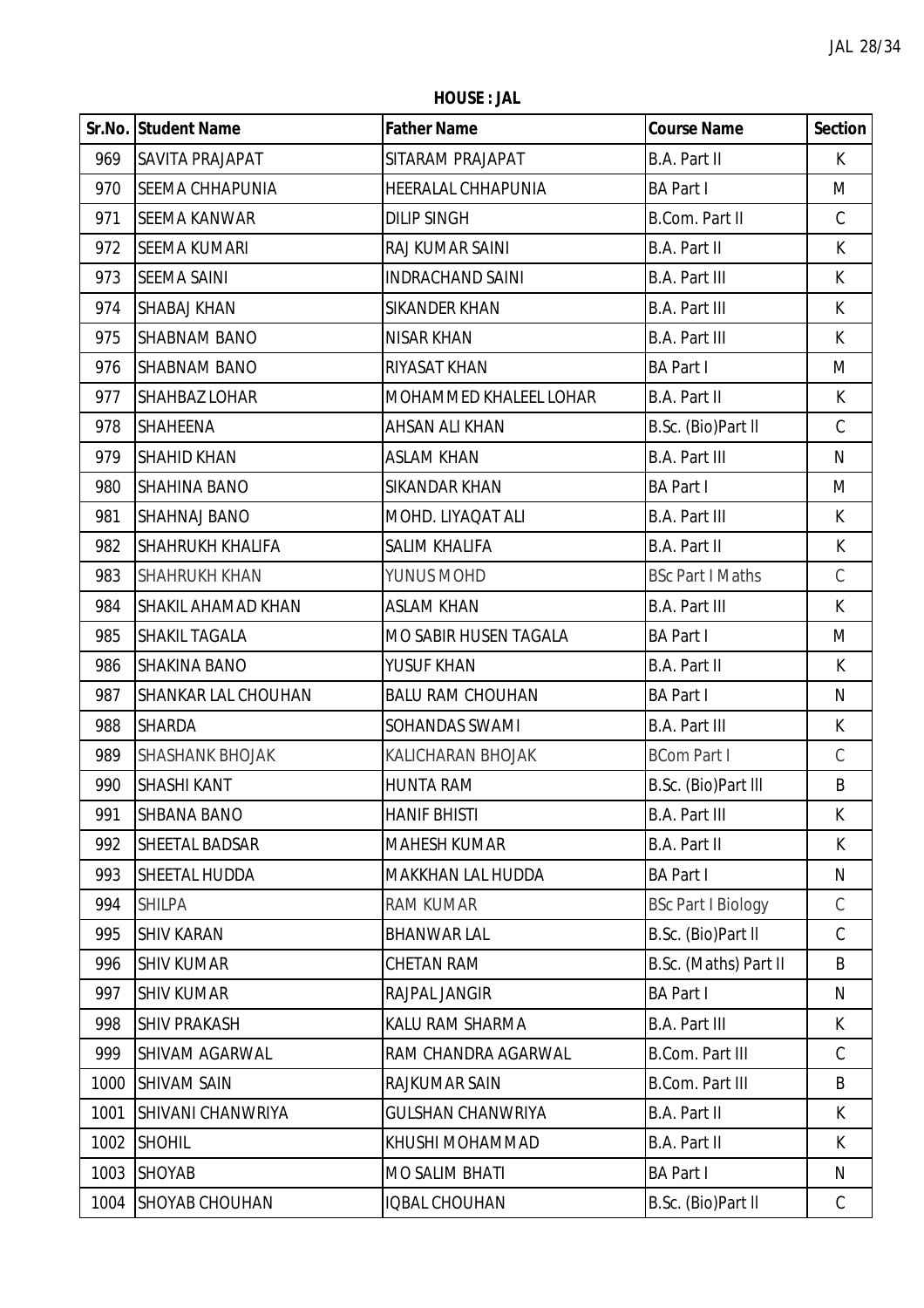**HOUSE : JAL**

|      | Sr.No. Student Name         | <b>Father Name</b>       | <b>Course Name</b>        | <b>Section</b> |
|------|-----------------------------|--------------------------|---------------------------|----------------|
|      | 1005 SHOYAB KHAN            | LIYAKAT KHAN             | <b>B.A. Part III</b>      | K              |
| 1006 | <b>SHRAVAN SINGH</b>        | <b>RAM SINGH</b>         | <b>B.A. Part III</b>      | L              |
| 1007 | <b>SHREE RAM SAINI</b>      | <b>BAJRANG LAL SAINI</b> | <b>B.Com. Part III</b>    | B              |
| 1008 | <b>SHRI BHAGAWAN SHARMA</b> | <b>RAM LAL</b>           | <b>BA Part I</b>          | N              |
| 1009 | <b>SHRUTI RAJORIA</b>       | RAJENDRA KUMAR           | B.Sc. (Maths) Part III    | $\mathsf C$    |
| 1010 | <b>SHUBHAM BHOJAK</b>       | KALICHARAN BHOJAK        | <b>B.Com. Part II</b>     | $\mathsf C$    |
| 1011 | <b>SHUKRIYAB</b>            | MOHAMMED RAFIK           | <b>B.A. Part II</b>       | K              |
| 1012 | <b>SIMA KARWASARA</b>       | RAM NIWAS KARWASARA      | <b>B.A. Part III</b>      | L              |
| 1013 | <b>SIMRAN</b>               | <b>JAKIR HUSSAIN</b>     | <b>B.A. Part II</b>       | K              |
| 1014 | <b>SIMRAN BANO</b>          | <b>BABU KHAN</b>         | <b>BA Part I</b>          | N              |
|      | 1015 SITA KUMARI            | <b>RAN SINGH</b>         | <b>B.A. Part II</b>       | K              |
| 1016 | <b>SNEHLATA MEGHWAL</b>     | RANJEET KUMAR            | <b>BSc Part I Biology</b> | $\mathsf C$    |
| 1017 | <b>SOHAIL KHAN</b>          | <b>RUSTAM KHAN</b>       | <b>BA Part I</b>          | $\mathsf{N}$   |
| 1018 | <b>SOHEL</b>                | <b>MO AYUB KHOKHAR</b>   | <b>B.A. Part III</b>      | L              |
| 1019 | <b>SOHEL KHAN</b>           | <b>GAFFUR KHAN</b>       | B.Sc. (Bio)Part II        | $\mathsf C$    |
| 1020 | <b>SOHEL KHAN</b>           | <b>SATTAR KHAN</b>       | <b>BCom Part I</b>        | $\mathsf C$    |
| 1021 | <b>SOHEL TANWAR</b>         | AHMAD                    | <b>B.A. Part II</b>       | K              |
| 1022 | SOMVEER SINGH               | MAN SINGH BASERA         | <b>BSc Part I Maths</b>   | $\mathsf C$    |
| 1023 | <b>SONA SAU</b>             | TILOK CHANDRA SAU        | <b>B.A. Part II</b>       | K              |
| 1024 | SONIYA                      | <b>DEEPCHAND BAROR</b>   | <b>BCom Part I</b>        | $\mathsf C$    |
|      | 1025 SONU                   | KHAMANA RAM              | <b>B.A. Part III</b>      | L              |
| 1026 | SONU                        | <b>SINGA RAM</b>         | B.Sc. (Bio)Part III       | B              |
| 1027 | SONU                        | <b>NAGAR MAL</b>         | <b>BA Part I</b>          | N              |
| 1028 | <b>SONU KANWAR</b>          | <b>RAJU SINGH</b>        | <b>BA Part I</b>          | N              |
| 1029 | <b>SONU KUMAR</b>           | <b>MAHAVEER PRASAD</b>   | B.A. Part II              | K              |
| 1030 | <b>SONU KUMARI</b>          | BHURA RAM SHARMA         | <b>B.A. Part III</b>      | L              |
| 1031 | <b>SONU KUMARI</b>          | <b>RANJEET SINGH</b>     | <b>B.Com. Part III</b>    | B              |
| 1032 | <b>SONU MAHARIYA</b>        | JAYCHAND MAHARIYA        | <b>BA Part I</b>          | N              |
| 1033 | <b>SONU PRAJAPAT</b>        | PAWAN KUMAR              | B.Sc. (Maths) Part III    | C              |
| 1034 | <b>SOURABH CHARAN</b>       | RAJU DAN CHARAN          | <b>BSc Part I Biology</b> | $\mathsf C$    |
| 1035 | <b>SOURABH SONI</b>         | <b>BAJARANG LAL SONI</b> | <b>B.Com. Part II</b>     | C              |
| 1036 | <b>SOYAB GORI</b>           | <b>BABU HUSAIN</b>       | <b>B.A. Part III</b>      | L              |
| 1037 | <b>SOYAL KHAN</b>           | <b>INTJAR AHMED</b>      | B.A. Part II              | K              |
| 1038 | <b>SOYAL KHAN</b>           | YAKUB KHAN               | <b>BA Part I</b>          | N              |
| 1039 | <b>SUBHASH CHANDRA</b>      | RAMPRATAP KHICHAR        | <b>B.A. Part III</b>      | L              |
| 1040 | <b>SUBHASH CHANDRA</b>      | JAGDISH PRASAD           | <b>BA Part I</b>          | N              |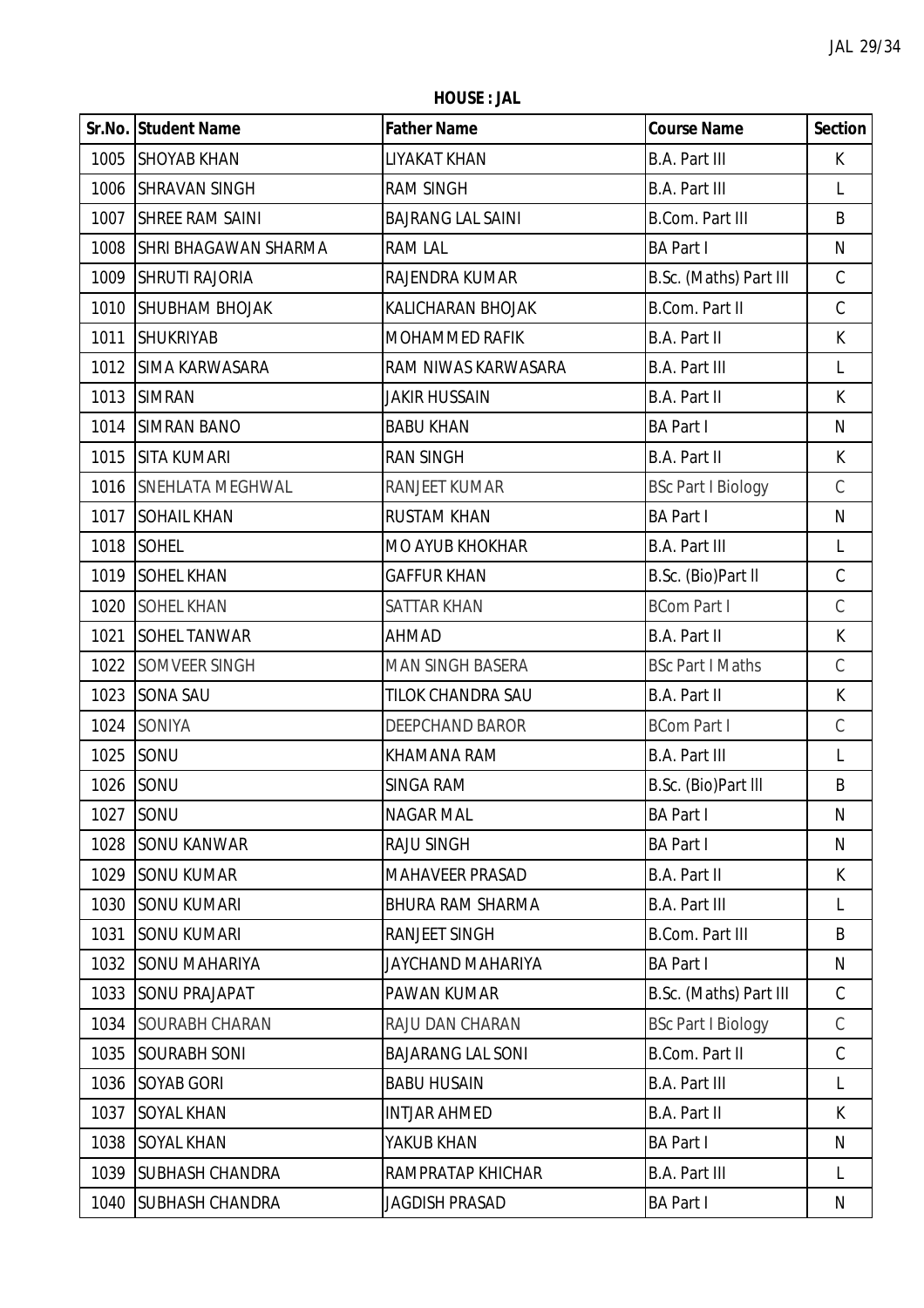**HOUSE : JAL**

|      | Sr.No. Student Name           | <b>Father Name</b>           | <b>Course Name</b>        | <b>Section</b> |
|------|-------------------------------|------------------------------|---------------------------|----------------|
| 1041 | <b>SUBHASH KHATI</b>          | <b>BABU LAL</b>              | <b>BSc Part I Maths</b>   | $\mathsf C$    |
|      | 1042 SUBHASH KUMAR MEHRA      | NANDLAL MEHRA                | <b>B.A. Part III</b>      | L              |
| 1043 | <b>SUBHASH SHARMA</b>         | VINOD KUMAR SHARMA           | B.A. Part II              | K              |
|      | 1044 SUBHITA SHARMA           | MANGI LAL SHARMA             | <b>B.A. Part III</b>      | L              |
|      | 1045 SUCHITRA ISRAN           | <b>HARIRAM ISRAN</b>         | <b>BA Part I</b>          | N              |
|      | 1046   SUCHITRA KUMARI        | <b>BAJRANG LAL</b>           | <b>B.A. Part II</b>       | K              |
| 1047 | <b>SUKHARAM MEGHWAL</b>       | RAMLAL MEGHWAL               | B.A. Part II              | K              |
|      | 1048 SULOCHANA                | JEETA RAM                    | <b>B.A. Part III</b>      | L              |
|      | 1049 SUMAIYA BANO             | MAKSOOD ALI                  | <b>BA Part I</b>          | N              |
|      | 1050 SUMAN                    | <b>HUNTA RAM BAIDA</b>       | <b>B.A. Part III</b>      | L              |
| 1051 | <b>SUMAN DHAKA</b>            | OM PRAKASH DHAKA             | <b>B.A. Part II</b>       | K              |
| 1052 | <b>SUMAN JAKHAR</b>           | MAMRAJ JAKHAR                | B.Sc. (Bio)Part II        | $\mathsf C$    |
| 1053 | <b>SUMAN JANGIR</b>           | RATAN LAL JANGIR             | <b>BA Part I</b>          | N              |
|      | 1054 SUMAN KUMARI             | <b>LALCHAND NAI</b>          | <b>B.A. Part III</b>      | L              |
| 1055 | <b>SUMAN KUMARI DHANAK</b>    | <b>MANIRAM DHANAK</b>        | <b>BA Part I</b>          | N              |
|      | 1056 SUMAN MAHICH             | <b>AMAR CHAND</b>            | <b>B.A. Part II</b>       | K              |
| 1057 | <b>SUMAN REGAR</b>            | <b>GANGADHAR</b>             | B.Sc. (Bio)Part III       | B              |
|      | 1058 SUMIT KUMAR              | RAMESH KUMAR                 | <b>BA Part I</b>          | N              |
|      | 1059 SUMIT SAHU               | MADAN SINGH SAHU             | B.Sc. (Maths) Part III    | $\mathsf C$    |
|      | 1060 SUMITRA                  | <b>BHAGIRATH RAM MEGHWAL</b> | <b>B.A. Part II</b>       | K              |
| 1061 | <b>SUMITRA KUMARI</b>         | <b>GOGARAM MUND</b>          | <b>B.A. Part III</b>      | L              |
|      | 1062 SUMITRA SAINI            | RAM KUMAR SAINI              | <b>BA Part I</b>          | Ν              |
|      | 1063 SUNIL DUDI               | <b>BHANI RAM</b>             | B.A. Part II              | K              |
| 1064 | <b>SUNIL KUAMR</b>            | <b>DEBU RAM</b>              | <b>BA Part I</b>          | N              |
| 1065 | <b>SUNIL KUMAR</b>            | <b>BANWARI LAL</b>           | <b>B.A. Part III</b>      | L              |
| 1066 | <b>SUNIL KUMAR</b>            | NARAYAN RAM                  | <b>BA Part I</b>          | N              |
| 1067 | <b>SUNIL KUMAR</b>            | <b>CHANDA RAM MEENA</b>      | <b>BA Part I</b>          | $\overline{O}$ |
| 1068 | <b>SUNIL KUMAR</b>            | HAR LAL MEGHWAL              | <b>BSc Part I Biology</b> | $\mathcal{C}$  |
| 1069 | <b>SUNIL KUMAR BOYAL</b>      | BHALCHAND                    | <b>BA Part I</b>          | $\overline{O}$ |
| 1070 | <b>SUNIL KUMAR GHUGHARWAL</b> | MAGANA RAM                   | <b>B.A. Part II</b>       | K              |
| 1071 | <b>SUNIL KUMAR MEGHWAL</b>    | <b>HARLAL MEGHWAL</b>        | <b>B.A. Part III</b>      | L              |
| 1072 | <b>SUNIL KUMAR MEGHWAL</b>    | <b>BISHNA RAM MEGHWAL</b>    | <b>BA Part I</b>          | $\overline{O}$ |
| 1073 | <b>SUNIL KUMAR MUHAL</b>      | <b>HARLAL MUHAL</b>          | <b>B.A. Part II</b>       | K              |
| 1074 | <b>SUNIL KUMAR SWAMI</b>      | SHAMBHUDYAL SWAMI            | B.Sc. (Maths) Part II     | $\mathsf C$    |
| 1075 | <b>SUNIL PRAJAPAT</b>         | PURUSHOTTAM LAL PRAJAPAT     | <b>BA Part I</b>          | $\overline{O}$ |
| 1076 | <b>SUNIL SINGH</b>            | <b>KARANI SINGH</b>          | <b>B.A. Part III</b>      | L              |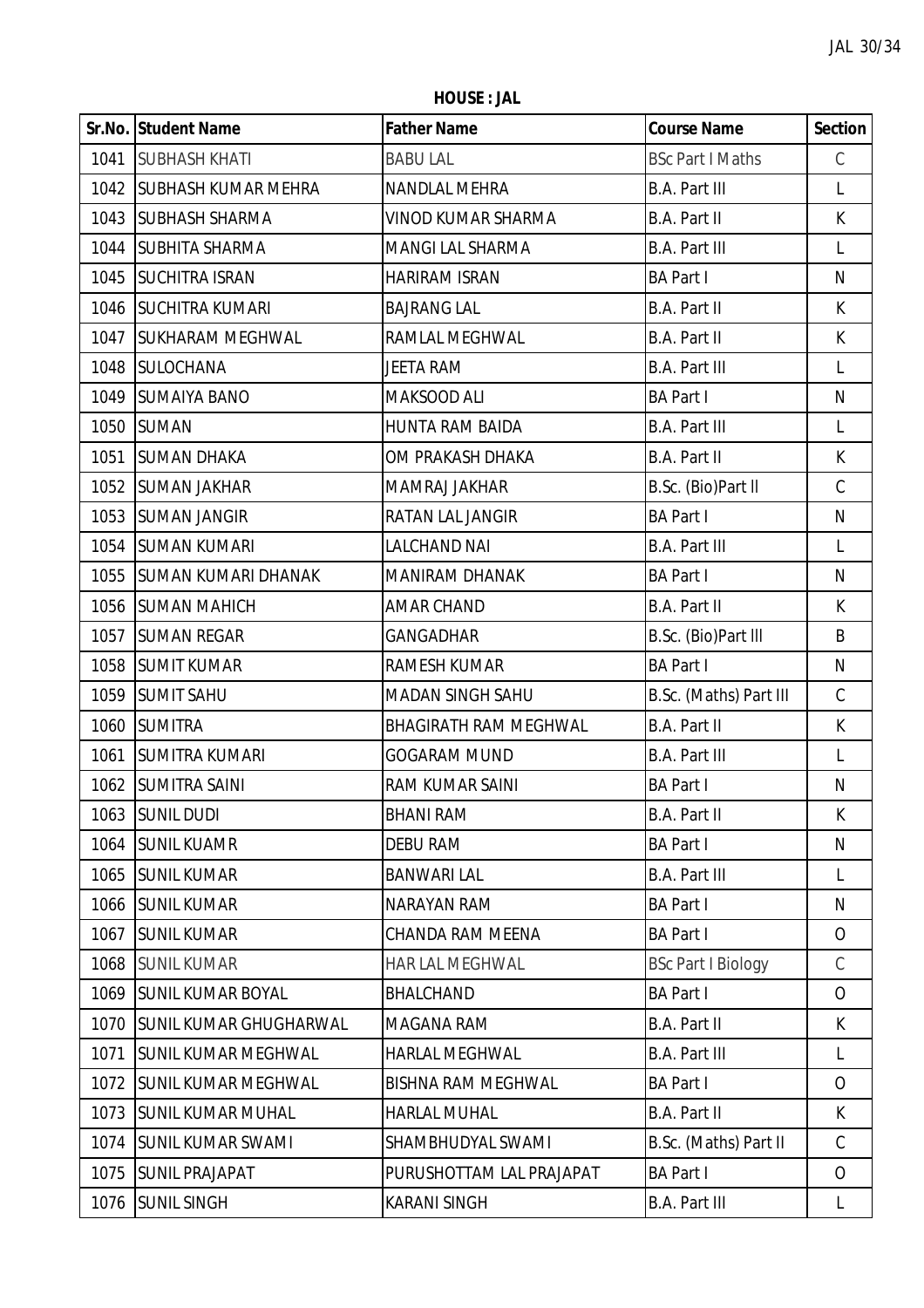**HOUSE : JAL**

|      | Sr.No. Student Name          | <b>Father Name</b>        | <b>Course Name</b>        | <b>Section</b> |
|------|------------------------------|---------------------------|---------------------------|----------------|
| 1077 | <b>SUNITA</b>                | SANTLAL                   | B.A. Part II              | L              |
| 1078 | <b>SUNITA</b>                | DANA RAM MEGHWAL          | B.A. Part II              | L              |
| 1079 | <b>SUNITA</b>                | OMPRAKASH                 | <b>BA Part I</b>          | 0              |
| 1080 | <b>SUNITA BALAN</b>          | VIDYA DHAR BALAN          | <b>B.A. Part III</b>      | L              |
| 1081 | <b>SUNITA CHOPRA</b>         | SHRICHAND CHOPRA          | B.Sc. (Bio)Part II        | $\mathsf C$    |
| 1082 | <b>SUNITA GAHALOT</b>        | BHAGAWATI PRASAD GAHALOT  | B.Sc. (Bio)Part II        | $\mathsf C$    |
| 1083 | <b>SUNITA GODARA</b>         | <b>BHANWAR LAL GODARA</b> | <b>B.A. Part III</b>      | M              |
| 1084 | <b>SUNITA KANWAR</b>         | RAJENDRA SINGH            | <b>B.A. Part II</b>       | L              |
| 1085 | <b>SUNITA KANWAR</b>         | RAMNIWAS SINGH            | <b>B.A. Part III</b>      | M              |
| 1086 | <b>SUNITA KASWAN</b>         | PRABHUDAYAL               | <b>BA Part I</b>          | $\overline{O}$ |
| 1087 | <b>SUNITA KUMARI</b>         | <b>SUKHRAM</b>            | B.A. Part II              | L              |
| 1088 | <b>SUNITA KUMARI MAAN</b>    | <b>BAJRANG LAL</b>        | <b>B.A. Part III</b>      | M              |
| 1089 | <b>SUNITA NAYAK</b>          | <b>MANIRAM</b>            | <b>BA Part I</b>          | $\overline{O}$ |
| 1090 | <b>SUNITA SAINI</b>          | CHHAGANLAL SAINI          | B.A. Part II              | L              |
| 1091 | <b>SUNITA SARAN</b>          | SHRAWAN KUMAR SARAN       | <b>B.A. Part III</b>      | M              |
| 1092 | <b>SUNITA SIHAG</b>          | <b>GHISA RAM</b>          | <b>BSc Part I Maths</b>   | C              |
| 1093 | <b>SUNNY KUMAR REGAR</b>     | <b>HANSRAJ REGAR</b>      | <b>BA Part I</b>          | $\overline{O}$ |
| 1094 | <b>SURBHI SWAMI</b>          | RAJENDRA SWAMI            | B.Sc. (Bio)Part III       | B              |
| 1095 | <b>SURENDRA</b>              | <b>MAHENDRA SINGH</b>     | B.A. Part II              | L              |
| 1096 | <b>SURENDRA KUMAR</b>        | SHISHPAL RAM              | <b>B.A. Part II</b>       | L              |
| 1097 | <b>SURENDRA KUMAR</b>        | <b>PYARE LAL</b>          | <b>B.A. Part III</b>      | M              |
| 1098 | <b>SURENDRA KUMAR</b>        | LAXMAN RAM                | B.Sc. (Maths) Part III    | C              |
| 1099 | <b>SURENDRA KUMAR</b>        | <b>SAGAR MAL</b>          | <b>BA Part I</b>          | 0              |
| 1100 | <b>SURENDRA KUMAR SHARMA</b> | RAMAVTAR SHARMA           | <b>BA Part I</b>          | $\overline{O}$ |
| 1101 | <b>SURENDRA MEGHWAL</b>      | DANA RAM MEGHWAL          | <b>BSc Part I Biology</b> | $\mathcal{C}$  |
| 1102 | <b>SURESH KHATIK</b>         | SANT LAL KHATIK           | <b>BA Part I</b>          | 0              |
| 1103 | <b>SURESH KUMAR</b>          | <b>RAMCHANDER</b>         | B.A. Part II              | L              |
| 1104 | <b>SURESH KUMAR GUDESAR</b>  | SANWATA RAM GUDESAR       | <b>B.Com. Part III</b>    | B              |
| 1105 | <b>SURESH KUMAR TALANIA</b>  | INDRA CHAND TALANIA       | <b>BA Part I</b>          | $\overline{O}$ |
| 1106 | <b>SURESH TETARWAL</b>       | <b>GOPI CHAND</b>         | <b>B.A. Part III</b>      | M              |
| 1107 | <b>SURYA PRAKASH</b>         | <b>DEVILAL</b>            | <b>B.A. Part II</b>       | L              |
| 1108 | <b>SURYA PRAKASH JANGIR</b>  | LALCHAND JANGIR           | <b>BA Part I</b>          | $\overline{O}$ |
| 1109 | <b>SUSHIL BHARGAV</b>        | <b>VIJAY KUMAR</b>        | <b>BCom Part I</b>        | C              |
| 1110 | <b>SUSHILA</b>               | KALU RAM NAYAK            | <b>BA Part I</b>          | $\overline{O}$ |
| 1111 | <b>SUSHILA AALRIYA</b>       | CHHAGAN LAL               | <b>B.A. Part III</b>      | M              |
| 1112 | <b>SUSHMITA</b>              | <b>GOPAL RAM</b>          | B.A. Part II              | L              |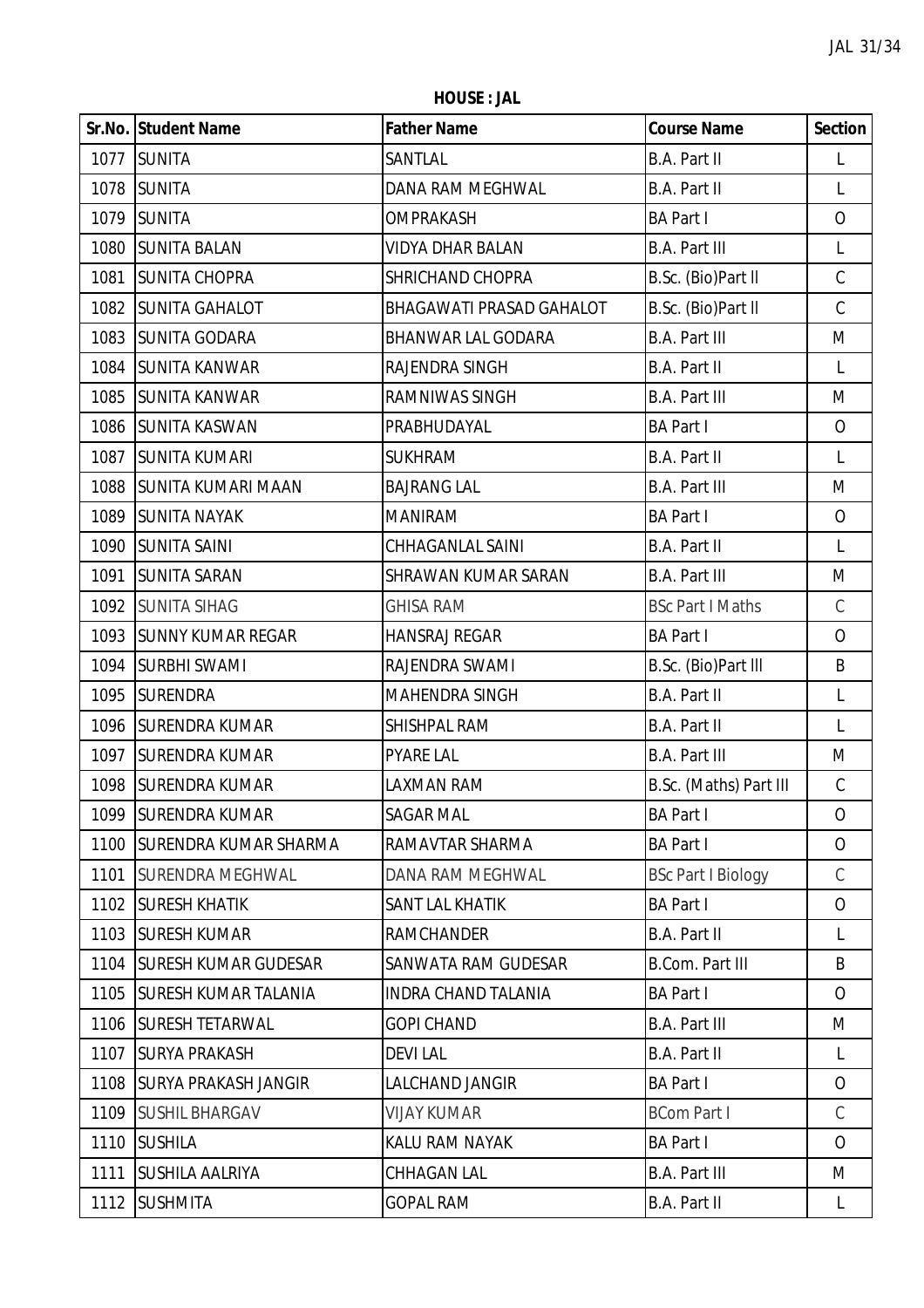**HOUSE : JAL**

|      | <b>Sr.No. Student Name</b>   | <b>Father Name</b>     | <b>Course Name</b>        | <b>Section</b> |
|------|------------------------------|------------------------|---------------------------|----------------|
| 1113 | <b>SUSHMITA BIYANI</b>       | KAMAL KUMAR            | <b>BA Part I</b>          | $\overline{O}$ |
| 1114 | <b>SWATI MANTRI</b>          | RAJKUMAR MANTRI        | <b>BSc Part I Biology</b> | $\mathcal{C}$  |
| 1115 | <b>TALIB</b>                 | <b>HASAN ALI</b>       | <b>BA Part I</b>          | $\mathbf{O}$   |
| 1116 | <b>TAMANNA KHAN</b>          | <b>AYUB KHAN</b>       | <b>B.Com. Part II</b>     | $\mathsf C$    |
| 1117 | <b>TANU PRIYA SAINI</b>      | RAMNIWAS SAINI         | B.Sc. (Bio)Part II        | $\mathsf C$    |
| 1118 | <b>TARACHAND MAHIYA</b>      | KRISHAN LAL MAHIYA     | <b>B.A. Part II</b>       | M              |
| 1119 | <b>TARACHAND SARAN</b>       | <b>RAM KUMAR SARAN</b> | <b>B.A. Part III</b>      | M              |
| 1120 | <b>TARAMANI</b>              | <b>MAHAVEER PRASAD</b> | <b>BA Part I</b>          | $\overline{O}$ |
| 1121 | TEJ PAL SINGH                | <b>DUNGAR SINGH</b>    | <b>BA Part I</b>          | $\overline{O}$ |
| 1122 | <b>TEJAL SINGHOYA</b>        | <b>AJIT KUMAR</b>      | <b>BSc Part I Biology</b> | $\mathsf C$    |
| 1123 | <b>TEJPAL SINGH</b>          | <b>BAKHTAWAR SINGH</b> | <b>BSc Part I Maths</b>   | $\mathsf C$    |
| 1124 | <b>TILAK KUMAR MAHARSHI</b>  | RAMESH KUMAR MAHARSHI  | <b>B.Com. Part III</b>    | $\mathsf C$    |
| 1125 | <b>TOLU RAM PRAJAPAT</b>     | BHAGWANA RAM PRAJAPAT  | B.Sc. (Maths) Part II     | $\mathsf C$    |
| 1126 | <b>TOSHIF KHAN</b>           | TOFIQ KHAN             | B.A. Part II              | M              |
| 1127 | <b>TOSIF KHAN</b>            | <b>BHANWRU KHAN</b>    | <b>B.A. Part III</b>      | M              |
| 1128 | TULSHIRAM MEGHAWAL           | <b>BRIJ LAL</b>        | <b>BA Part I</b>          | $\overline{O}$ |
| 1129 | <b>TUSHAR NAGWAN</b>         | KISHAN LAL NAGWAN      | <b>BCom Part I</b>        | $\mathcal{C}$  |
| 1130 | <b>UPENDRA SINGH RATHORE</b> | NARENDRA SINGH         | <b>B.A. Part II</b>       | M              |
| 1131 | <b>URMILA BHAKAR</b>         | PARMESHWARLAL          | <b>BA Part I</b>          | $\overline{O}$ |
| 1132 | <b>URMILA KASWAN</b>         | RAJESH KUMAR KASWAN    | <b>B.A. Part III</b>      | M              |
| 1133 | <b>VAISHALI SHARMA</b>       | <b>VINOD SHARMA</b>    | B.Sc. (Bio)Part III       | B              |
| 1134 | <b>VANDANA SAIN</b>          | <b>LILADHAR SAIN</b>   | <b>B.A. Part II</b>       | M              |
| 1135 | <b>VANDANA SHARMA</b>        | <b>VIJAY SHARMA</b>    | <b>B.A. Part III</b>      | M              |
| 1136 | <b>VARSHA MEENA</b>          | SATYAVEER SINGH MEENA  | B.Sc. (Maths) Part II     | $\mathcal{C}$  |
| 1137 | VARSHA PRAJAPAT              | RADHESHYAM PRAJAPAT    | <b>BCom Part I</b>        | $\mathsf C$    |
| 1138 | <b>VEENA ACHRA</b>           | MAHAVEER SINGH ACHRA   | B.Sc. (Maths) Part III    | C              |
| 1139 | <b>VEENA SUTHAR</b>          | KANHAIYALAL SUTHAR     | B.Sc. (Bio)Part II        | C              |
| 1140 | VIDHI DHINDHWAL              | <b>MEHAR CHAND</b>     | B.A. Part II              | M              |
| 1141 | <b>VIDHYA</b>                | <b>KUSHAL CHAND</b>    | <b>BA Part I</b>          | P              |
| 1142 | VIDYADHAR KASHNIYA           | RAMCHANDRA KASHNIYA    | <b>BSc Part I Maths</b>   | $\mathcal{C}$  |
| 1143 | <b>VIJAY DEEGWAL</b>         | <b>GOGRAJ DEEGWAL</b>  | <b>BSc Part I Biology</b> | C              |
| 1144 | <b>VIJAY SINGH RATHORE</b>   | SURENDRA SINGH         | <b>B.A. Part III</b>      | M              |
| 1145 | VIJAYPAL                     | <b>RAMAWTAR</b>        | B.A. Part II              | M              |
| 1146 | <b>VIJENDAR</b>              | <b>HARI SINGH</b>      | <b>BA Part I</b>          | P              |
| 1147 | <b>VIJENDRA KUMAR</b>        | POORAN MAL PRAJAPAT    | B.A. Part II              | M              |
| 1148 | <b>VIJENDRA KUMAR</b>        | CHANAN RAM             | <b>B.A. Part III</b>      | M              |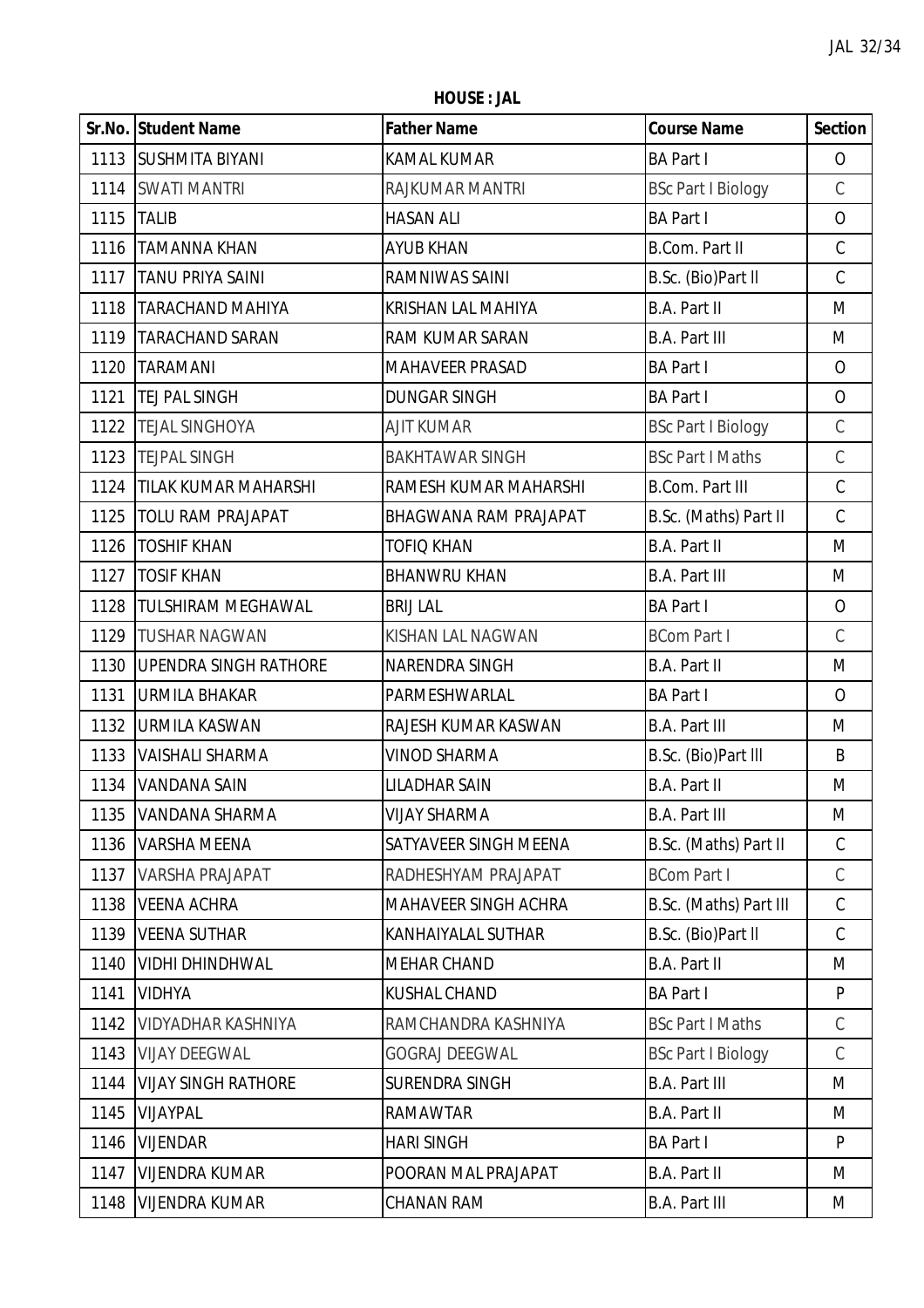**HOUSE : JAL**

|      | Sr.No. Student Name         | <b>Father Name</b>         | <b>Course Name</b>        | <b>Section</b> |
|------|-----------------------------|----------------------------|---------------------------|----------------|
|      | 1149   VIJENDRA KUMAR       | <b>NEMI CHAND</b>          | <b>BA Part I</b>          | P              |
| 1150 | <b>VIJENDRA SAINI</b>       | RAM KUMAR SAINI            | <b>B.Com. Part III</b>    | $\mathsf C$    |
| 1151 | <b>VIKAS KUMAR</b>          | <b>KALYAN SINGH</b>        | <b>B.A. Part II</b>       | M              |
| 1152 | <b>VIKAS KUMAR</b>          | <b>DHURA RAM</b>           | <b>B.A. Part III</b>      | N              |
| 1153 | <b>VIKAS KUMAR</b>          | KANHAIYA LAL               | <b>BA Part I</b>          | P              |
| 1154 | <b>VIKAS KUMAR BOHIT</b>    | <b>RAM KUMAR</b>           | <b>BA Part I</b>          | P              |
| 1155 | <b>VIKAS MEENA</b>          | <b>BEGA RAM MEENA</b>      | B.A. Part II              | M              |
| 1156 | <b>VIKAS SINGH</b>          | KARNI DAN CHARAN           | <b>B.A. Part III</b>      | M              |
| 1157 | <b>VIKASH</b>               | PREM KUMAR                 | <b>BA Part I</b>          | P              |
| 1158 | <b>VIKASH</b>               | SHARWAN KUMAR SAHARAN      | <b>BA Part I</b>          | P              |
| 1159 | <b>VIKASH BOYAL</b>         | RAM LAL                    | <b>BSc Part I Biology</b> | $\mathcal{C}$  |
| 1160 | <b>VIKASH KUMAR</b>         | <b>TEKA RAM</b>            | B.A. Part II              | M              |
| 1161 | <b>VIKASH KUMAR</b>         | <b>HAJARI MAL</b>          | <b>B.A. Part II</b>       | M              |
| 1162 | <b>VIKASH KUMAR</b>         | <b>SHRICHAND</b>           | <b>BA Part I</b>          | P              |
| 1163 | <b>VIKASH KUMAR MEGHWAL</b> | VIDYADHAR                  | <b>BA Part I</b>          | ${\sf P}$      |
| 1164 | <b>VIKASH KUMAR SHARMA</b>  | SITA RAM SHARMA            | B.Com. Part II            | D              |
| 1165 | <b>VIKASH MEGHWAL</b>       | BHANWARLAL MEGHWAL         | <b>B.A. Part III</b>      | M              |
| 1166 | <b>VIKASH PRAJAPAT</b>      | <b>HUNTARAM PRAJAPAT</b>   | B.A. Part II              | M              |
| 1167 | <b>VIKASH PRAJAPAT</b>      | MADANLAL PRAJAPAT          | <b>BSc Part I Maths</b>   | $\mathsf C$    |
| 1168 | <b>VIKASH SUNDA</b>         | PHOOLARAM SUNDA            | B.Sc. (Maths) Part II     | $\mathsf C$    |
| 1169 | <b>VIKESH</b>               | <b>SHYORAM</b>             | <b>BA Part I</b>          | P              |
| 1170 | <b>VIKRAM DHAKA</b>         | SUBHASH CHANDRA DHAKA      | B.A. Part II              | M              |
| 1171 | <b>VIKRAM KUMAR JINOLIA</b> | RAM KUMAR JINOLIA          | <b>BA Part I</b>          | P              |
| 1172 | <b>VIKRAM MAHICH</b>        | <b>NORANG LAL MAHICH</b>   | B.Sc. (Bio)Part III       | B              |
| 1173 | <b>VIKRAM MEENA</b>         | <b>KHYALI RAM</b>          | B.Sc. (Maths) Part III    | $\mathcal{C}$  |
| 1174 | <b>VIKRAM SINGH</b>         | <b>SAIN RAM</b>            | <b>BA Part I</b>          | P              |
| 1175 | <b>VIKRAMPURI</b>           | DALEEP                     | <b>B.A. Part III</b>      | M              |
| 1176 | <b>VIMALA KUMARI</b>        | <b>SHRAWAN KUMAR REWAR</b> | B.A. Part II              | M              |
| 1177 | <b>VINOD</b>                | JAGDISH SWAMI              | <b>BA Part I</b>          | P              |
| 1178 | <b>VINOD KUMAR</b>          | MAHENDRA KUMAR PRAJAPAT    | <b>B.Com. Part III</b>    | $\mathcal{C}$  |
| 1179 | <b>VINOD KUMAR DHANAK</b>   | NARAYAN DHANAK             | <b>BA Part I</b>          | P              |
| 1180 | <b>VINOD KUMAR SAHARAN</b>  | AMILAL SAHARAN             | <b>B.A. Part III</b>      | M              |
| 1181 | <b>VIPIN JANGIR</b>         | <b>SANJEEV KUMAR</b>       | B.Sc. (Maths) Part II     | C              |
| 1182 | <b>VIRENDER SINGH</b>       | RUGHVEER SINGH             | <b>BSc Part I Maths</b>   | $\mathbb{C}$   |
| 1183 | <b>VIRENDRA KUMAR</b>       | KASI RAM                   | <b>BA Part I</b>          | P              |
| 1184 | <b>VIRENDRA SINGH</b>       | NARENDRA SINGH             | <b>B.A. Part II</b>       | M              |